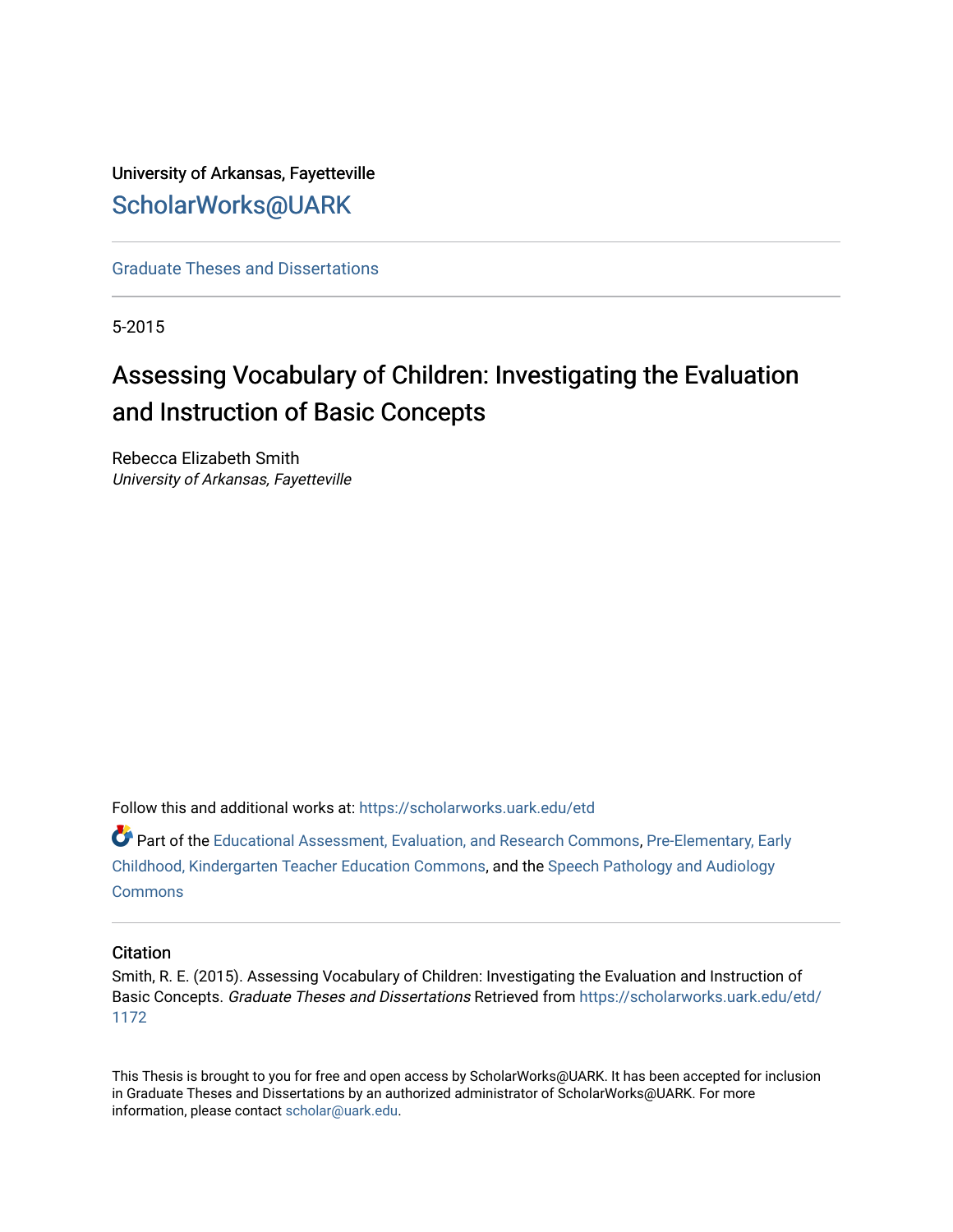Assessing Vocabulary of Children: Investigating the Evaluation and Instruction of Basic Concepts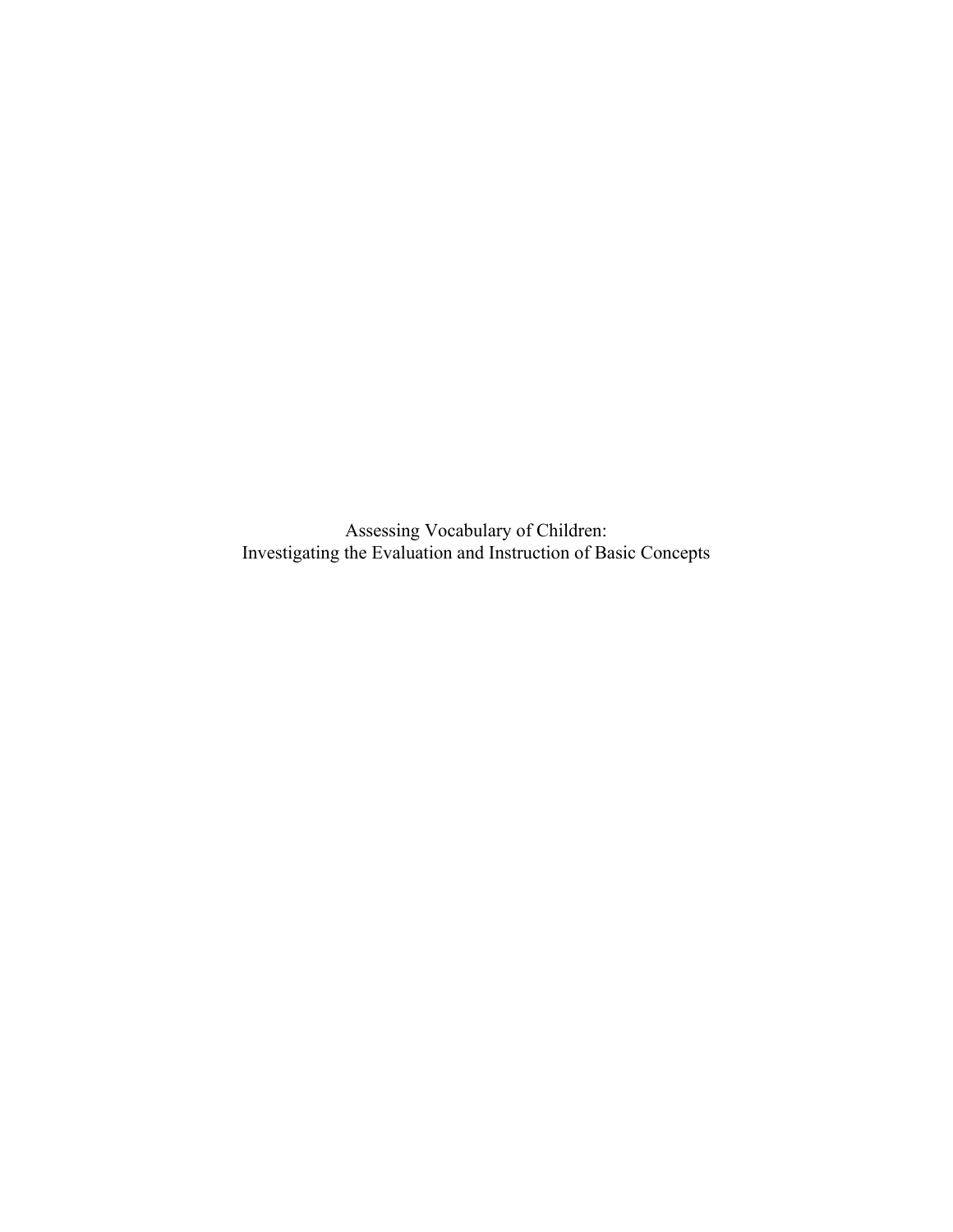Assessing Vocabulary of Children: Investigating the Evaluation and Instruction of Basic Concepts

> A thesis submitted in partial fulfillment of the requirements for the degree of Master of Science in Communication Disorders

> > by

Rebecca Smith University of Arkansas Bachelor of Arts in Psychology, 2000

> May 2015 University of Arkansas

This thesis is approved for recommendation to the Graduate Council.

 $\mathcal{L}_\text{max}$  , and the contribution of the contribution of  $\mathcal{L}_\text{max}$  , and the contribution of  $\mathcal{L}_\text{max}$ 

Dr. Lisa Bowers Thesis Director

 $\mathcal{L}_\text{max}$  , where  $\mathcal{L}_\text{max}$  , we have the set of  $\mathcal{L}_\text{max}$ 

Committee Member Committee Member

Dr. Andrew Bowers Dr. Pradyumn Srivastava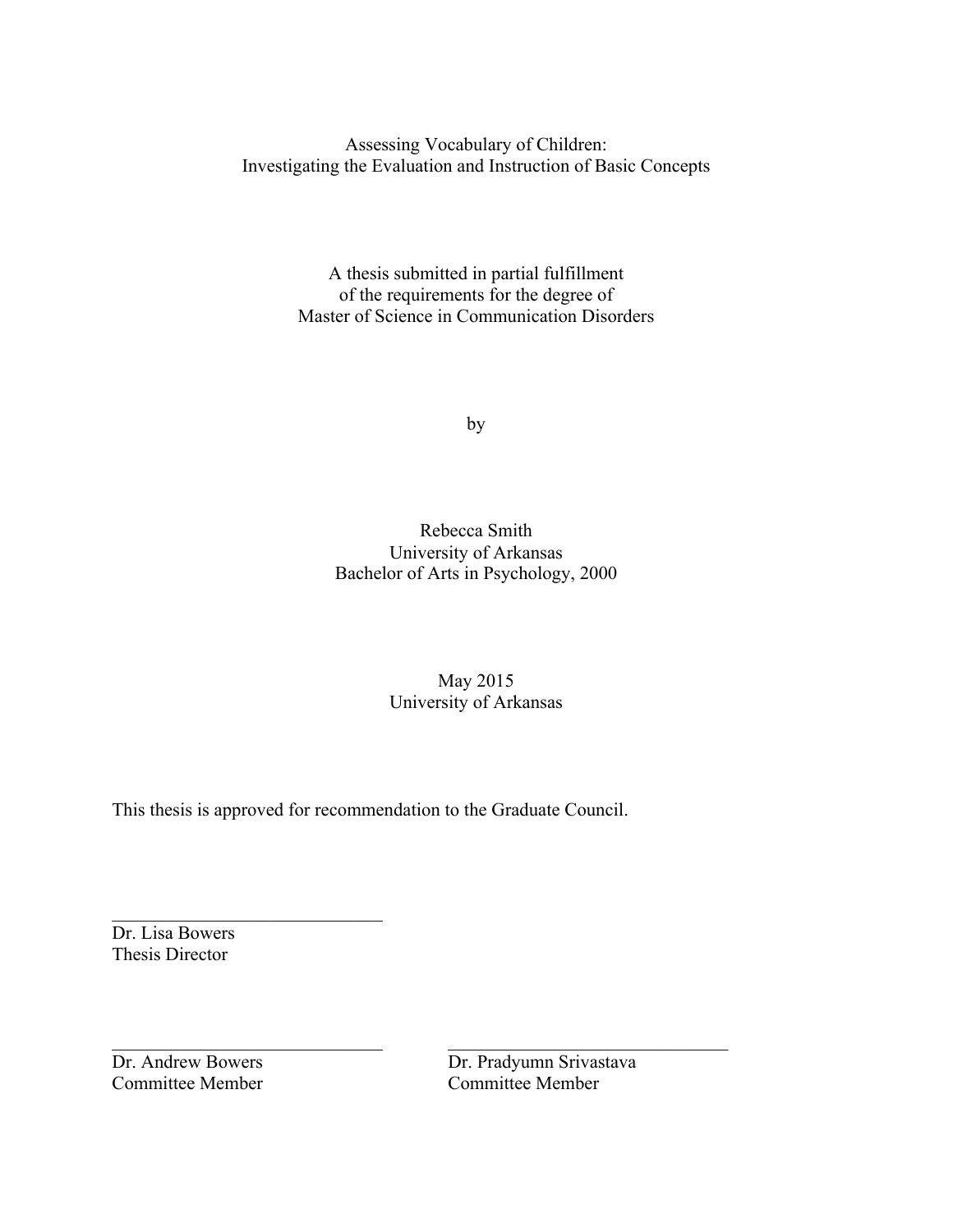#### Abstract

Vocabulary knowledge of preschool children is a key factor in predicting literacy success in elementary school (Hammer, Farkas, & Maczuga, 2010). However, few deliberate attempts to teach basic concept vocabulary have been studied (Bowers & Schwarz, 2013; Wilson, 2004). The purpose of this research is to determine if large group explicit instruction with interactive activities of specific basic concept vocabulary will increase preschool children's understanding of basic concept terms when measured by a standardized basic concept assessment. This research will also assess the validity of a basic concept-curriculum based measure (BC-CBM) as an efficient tool to monitor a child's understanding of basic concept vocabulary over time. There were 30 preschool children (M age=53.8 months) who participated in this experiment. Results demonstrated the standardized assessment and BC-BM raw scores improved through intervention. Further research is supported to evaluate the BC-CBM on a larger scale and control for more factors, which influence vocabulary development in children.

*Keywords:* basic concept, vocabulary, preschool, assessment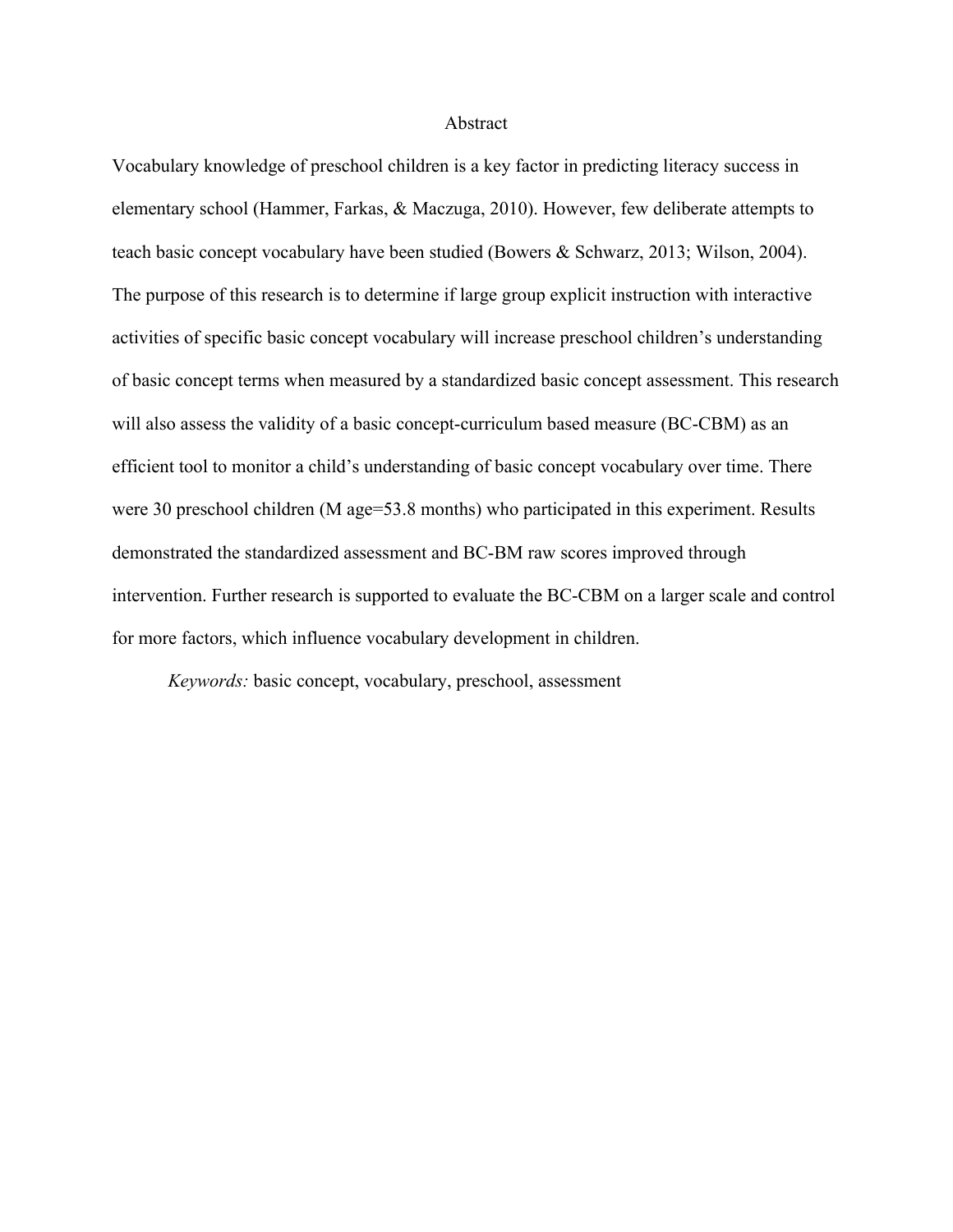©2014 by Rebecca Smith All Rights Reserved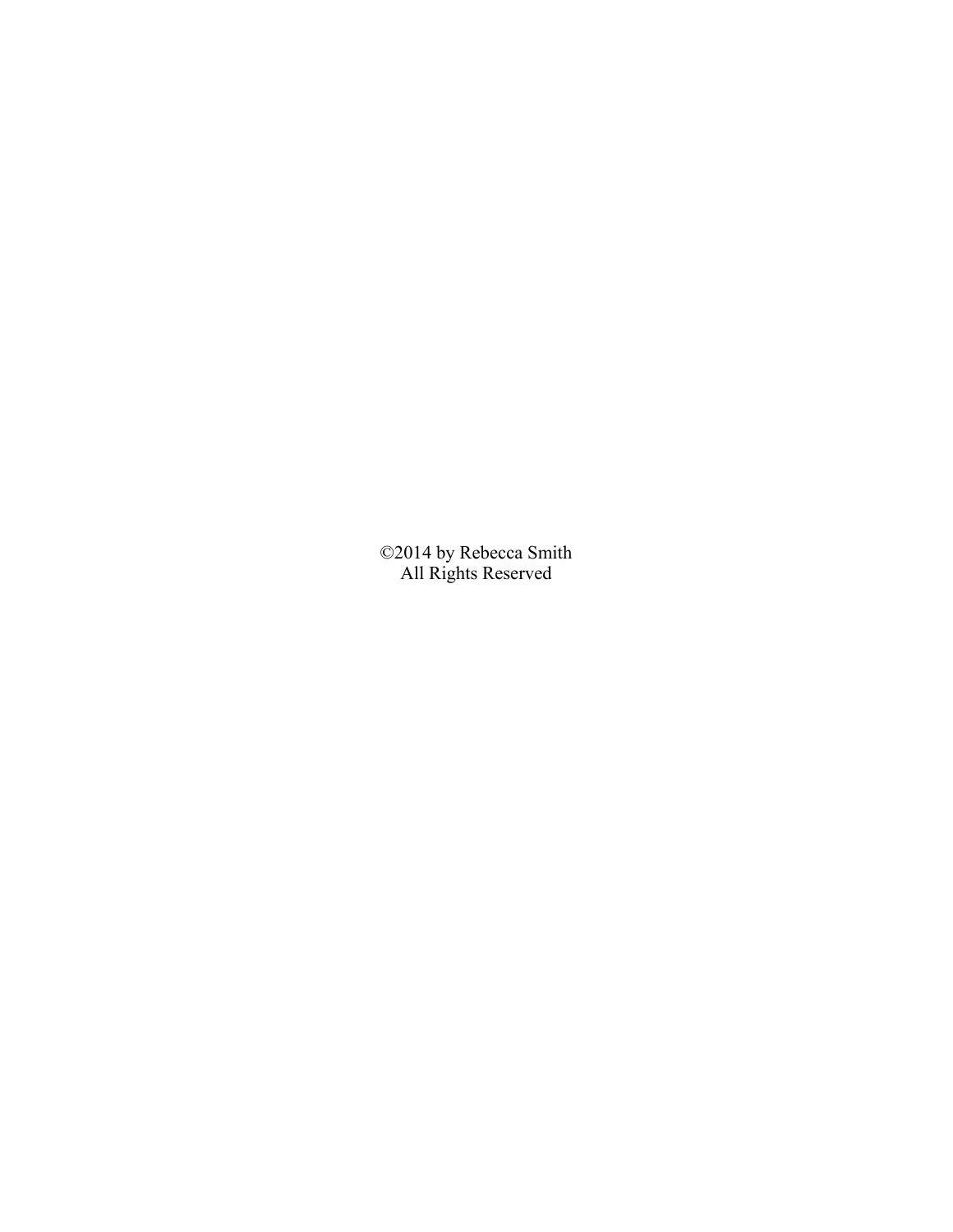#### Acknowledgments

I would like to express sincere gratitude to those who have encouraged me through this journey.

To Jason, my husband, who has supported me through sleepless nights, taken care of the kids while I was away at conferences, and made sure I had a cup of coffee when I needed it. I know this has not been an easy two years and I am grateful we have finished strong. I look forward to the many years we have ahead. I love you.

To my kids, Lil Jason, Joseph, Mary, Katie, Isaac, and Rachel, you have been patient while I have concentrated on my research. I have enjoyed your playful support and am thankful for the times you have distracted me to give you the attention you deserve. Your Momma did it!

To my mentor, Dr. Lisa Bowers, I am glad you saw potential in me and lit a passion for me to pursue a thesis. This study could not have been completed without your guidance, encouragement, and countless hours of help along the way. You are dear to me and I look forward to continuing to learn more from you. I could not imagine a better mentor.

Thank you to my committee members, Dr. Andy Bowers and Dr. Prady, for your insight on statistical data and APA formatting. Your time and constructive feedback is appreciated.

To my dear friends who have been by my side since the beginning of this journey, thank you for being willing to listen to my frustrations and excitements. Jill Flood, my right-hand-gal, your words of affirmation, dedication to my research, and endless travels, will always be treasured. Jennifer Araujo, my post-bach buddy, I am so glad we were able to share this adventure. You have been a great friend and will be an excellent Speech Pathologist. Kim Smith, my sister and editor, thank you for reading countless late-night manuscripts.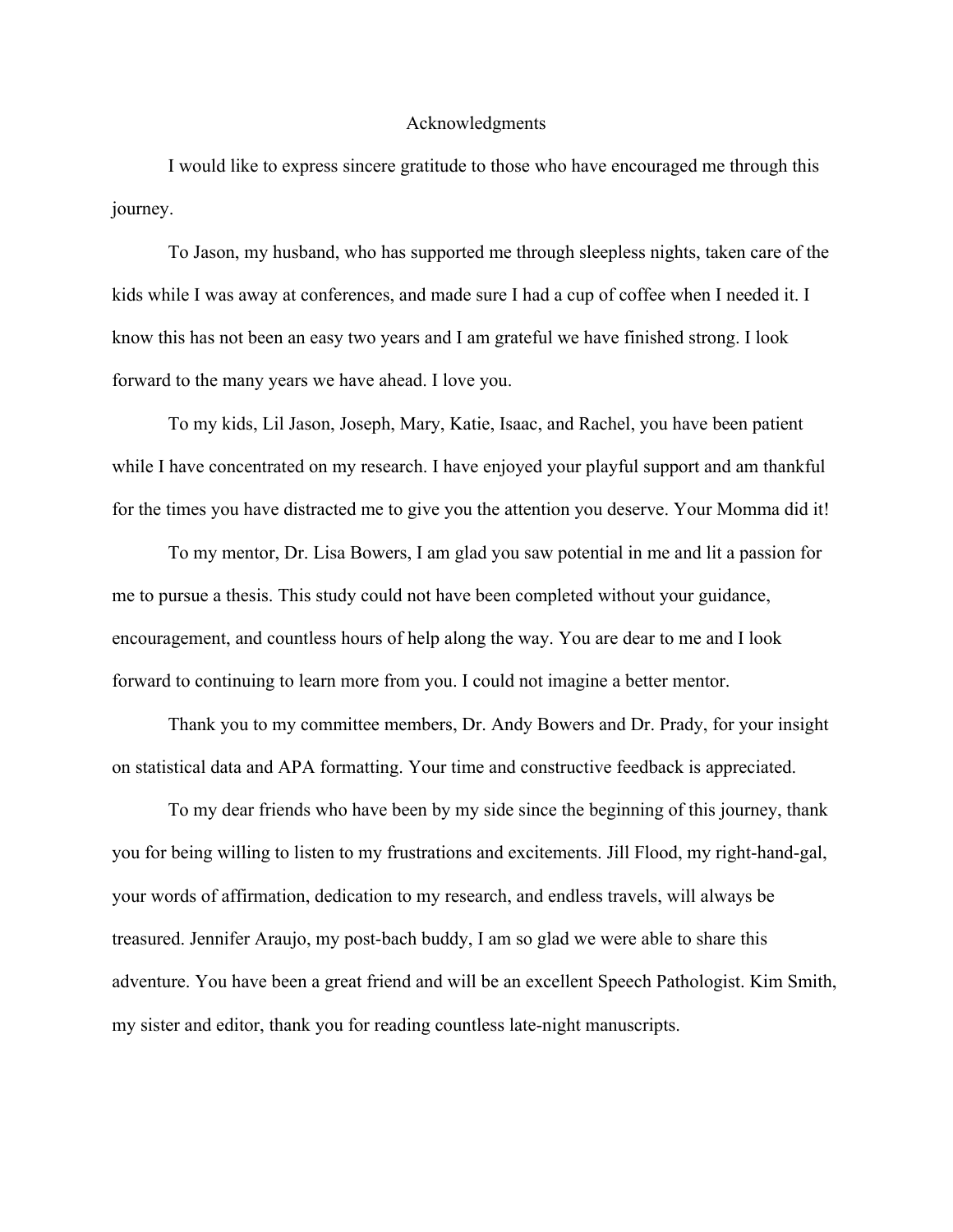To the staff and sweet children at Washington County Head Start. Thank you for your flexibility in scheduling and allowing me to be a part of your schools for the past two years. It has been a joy to work with you. Thank you to the undergraduate and graduate students who assisted in administering the numerous assessments. I could not have completed this study without your help.

I dedicate this to my Nonno, Miller Williams, you instilled in me a desire for me to get the most out of my education since high school. I will always remember your love of language and literature and your belief in me to succeed in academics. I wish you were here to read my completed thesis.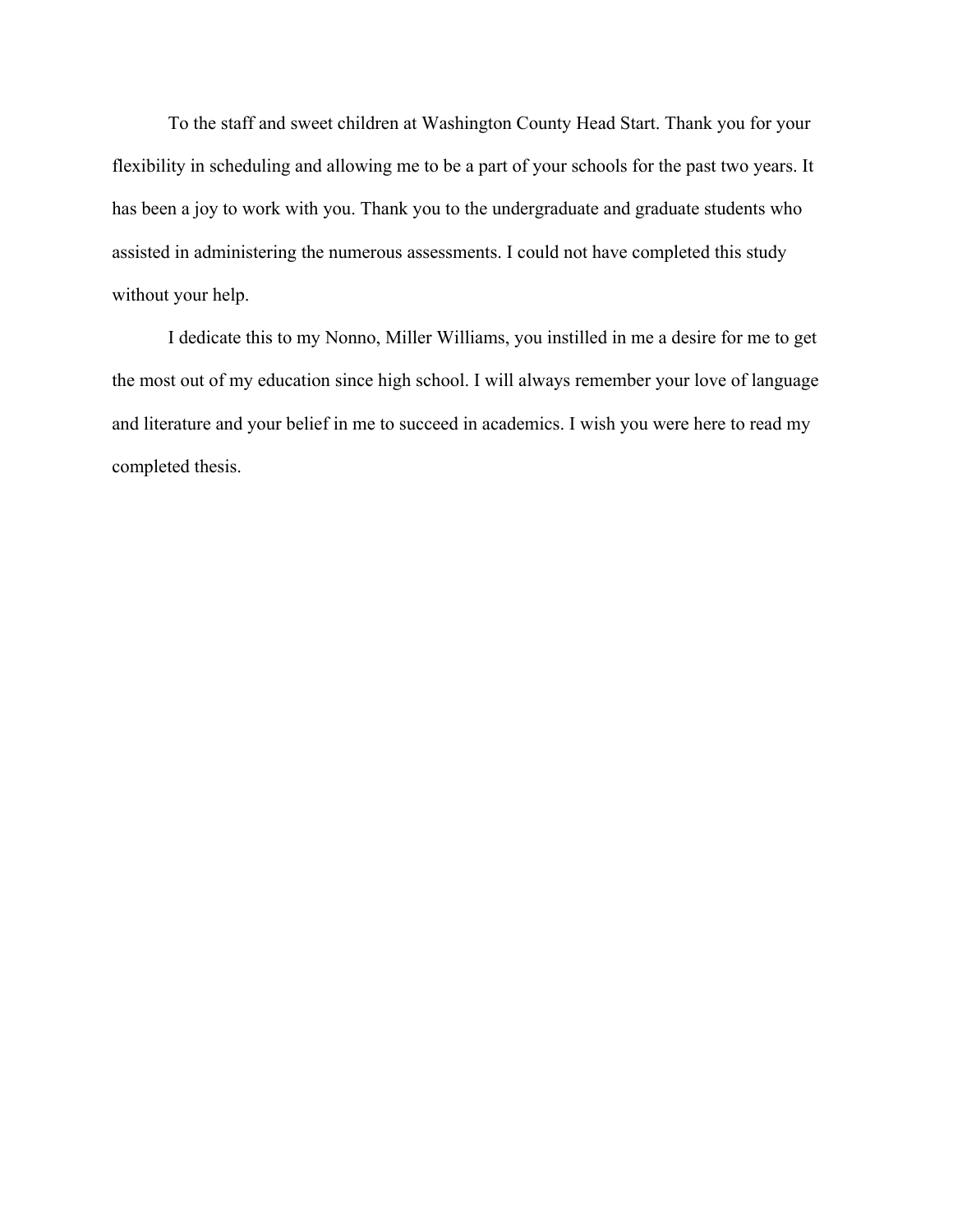## Table of Contents

| $1_{-}$ |                                                                             |  |
|---------|-----------------------------------------------------------------------------|--|
|         |                                                                             |  |
|         |                                                                             |  |
|         |                                                                             |  |
|         |                                                                             |  |
|         |                                                                             |  |
| 2.      |                                                                             |  |
|         |                                                                             |  |
|         |                                                                             |  |
|         |                                                                             |  |
|         |                                                                             |  |
|         |                                                                             |  |
|         |                                                                             |  |
| 6.      |                                                                             |  |
|         | a.                                                                          |  |
|         | $\mathbf b$ .                                                               |  |
|         | Example of explicit instruction lesson plan for "above"38<br>$\mathbf{c}$ . |  |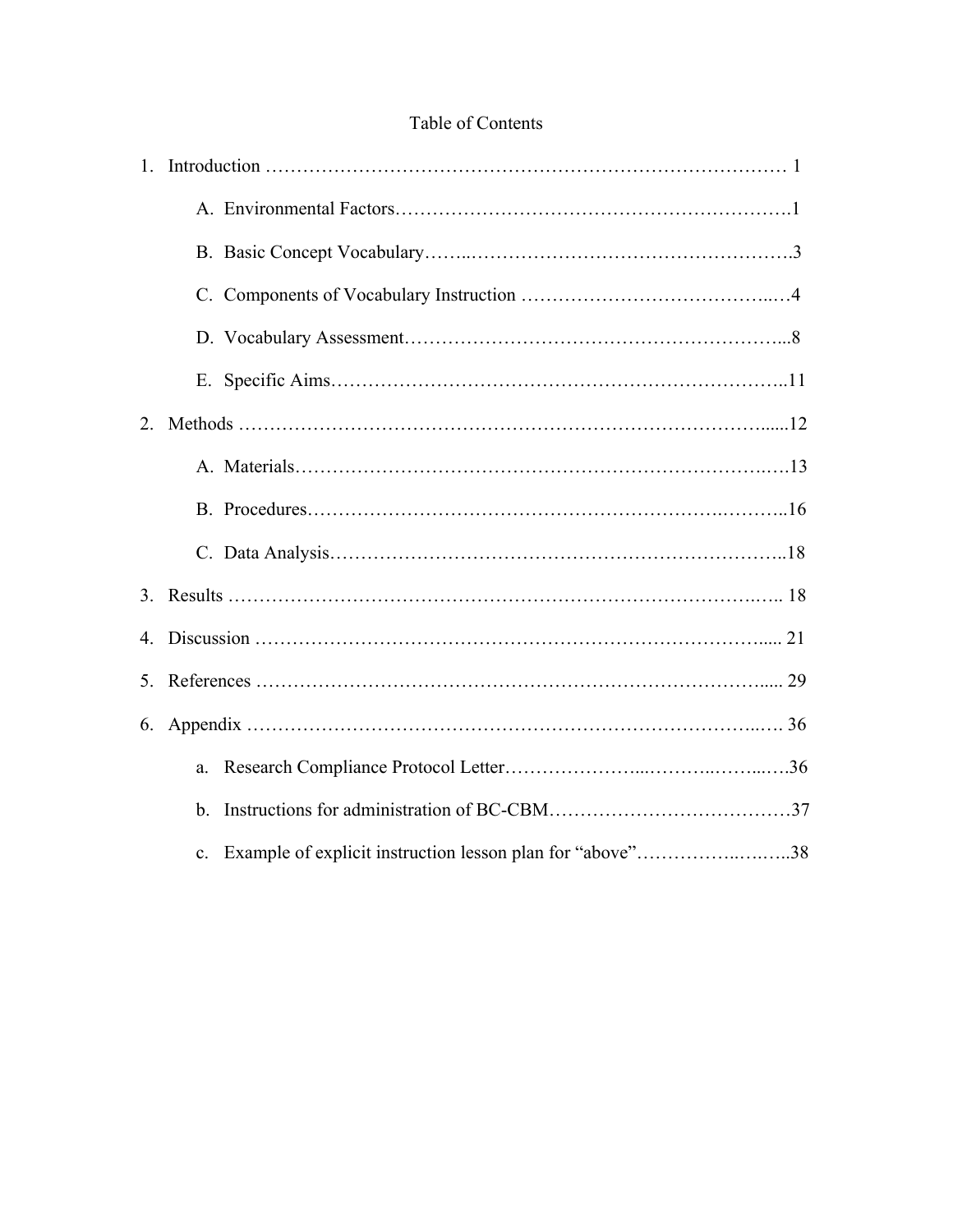## List of Figures

| List of Tables |  |  |
|----------------|--|--|
|                |  |  |
|                |  |  |
|                |  |  |

3. Mean and standard deviations of pre- and post-test BBCS-3: R scores by group…..20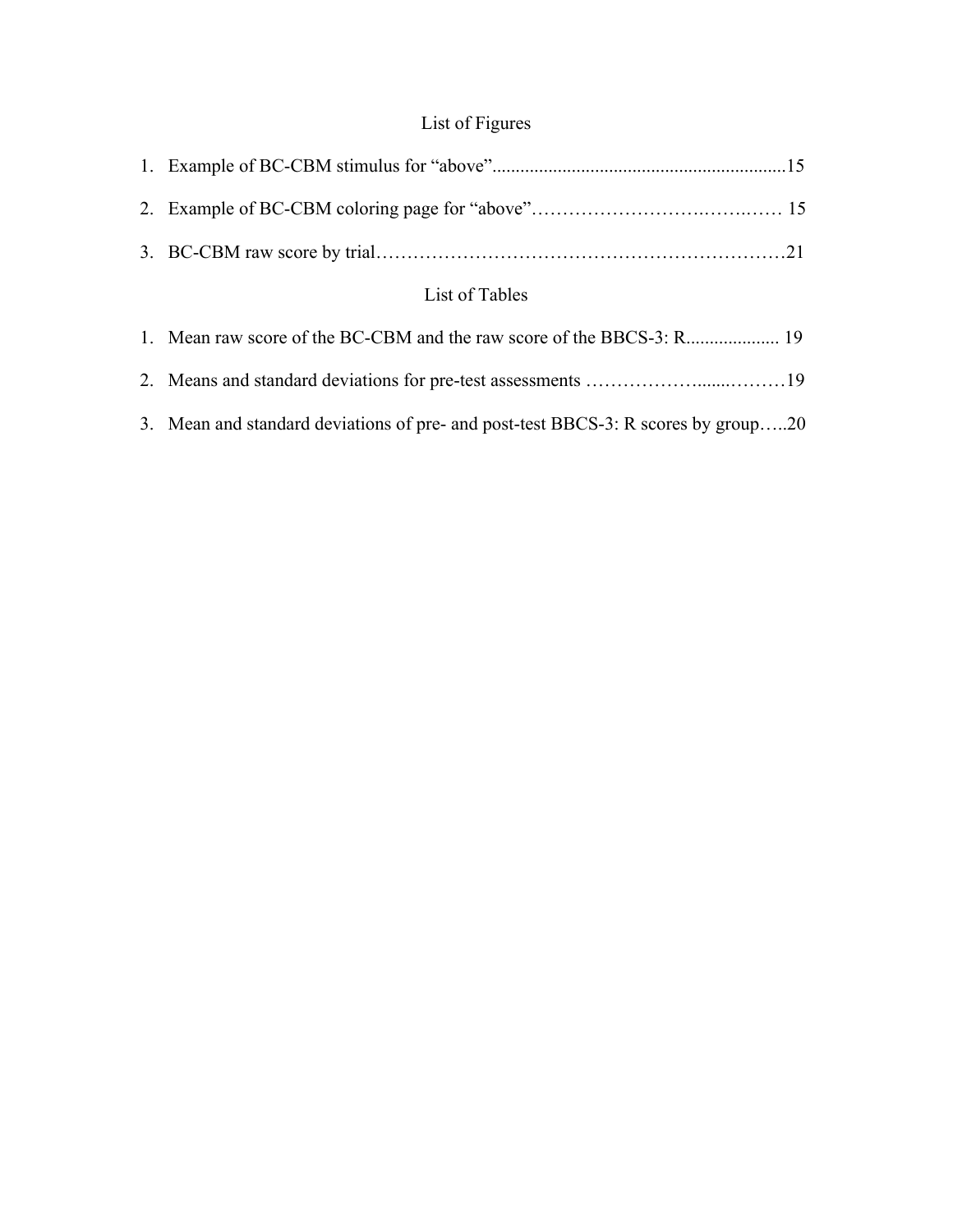# Assessing Vocabulary of Children: Investigating the Evaluation and Instruction of Basic **Concepts**

It has been determined that the amount of vocabulary knowledge a child has upon entering elementary school influences their reading level and later academic success (Hammer, Farkas, & Maczuga, 2010; Snow, Tabors, Nicholson, & Kurland, 1995; Storch & Whitehurst, 2002). This correlation between vocabulary understanding when entering elementary school and later academic success has been observed to impact a person into adulthood (Beitchman, Jiang, Koyama, Johnson, Escobar, Atkinson, et al., 2008; Hall & Tomblin, 1978; Tomblin, Freese, & Records, 1992). Beitchman, et al. completed a 20-year longitudinal study on vocabulary growth in young children to early adulthood and found that children who exhibited language difficulties at five-years-old continued to experience receptive vocabulary deficits when they were 25 years old. Thus, the strong relationship between early vocabulary knowledge and language outcomes later in life illustrates the need for early identification and instruction in vocabulary knowledge. Although it is as yet unclear how assessment approaches and interventions may best address deficits in early vocabulary knowledge, a number of factors may influence vocabulary development including environmental factors, basic vocabulary knowledge, and vocabulary instruction.

#### Environmental Factors

A child's environment deeply influences their language development (Hart & Risely, 2003; Hoff, 2006; Van Kleeck, Lange, & Schwarz, 2011). Many factors shape their environment, including the education level of their mother, the quantity and diversity of words spoken to the child, and the socioeconomic status (SES) of their immediate family.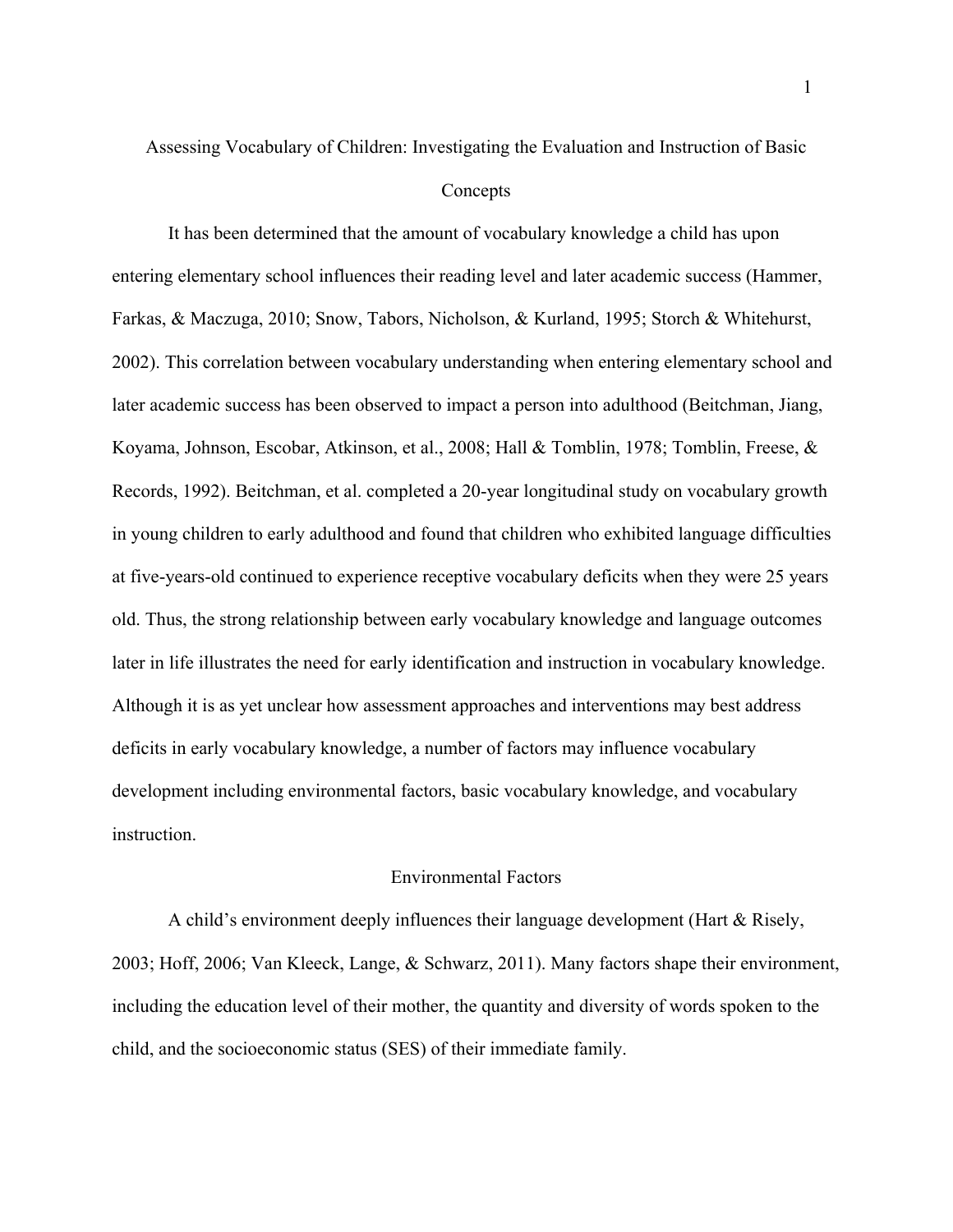## *Maternal Education*

Maternal education correlates with a child's acquisition of language. Children whose mothers have a high school diploma or less education demonstrate lower scores on narrative and vocabulary language assessments than children whose mothers have some post high school education (Dollaghan, Campbell, Paradise, Feldman, Janosky, Pitcairn, et al., 1999; Hoff & Tian, 2005; Huaqing, Kaiser, Milan, & Hancock, 2006; Van Kleeck, Lange, & Schwarz, 2011). *Quantity of Words Spoken*

In addition to maternal education, the number of words spoken to a child also affects his/her development of vocabulary words (Huttenlocher, Haight, Bryk, Seltzer, & Lyons, 1991; Rowe, 2008; Son & Morrison, 2010; Walker, Greenwood, Hart, & Carta, 1994). A child exposed to a greater quantity and higher quality of spoken words early in life has more opportunity to develop language, which will in turn increase their academic success in school (Dickinson, Cote, & Smith, 1993; Dodici, Draper, & Peterson, 2003; Walker et al.). They would also be more likely to have greater language outcomes later in life. It is estimated that a four-year-old child from a family of professionals would have heard an average of 45 million words, while a child from a lower SES would have only heard 13 million words (Hart & Risely, 2003). As such, quality and quantity of vocabulary knowledge has a close relationship with verbal input early in life.

## *Socioeconomic Status*

The difference between language development of children from lower and upper SES homes begins as early as pre-kindergarten and continues into elementary school. In a study conducted by Ouellette & Casteel (1988), the Boehm Test of Basic Concepts (BTBC) (Boehm, 1986) was administered to 52 pre-kindergarteners from low, middle, and high SES homes. They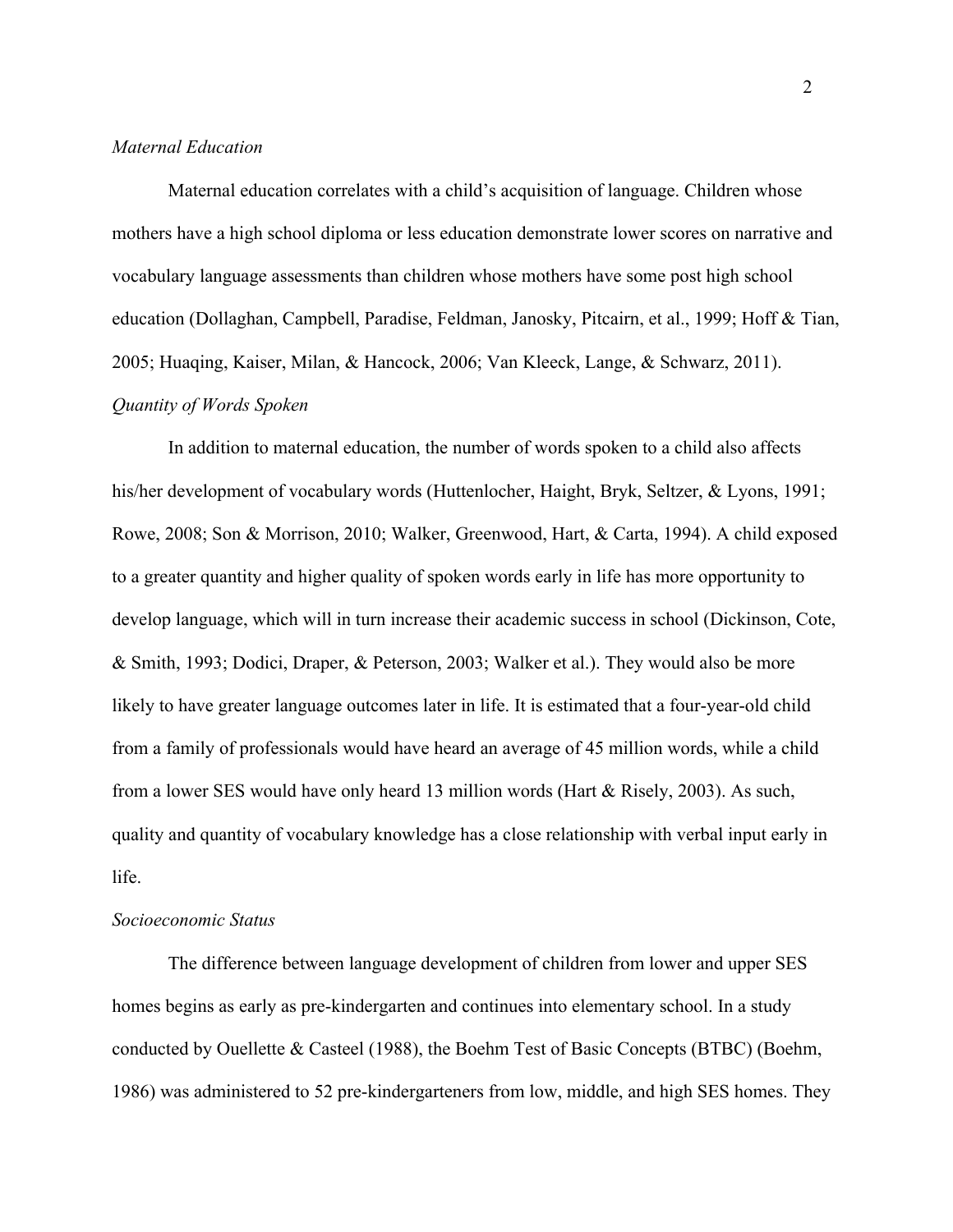found there was a difference between the scores of children from low, middle, and high SES homes, with the students from the middle and high SES homes scoring higher on the BTBC than those in the low SES group. Biemiller and Slonim (2001) observed that second grade children from low SES demonstrated an average of 1,600 fewer vocabulary root words than second grade children from an upper SES. Walker & Greenwood (1994) performed a longitudinal study to assess the mean length of utterances (MLU) and the number of different words (NDW) spoken by toddlers at 36 months of age to determine their language use. They observed over the course of seven years the children's language, verbal ability, and academic achievement outcomes were positively related to their language ability at 36 months old. They also found a positive correlation between the children's SES and their performance on all assessments. Therefore, the available evidence suggests that early vocabulary knowledge is critical to later academic success.

## Basic Concept Vocabulary

One component of vocabulary knowledge critical to later academic success is basic concept knowledge. Young children use existing vocabulary knowledge to gain understanding of additional vocabulary words. An integral component of early vocabulary development is the understanding of basic concept vocabulary words; a specific subset of vocabulary words. Basic concept words are "foundational and functionally relevant concepts", which are important for a child to learn new vocabulary (Bracken, 2006, p. 2). Wiig (2004, p. 4) defines basic concept vocabulary as "building blocks that children need to follow directions, engage in classroom routines, and provide descriptions of the world around them" and "fundamental for performing everyday tasks such as reading, writing, speaking, and math". These terms are found in state educational standards (Bracken, 2010), directions of standardized tests (Cummings & Nelson, 1980; Flanagan, Alfonso, Kaminer, & Rader, 1995; Kaufman, 1978; Shapiro, Keller, Lutz,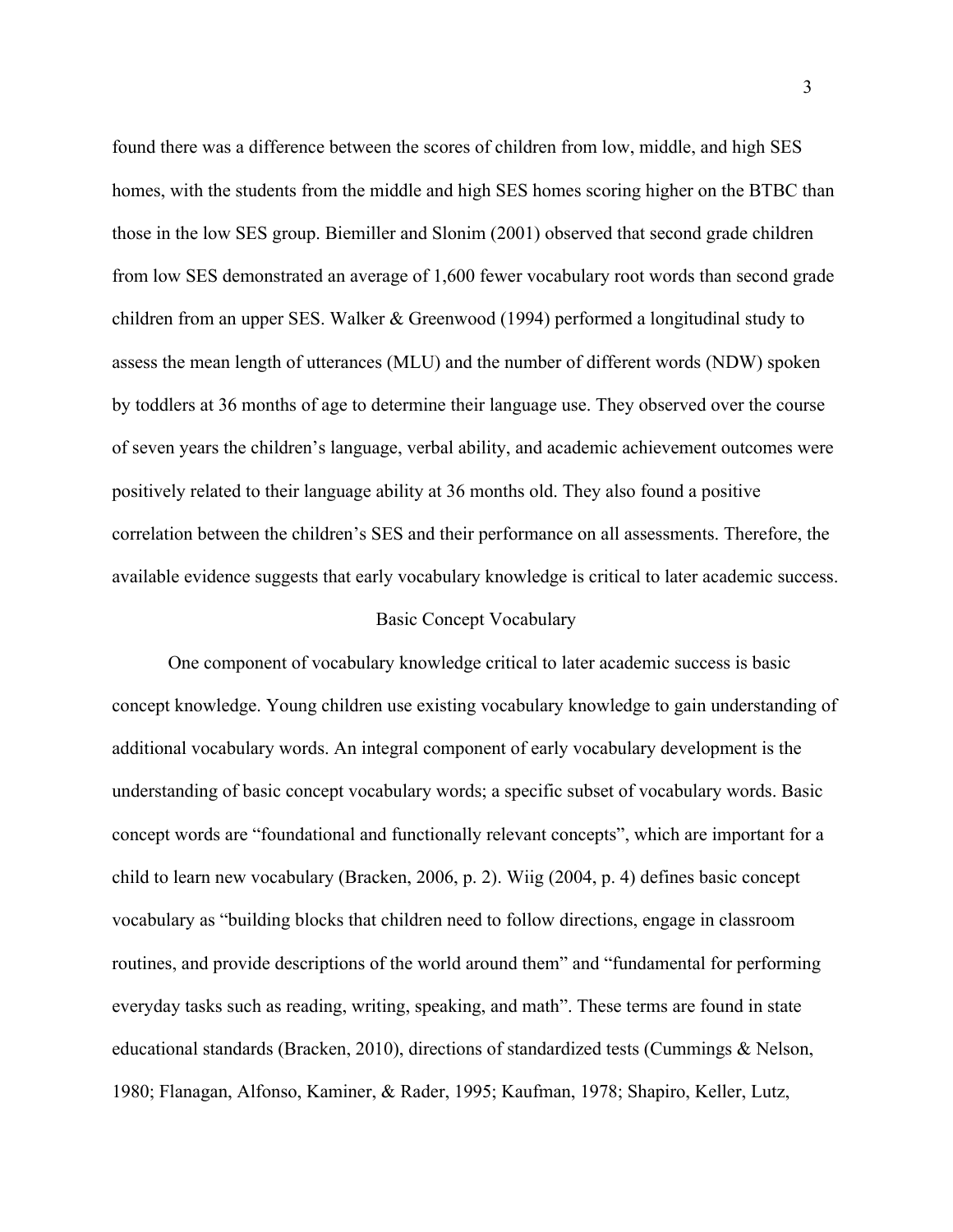Santoro, & Hintze, 2006), and classroom instructions (Lane & Allen, 2010; Lin, Lorrence, & Gorrell, 2003). Basic concept vocabulary categories include: position, self/social awareness, texture, material, quantity, and time (Bracken, 2006). A child needs to understand the basic concept vocabulary words in order to "make rational judgments, either among objects, persons, or situations" (Boehm, 1971, p. 10).

While we do know preschool children from lower SES homes are further behind in the vocabulary understanding than children from middle and upper SES homes, there is a lack of understanding of specific basic concept knowledge in preschool children from a lower SES (Dollaghan, et al., 1999; Hoff, 2003; Horton-Ikard & Weismer, 2007; Mistry, Biesanz, Taylor, Burchinal,  $\&$  Cox, 2004; Seifert  $\&$  Schwarz, 1991). Due to the impact basic concept vocabulary understanding has on a child's success in school the acquisition of these vocabulary words needs to be addressed (Boehm, 1971; Ellis, Schaudecker, & Regimbal, 1995; Estes, Harris, Moers, & Wodrich, 1976; Piersel & McAndrews; 1982; Rosenkoetter & Barton, 2002). Vocabulary intervention programs have been found to be effective in increasing vocabulary knowledge in children from low and high SES (Bracken, 1986; Marulis & Neuman, 2010; Wilson, 2004). Yet, low SES children do not improve their vocabulary scores as much as high SES children (Juel, 1988). This disparity highlights the importance of effective instruction to strengthen the vocabulary foundation of children from lower SES homes. Therefore, there is a need to determine efficient methods of basic concept intervention and how to monitor progress of a child's understanding of basic concept knowledge.

## Components of Vocabulary Instruction

One important aspect of early vocabulary knowledge is how to most effectively address deficits in basic concept knowledge. The research on basic concept vocabulary intervention is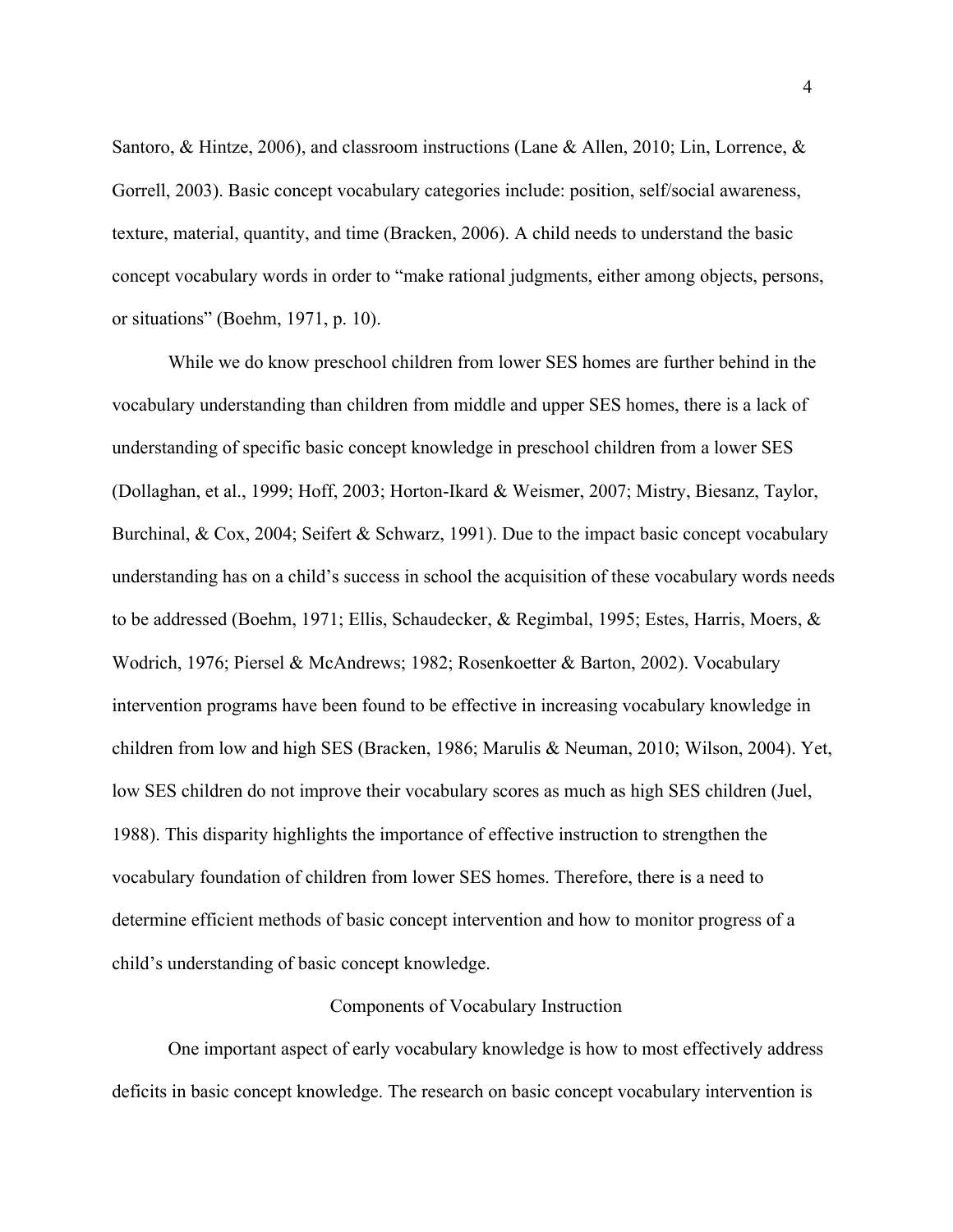scarce, but research investigating general vocabulary knowledge has shown there is a relationship between overall vocabulary knowledge and literacy skills in elementary school (Dickinson & McCabe, 2001; McCardle, Scarborough, & Catts, 2001). Despite this relative paucity of well-controlled studies addressing intervention, research has identified two key components of effective vocabulary instruction: explicit instruction (Beck & McKeown, 2007; Roskos, Burstein, & Sullivan, 2013; Wilson, 2004) and interactive activities (Beck & McKeown; Brabham & Lynch-Brown, 2002; Mol, Bus, & de Jong, 2009).

#### *Explicit Instruction*

Explicit group instruction of vocabulary words has been found to increase vocabulary knowledge of young children (Beck & McKeown, 2007; Roskos, et al., 2013; Wilson, 2004). Beck and McKeown provided Rich Instruction (explicit vocabulary instruction) to kindergarten and first grade children. The Rich Instruction consisted of: explaining the meaning of the target word, having the children repeat the word to create a phonological representation, give examples of the target word used in other contexts, having the children choose the correct use of the target word when given scenarios and expand on the target word, lastly having them repeat the word and meaning to reinforce the phonological representation. They found that the children who received Rich Instruction learned significantly more vocabulary words than the children receiving no supplemental instruction.

## *Interactive Activities*

In addition to explicit instruction, interactive activities provide the children opportunities to use the target vocabulary word kinesthetically and initiate their own knowledge of the word (Beck & McKeown, 2007; Elleman, Lindo, Morphy, & Compton, 2009; Justice, McGinty, Cabell, Kilday, Knighton, & Huffman, 2010; Seifert & Schwartz, 1991). Beck and McKeown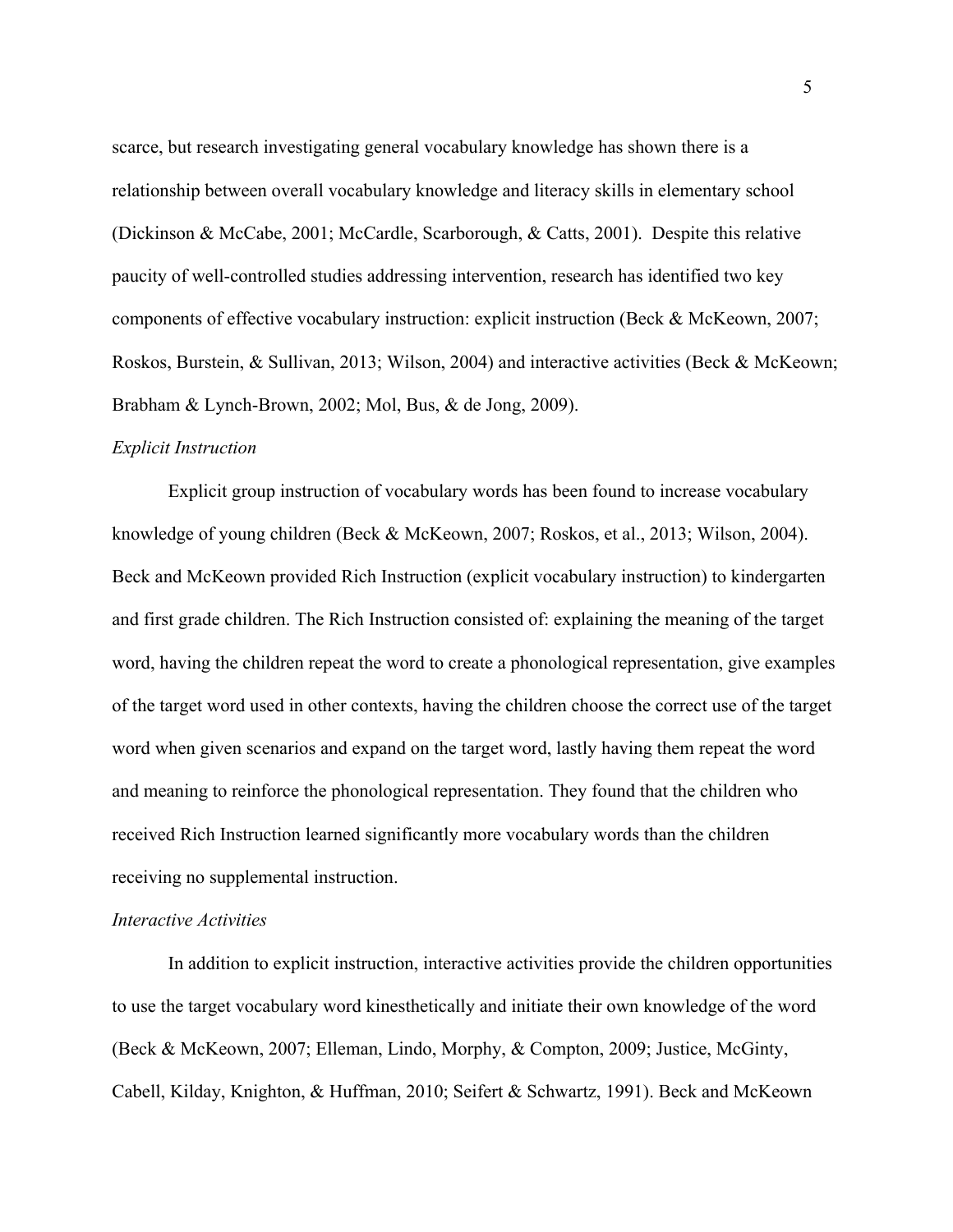investigated if interactive practice with target words would increase a child's understanding of that word. They used a within subjects design with kindergarten ( $n=36$ ) and first grade ( $n=40$ ) students. A pre-test and post-test were developed by the authors to include the vocabulary words taught, which were given to all participants. The vocabulary words taught to the students were divided into two groups: one set (6 words per week) was taught using explicit, large group instruction and the other set (3 words of the initial set) would include additional review and interactive practice. All children would be taught using both methods. The mean vocabulary gains for the words taught using the additional review were significantly greater for both classrooms (kindergarten=8.03 words, first grade=6.88 words) than the mean gains for the words only utilizing explicit, large group vocabulary instruction (kindergarten=2.97 words, first grade=3.10 words). Beck and McKeown's study indicated that an interactive review on vocabulary words taught could result in gains almost twice as large as using only explicit vocabulary instruction. The current study on basic concept vocabulary will expand on previous studies of explicit vocabulary instruction and will assess the effectiveness of large group basic concept instruction to preschool children.

## *Large Group Instruction*

Due to the overwhelming number of young children from low SES schools that are statistically delayed in their vocabulary knowledge, large group instruction is necessary to reach these children (Neuman & Kaefer, 2013; Justice, et al., 2010). Neuman and Kaefer examined if there was a difference between small group instruction versus whole class instruction on vocabulary development of preschool children. The researchers randomly selected 108 children from twelve Head Start classrooms to receive 10-12 minutes of supplemental vocabulary instruction. This was a within subjects design where each child received large group instruction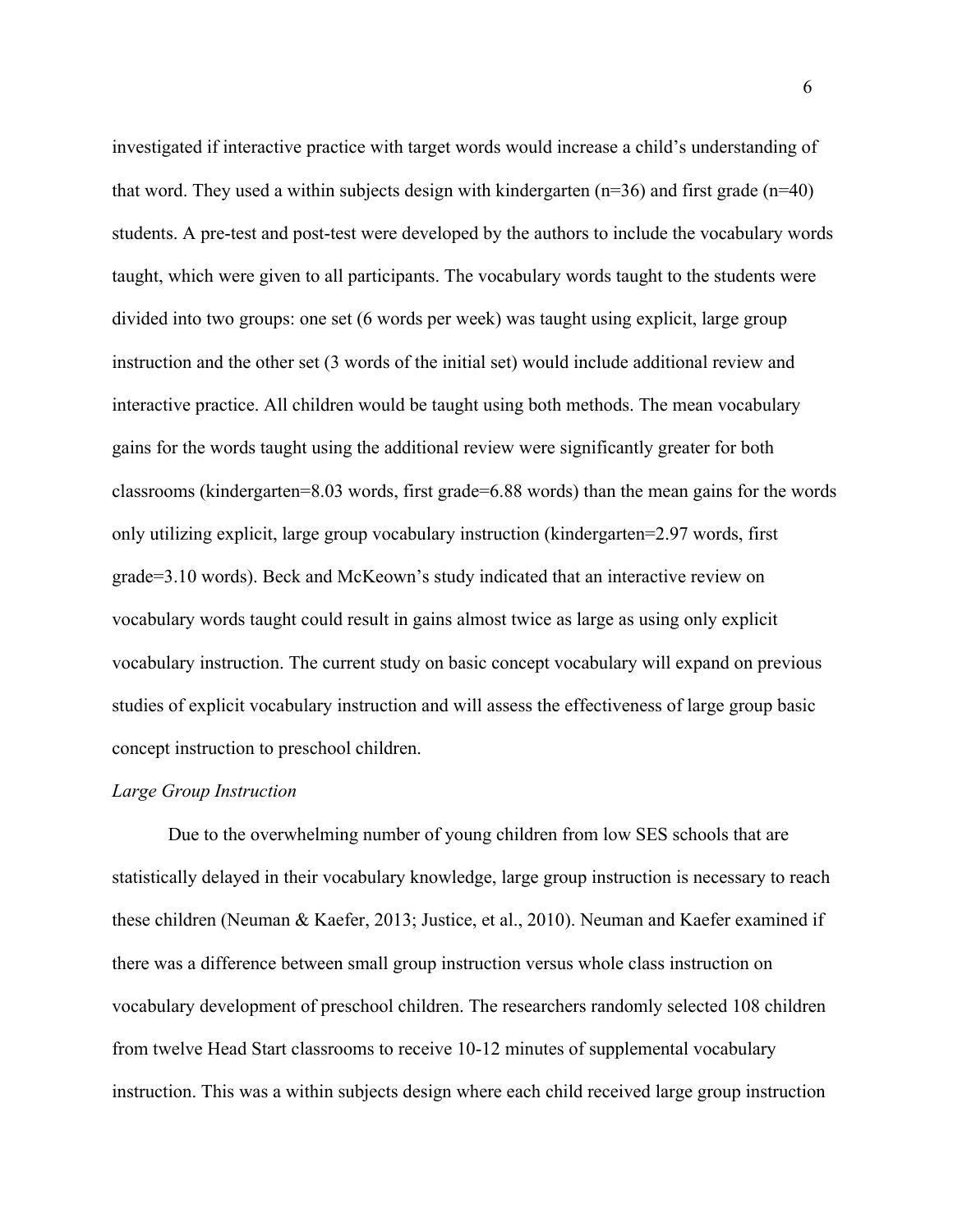on one set of words and small-group instruction on a different set of words. The vocabulary intervention was given daily for eight weeks, alternating small group and large group instruction every two weeks. The classroom teachers were trained to provide explicit and systematic vocabulary intervention. All children completed the Peabody Picture Vocabulary Test-3 (PPVT-3) (Dunn & Dunn, 1997) as a pretest and post-test to assess their receptive language ability. The scores on the PPVT-3 were analyzed using analysis of variance (ANOVA). The results showed a significant gain in vocabulary knowledge from pretest to post-test in both groups. There was not a significant difference between group sizes, indicating that group size did not affect word learning. Thus, large group vocabulary instruction can be effective in a preschool environment.

Justice et al. (2010) administered a pilot study to evaluate if a systematic, explicit, large group language and literacy intervention program would be more successful in facilitating preschool children's language skills than implicit classroom instruction. This study looked at gains in the child's vocabulary, in addition to narrative, print knowledge, and phonological awareness. The vocabulary instruction "Read It Again" (RIA) was implemented for the experimental group (n=66). RIA is an explicit vocabulary instruction program that utilizes storybooks. The control group (n=71) implemented the standard curriculum program. The Clinical Evaluation of Language Fundamentals Preschool—Second Edition (CELF Preschool–2) (Wiig, Semel, & Secord, 2004) was administered to all participants as a pretest and post-test in order to track language knowledge of the participants. The preschool children in the experimental group significantly improved their raw score on the CELF Preschool-2 after participating in RIA. The study by Justice et al. indicates that a small amount of explicit, large group language instruction could improve a preschool child's understanding of vocabulary words.

7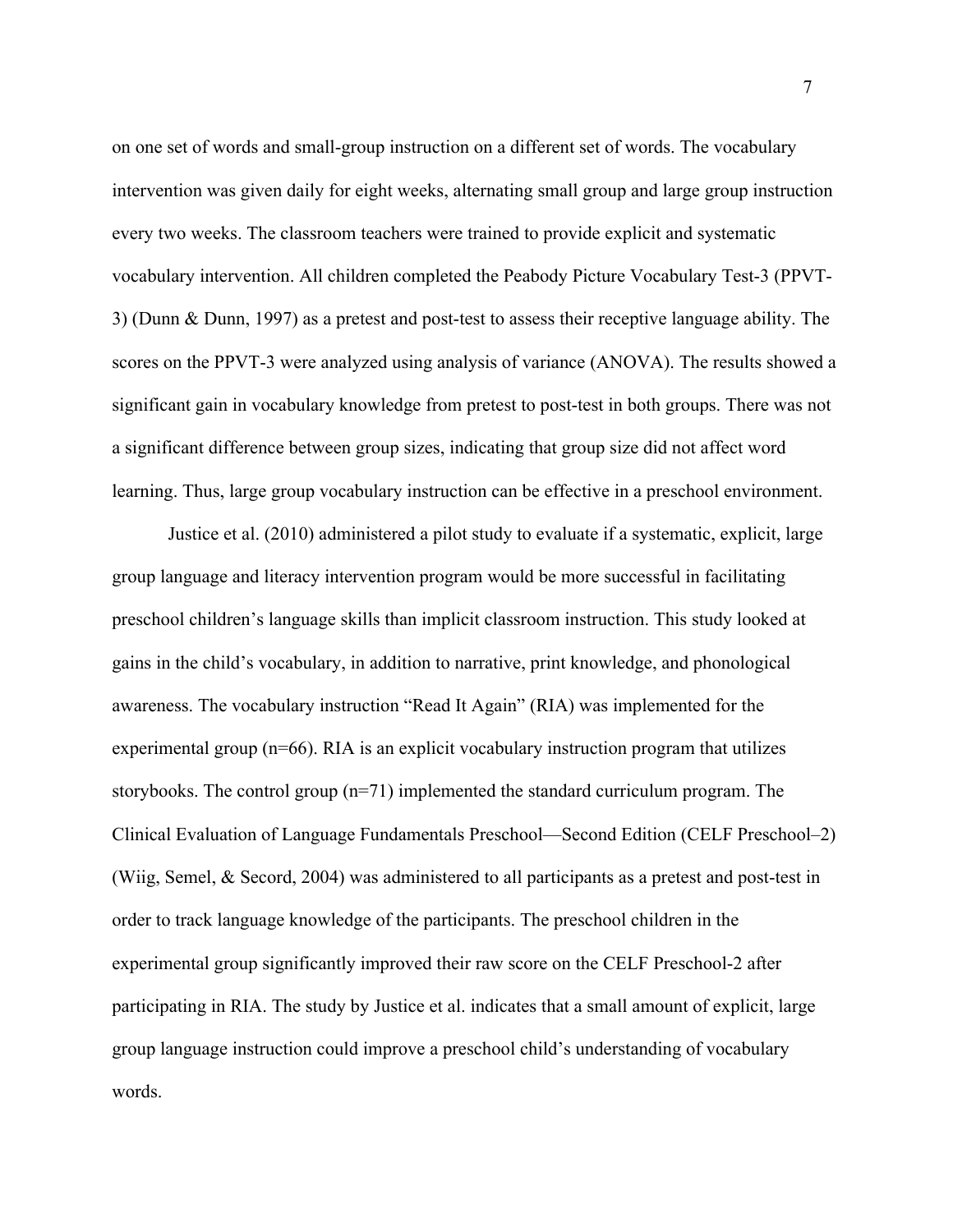## *Basic Concept Vocabulary Instruction*

Explicit large group vocabulary instruction has been found to have significant improvements on preschool and early elementary children's vocabulary knowledge (Beck & McKeown, 2007; Coyne, McCoach, & Kapp, 2007; Seifert & Schwartz, 1991). Seifert & Schwartz previously tested the effectiveness of large group instruction targeting basic concept vocabulary words on 57 children (n=28 experimental, n=29 control) utilizing direct instructions, interactive, and incidental teachings. The direct instruction phase began by providing the children with multiple examples of the target concept word. Positive and negative models of the target word were provided for the children. The models were presented for several minutes, then the children were asked to state whether an example was correct or not. The children answered in a group format and the researcher determined their understanding of the target word by their responses. The next phase was the interactive instruction phase. During this phase, the researcher would provide the child with an art project, drama, or game illustrating the target basic concept word. The final phase included incidental teaching. The classroom teachers were given a list of the weekly target words and asked to increase their use of those words in the classroom. They found that the group that received the basic concept instruction significantly improved their understanding on those specific vocabulary words. In an effort to integrate important aspects of vocabulary knowledge, the current study will include large group explicit instruction and interactive activities of basic concept vocabulary words to preschool children to evaluate the effectiveness of this approach on increasing their basic concept vocabulary knowledge.

#### Vocabulary Assessment

In addition to a need for effective approaches to address deficits or differences in early vocabulary knowledge, the magnitude of influence that basic concept terms have on a child's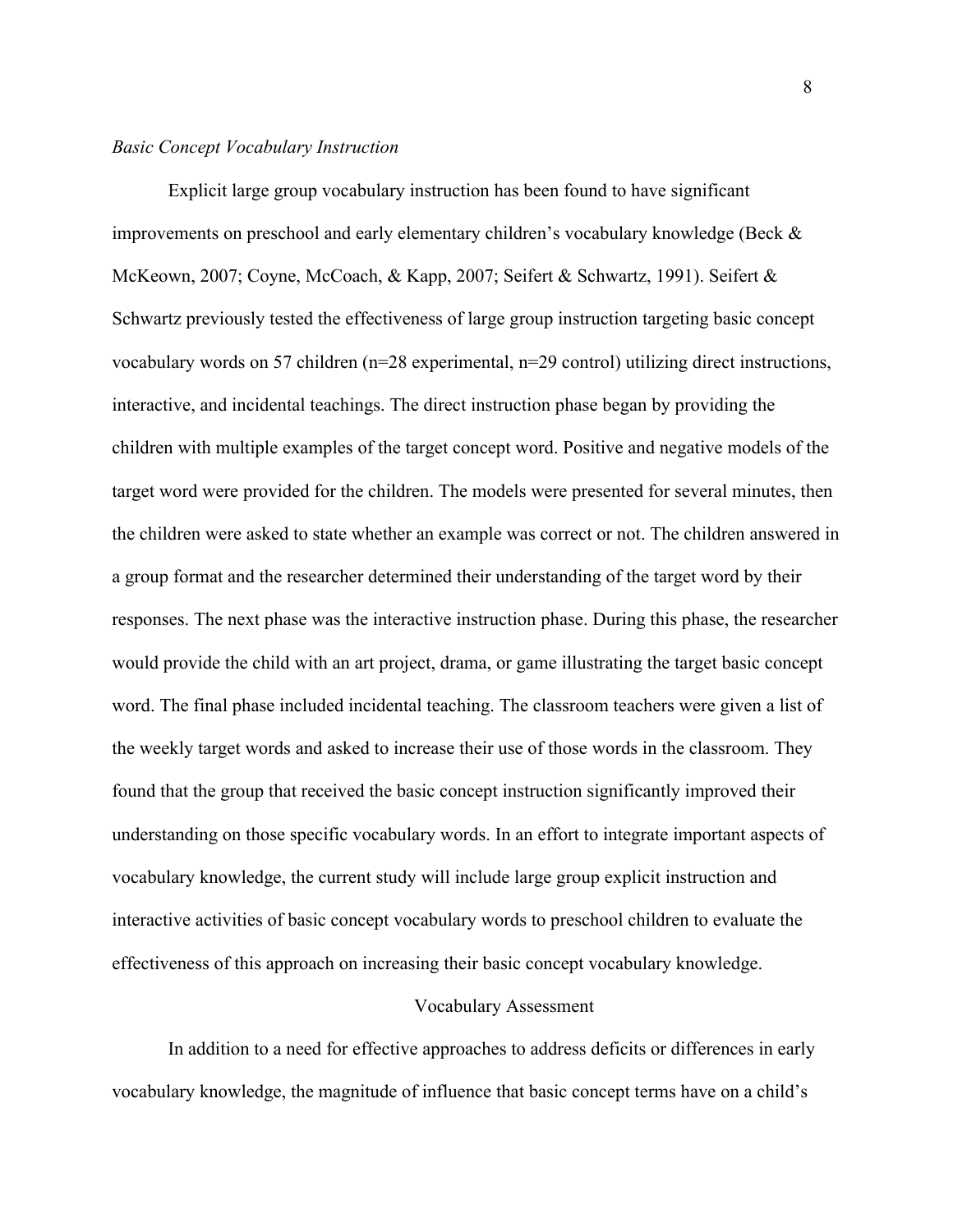understanding of vocabulary words shouldn't be overlooked. A valid direct assessment for monitoring a child's understanding of basic concept vocabulary terms is needed. *Standardized Assessment.*

One method of assessment is via standardized tests of vocabulary knowledge. Standardized instruments are often used to assess students' level of vocabulary performance. This type of assessment is used in schools to compare a child's performance at an isolated point of time to normative data (Bogue, DeThorne, & Schaefer, 2014). Normative data is data that characterizes a defined population at specific point of time (McFadden, 1996). Standardized assessments are generally administered every one to three years to assess students' growth in skills. Testing at this interval does not provide educators with timely information of their students' understanding of curriculum due to instruction or maturation over the course of the school year (Dean, Burns, Grialou, & Varro, 2006). In order to efficiently evaluate students' understanding of curriculum an educator needs to be able to track the "slope" of their progress throughout the course of the year. This cannot be done with norm-referenced standardized assessments (Shinn, Good, Knutson, Tilly, & Collins, 1992). Assessments have been developed to track students' changes over time as an evaluation of their understanding of curriculum. *Curriculum Based Measurements*

Educators have begun to recognize the value of assessments that monitor changes in students' knowledge acquisition over a short period of time. Curriculum based measures (CBMs) are a direct, quick, and repeatable assessment that can quantify students' performance throughout the school year (Deno, 1985; Fuchs & Fuchs, 1986; Hartman & Fuller, 1997; Shinn et al., 1992). CBMs utilize standardized measurement procedures to monitor an individual student's progress before and during instruction by plotting the scores on the CBM to compare progress. The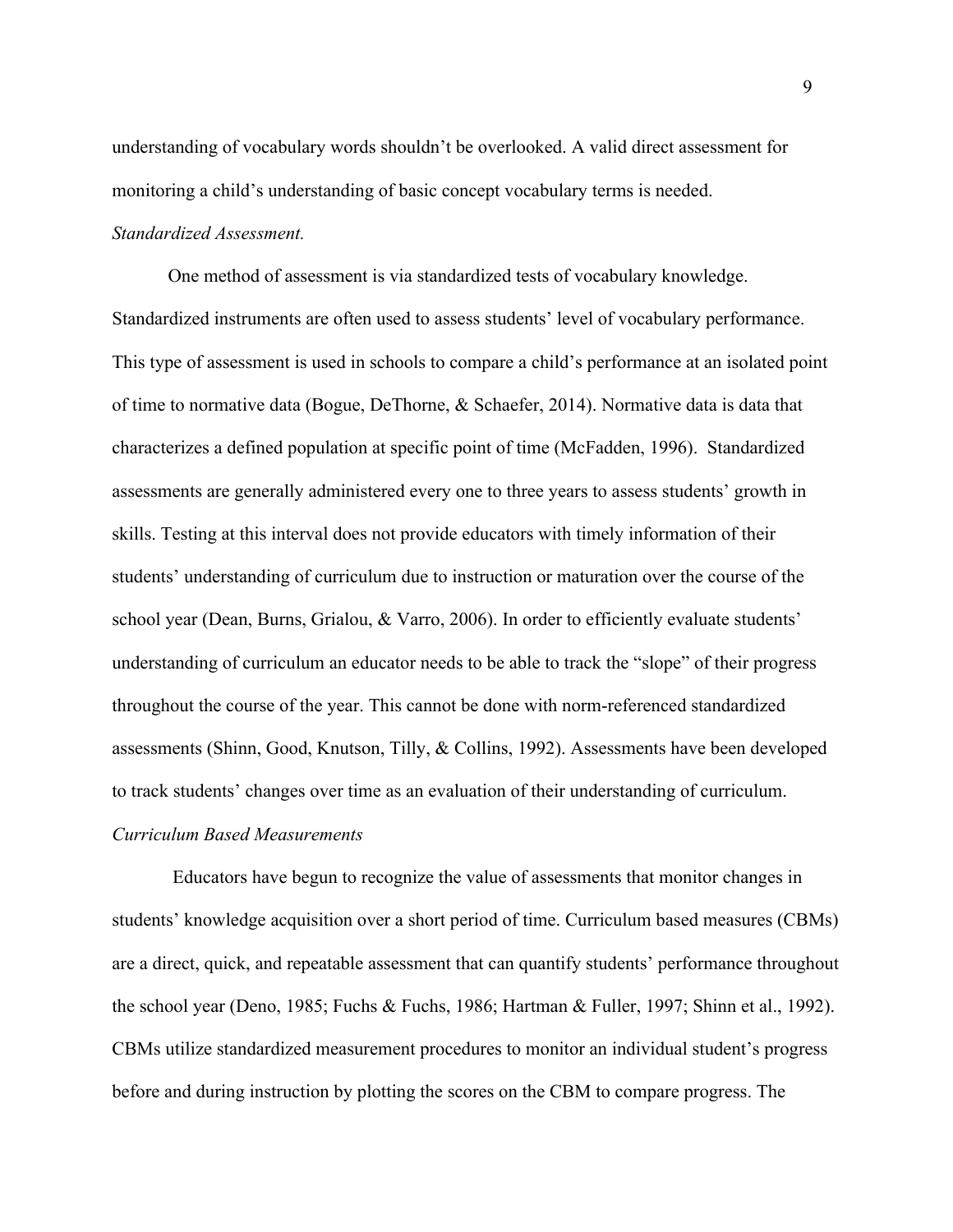educator can then use this information to determine if the child is gaining the intended knowledge through instruction (Hartman & Fuller). CBMs have an advantage over standardized assessments, because they are concise, repeatable over a short period of time, and are able to detect changes in a student's knowledge. Studies have proven them to be reliable and valid indicators of a student's understanding of instructed material and their academic progress (Hintze, Ryan, & Stoner, 2003; Shinn, 1989; Shinn et al., 1992).

### *Basic Concept-Curriculum Based Measurement.*

The use of a norm-referenced standardized assessment of basic concept vocabulary requires training, cost of the assessment, and 30-40 minutes to administer the assessment to an individual child (Bracken, 2006). Currently, there is not a valid basic concept-curriculum based measurement (BC-CBM) to assess basic concept knowledge. The development of a valid and reliable BC-CBM would enable educators to efficiently assess a young child's understanding of the basic concept vocabulary words, which are foundational in the child's vocabulary development. A BC-CBM is a concise assessment specifically designed to monitor progress of basic concept vocabulary knowledge over time. It can be administered and scored with a brief training session. Bowers and Schwarz (2013) evaluated the use of a BC-CBM to track progress during an intervention for basic concept vocabulary with children who are deaf or hard of hearing ( $n = 4$ ; *M* age = 4.6). The researchers concluded the BC-CBM provides an indication of a child's understanding of basic concept terms; however, the study needs to be expanded to test the BC-CBM on a larger population.

Concise and effective large group instruction of basic concept vocabulary is necessary due to the large number of children from lower SES homes entering preschool with a decreased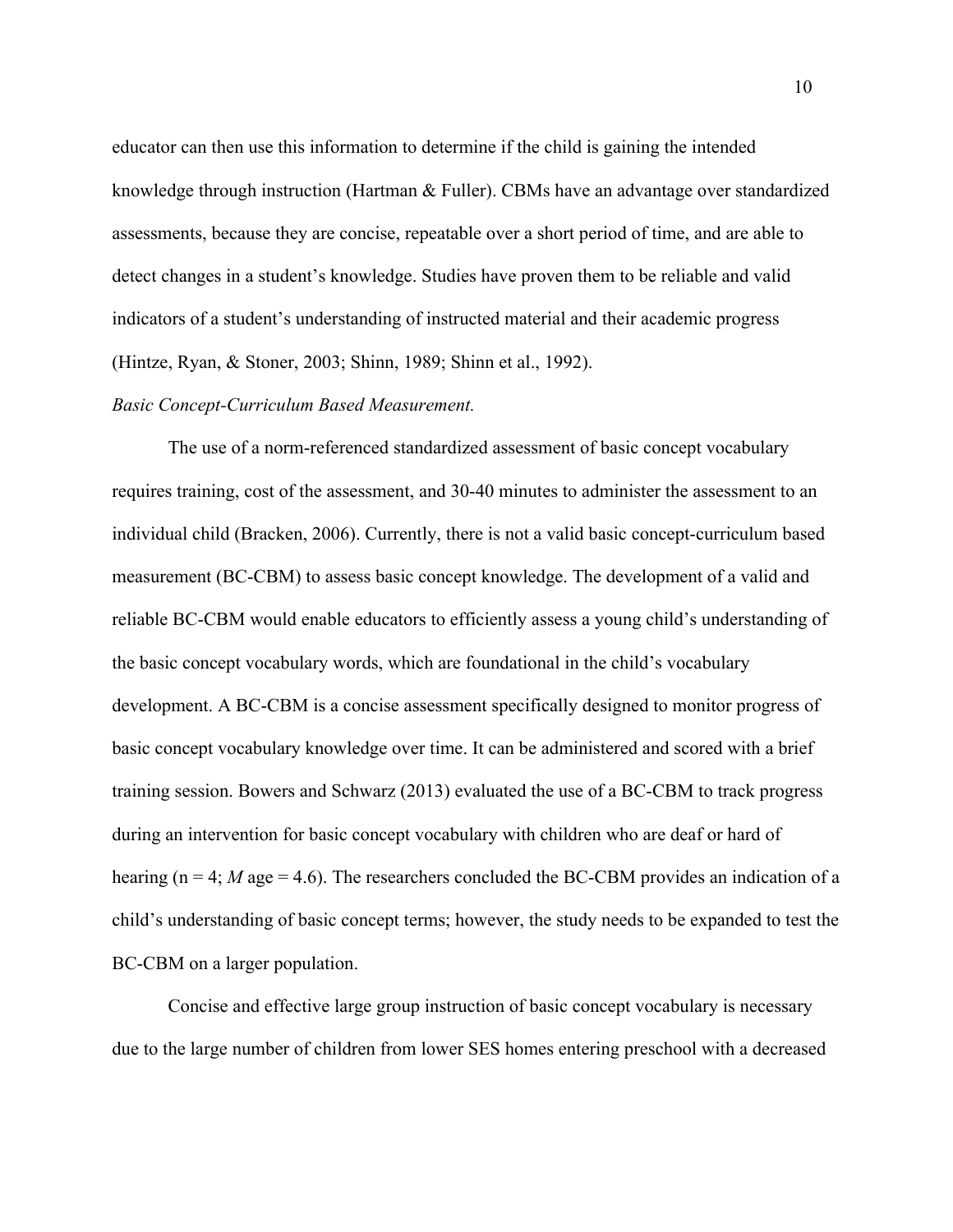knowledge of basic concept vocabulary terms. An efficient, reliable, and valid measurement of a child's understanding of basic concept vocabulary is needed to monitor progress over time.

For this study, a between and within subjects quasi-experimental design will be used to determine the effects of large group basic concept vocabulary intervention and to evaluate the criterion validity of the BC-CBM.

## Specific Aims

## *Specific Aim 1*

To administer large group explicit instruction with interactive activities of specific basic concept vocabulary words to preschool children from lower SES homes in order to increase their understanding of basic concept terms.

## *Hypothesis/Expectation 1*

The large group instruction of basic concept vocabulary words will increase preschool children's understanding of basic concept terms demonstrated by their performance on a standardized assessment and a BC-CBM.

## *Specific Aim 2*

A BC-CBM will be developed that will measure the slope of change over time of a child's understanding of basic concept terms.

## *Hypothesis/Expectation 2*

The BC-CBM will accurately measure a child's understanding of basic concept vocabulary by following a similar slope of change over time when compared to a child's scores on a standardized basic concept assessment.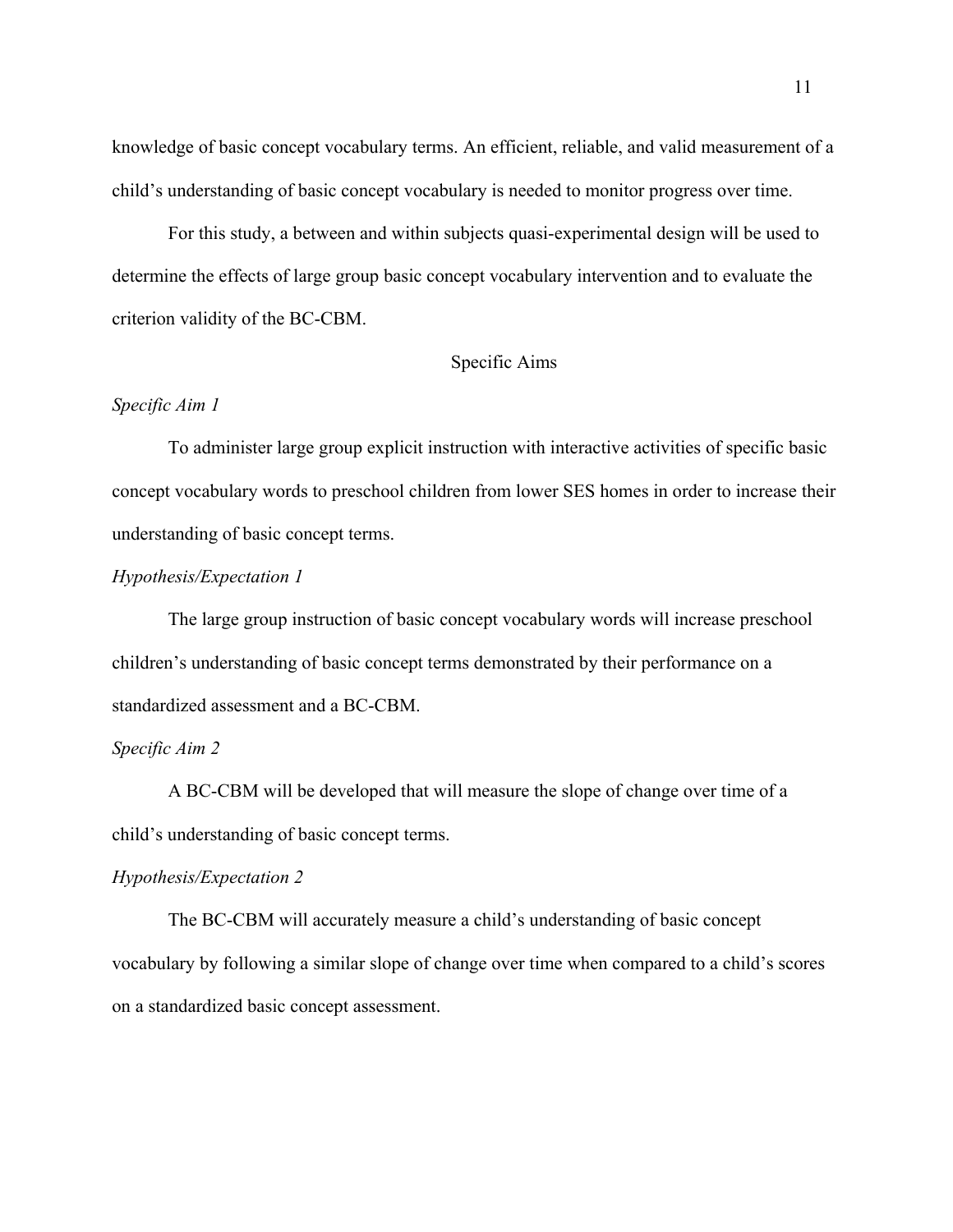## *Specific Aim 3*

A BC-CBM will be developed to be a dynamic assessment to monitor a child's basic concept knowledge progress in the classroom.

#### *Hypothesis/Expectation 3*

The BC-CBM will demonstrate a significant change in number of basic concept words correct from the pre- to post-intervention.

## Experiment

This research was conducted to gain preliminary information on the ability of the BC-CBM to track changes over time and the effect that large group explicit instruction with interactive activities will have for children from low SES homes. This was a pretest/post-test comparison group design.

## *Methods*

*Participants***.** The participants in this research were 53 students from two local Head Start locations recruited to participate in the investigation. Signed parental consent forms were obtained for 30 students. Weekly basic concept-curriculum based measures (BC-CBM) were given to all participating students; however, students that missed three or more trials out of eight were not included in the analysis. Of the 53 original students, 30 completed the pre- and post-Bracken Basic Concept Scale—Revised (BBCS–3:R) (Bracken, 2006), the initial and final BC-CBMs and at least five of the eight weekly BC-CBMs (mean age=53.8 months [SD=3.35]); thus, (53 that have signed consent  $-30 = 23$ ) students were not included in the final cohort due to attrition, absences, did not complete pre- and post-testing, moved, non-fluent in English, and/or noncompliance during testing. Data are reported on for 14 students from the two classrooms receiving the intervention component and 16 students from the control classrooms. There was no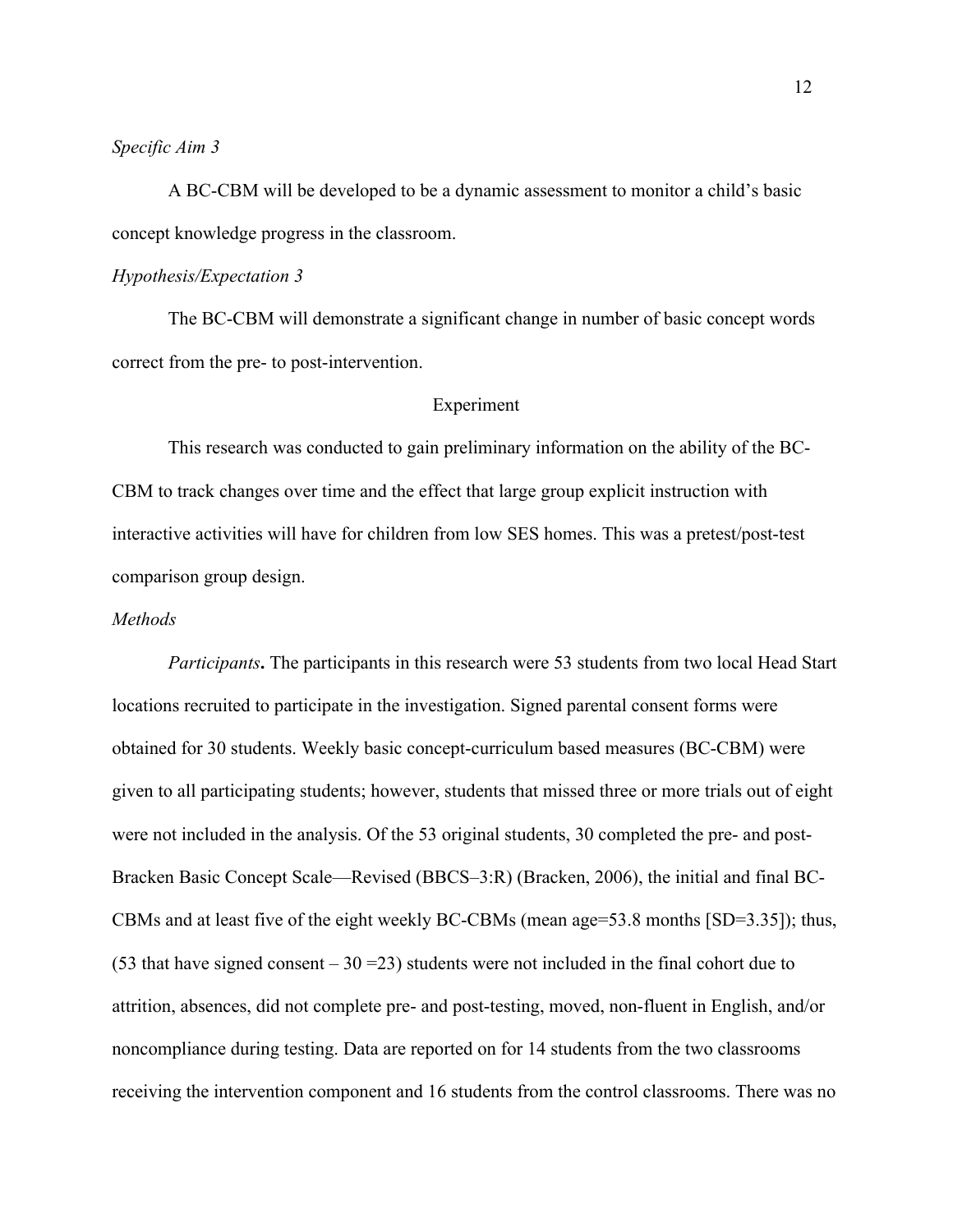significant difference  $(p= .143)$  between the ages of students in the experimental group (mean age = 53.86 [SD=2.71]) and the control group (mean age=53.75 [SD=3.91]). All participants were eligible for kindergarten in the upcoming school year and were from families with reported incomes below the federal poverty level. The University's Institutional Review Board approved this research project prior to the start of all data collection (see Appendix A).

*Setting*. All assessments and interventions took place at Head Start facilities located in Fayetteville, AR and Springdale, AR and were administered in the classrooms or outside (during recess) at a location apart from the play area to minimalize distractions. Large group explicit instruction on basic concept terms with interactive activities was administered twice a week in two prekindergarten classrooms (experimental group). Two other prekindergarten classrooms were used as a control group and were only administered the assessment battery. Researchers reported occasional distractions during the assessments (e.g., noise level in the play area, another child attempting to join the assessment).

#### Materials

The following assessments were administered to all participants: the Bracken Basic Concept Scale—Revised (BBCS–3: R) (Bracken, 2006) and a basic concept-curriculum based measure (BC-CBM).

#### *Assessments*

Bracken (2006) and Wiig (2004) identified functionally relevant basic concept vocabulary terms a child should know in order to understand their environment and they each developed norm-referenced standardized assessments to measure these terms. The BBCS–3: R (Bracken, 2006) was chosen as the norm-referenced standardized basic concept vocabulary assessment in which to develop and compare the results of the BC-CBM. The BBCS–3: R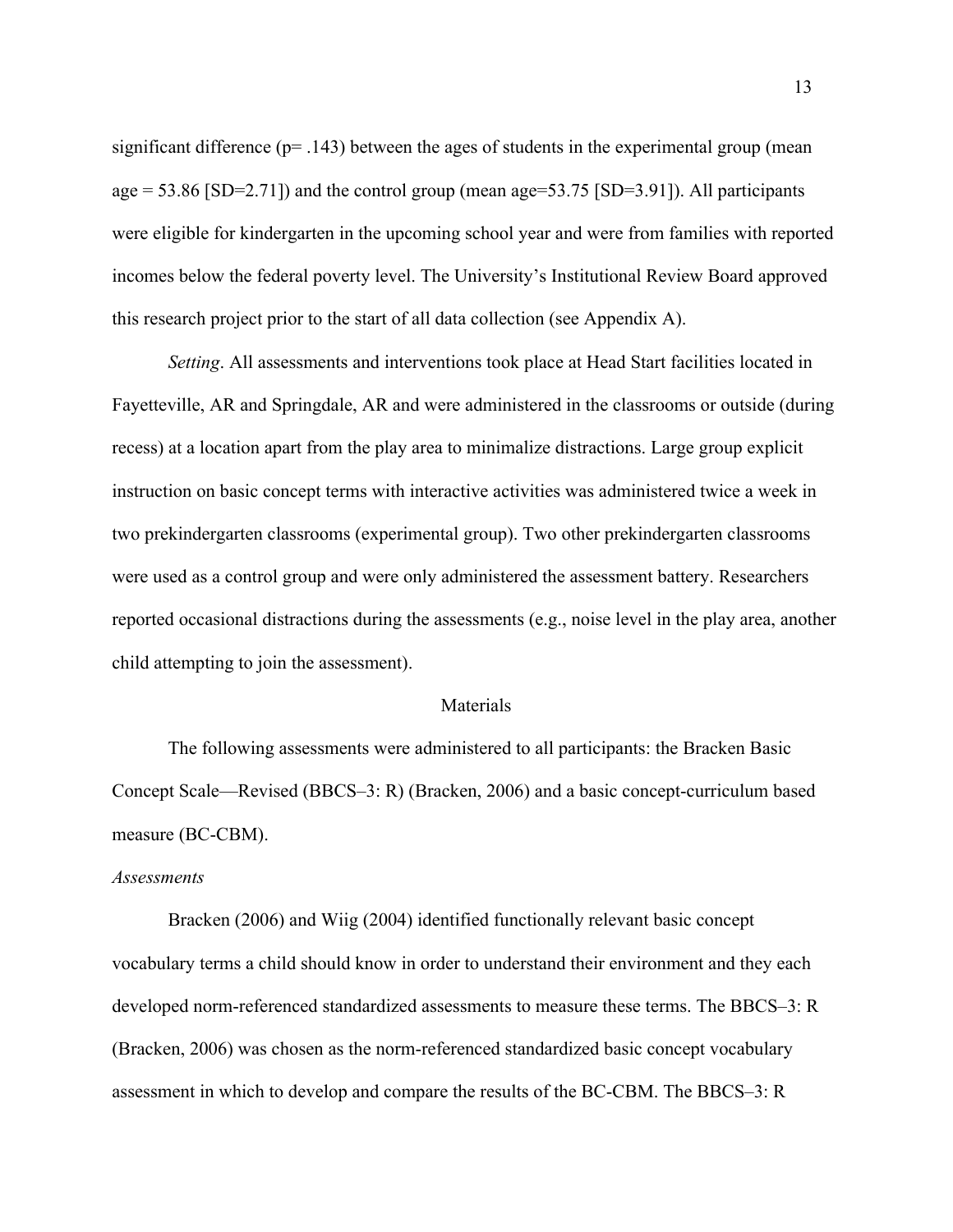includes the largest number of basic concept terms assessed on a standardized measure. The BBCS–3: R includes 308 basic concept terms (Bracken 2006), the Wiig Assessment of Basic Concepts (WABC) includes 113 basic concept terms (Wiig), and the Boehm Test of Basic Concepts-3: Preschool (BTBC-3: P) assesses only 26 basic concept terms (Boehm, 2001).

In order to create the BC-CBM, the BBCS–3: R (Bracken, 2006) was administered to a different set of preschool children (n=28) the previous year. The individual responses on the BBCS-3: R (Bracken, 2006) were analyzed and the 50 terms not understood by the majority of the participants were selected. The BBCS–3: R includes 10 subtests (e.g., direction, size, quantity), and an equal percentage of words from each subtest were selected for the BC-CBM. These terms were then paired with a basic concept term representing the opposite meaning, yet from the same category of subtest (e.g., above/below; different/same; each/neither) resulting in 28 pairs of basic concept terms to include on the BC-CBM. Words from each subtest on the BBCS-3: R were included on the BC-CBM.

For the BC-CBM, each basic concept term was pictorially represented on an individual card (see figure 1). Two foil pictures were included on the stimulus card. These were similar in content with the target concept (e.g., all pictures include a ball, but only one ball is "above" the girl). A graphic designer created all illustrations included in the BC-CBM, in order to maintain uniformity in the design of each card. The BC-CBM contains 56 cards, which were administered weekly to all participants. The participants were asked to point to the basic concept term from a closed set of three options, requiring no verbal expression from them to demonstrate knowledge of the concept. The cards were randomized each week (Urbaniak & Plous, 2013) in order to avoid order effect and to use comparable and multiple test forms. This enabled a large set of concepts to be mixed and frequently used to monitor progress (Elliott, Lee, & Tollefson, 2001).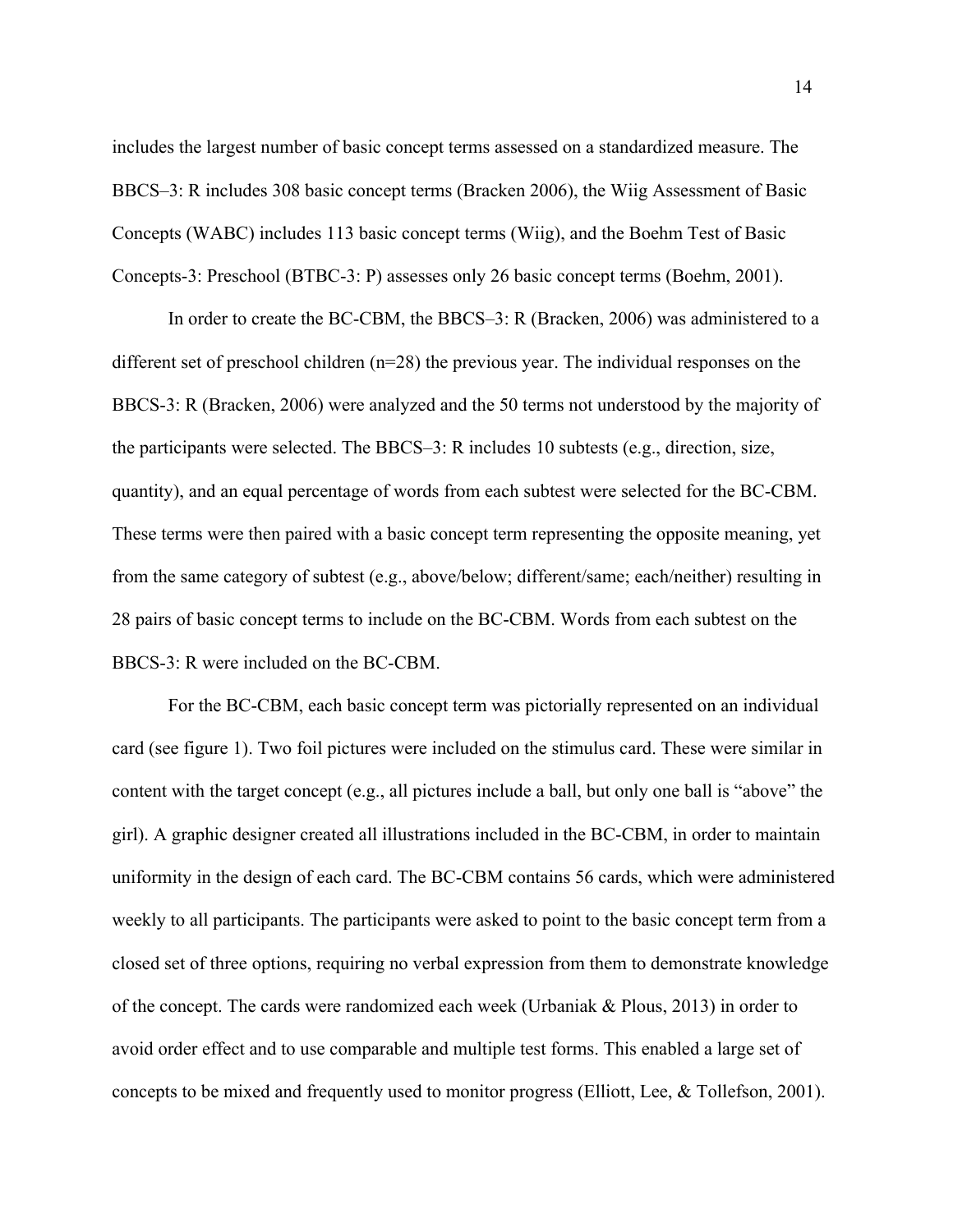*Figure 1.* Example of BC-CBM stimulus for "above".



## *Intervention*

Direct instruction and interactive activities were provided as part of the basic concept intervention methods for the experimental group. Materials used during the explicit instruction portion included: small toys (e.g., animals, cars) used to illustrate the basic concept vocabulary word being taught (e.g., hold up a small toy above the researcher's head and say "this is above my head"; hold three stuffed animals and indicate which animal is in the middle). Basic concept coloring pages (created by principle investigator) illustrated the basic concept words targeted during the explicit instruction (see figure 2), and crayons used to color the basic concept coloring pages were used for the interactive instruction. The coloring page had the basic concept word written at the top and a sentence containing the target word at the bottom of the page. An illustration of the basic concept term was in the middle of the coloring page.

*Figure 2*. Example of BC-CBM coloring page for "above".

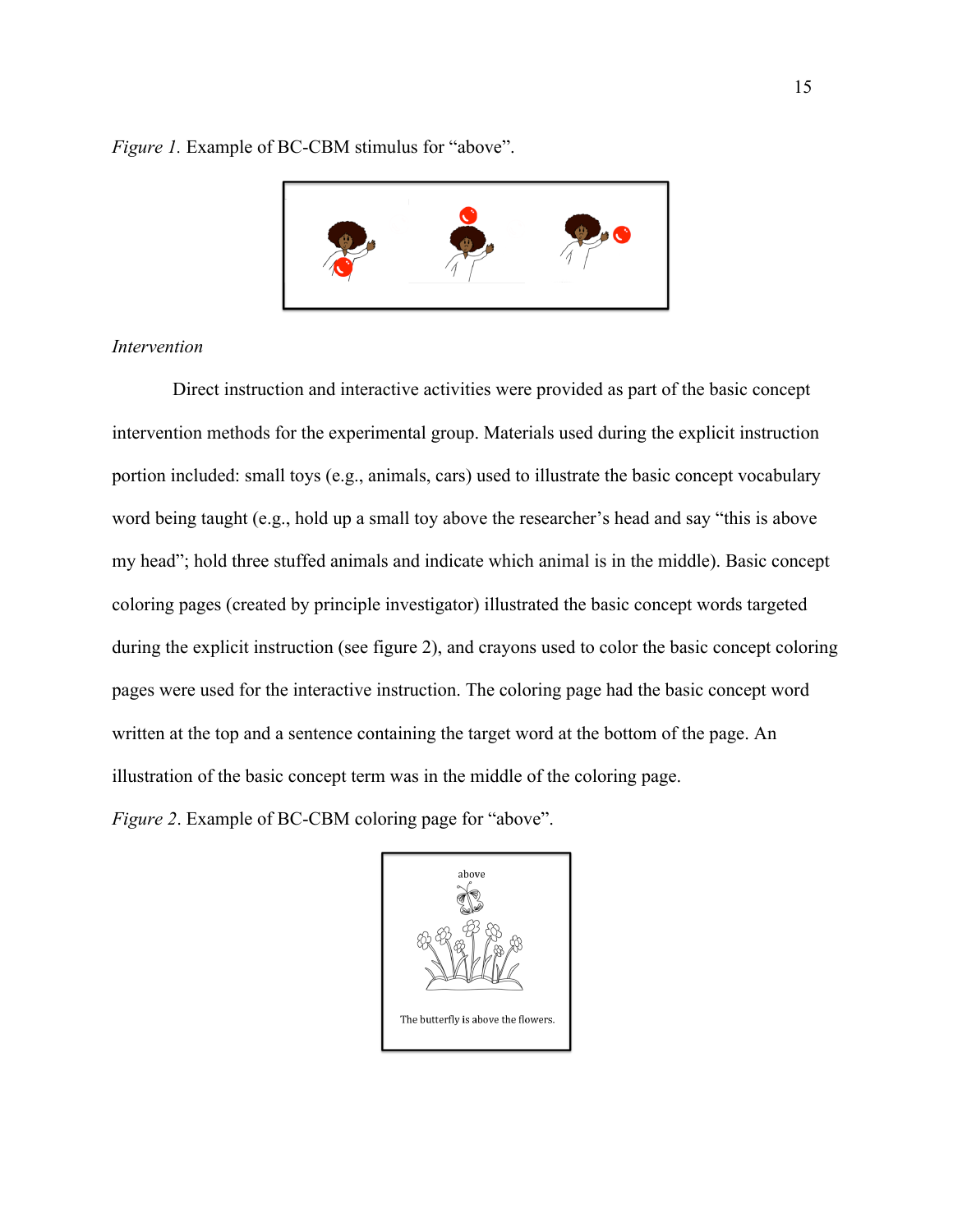#### Procedures

#### *Assessment***s**

The Bracken Basic Concept Scale—Revised (BBCS–3: R) (Bracken, 2006), was administered to all participants prior to and after the intervention portion of study. The basic concept-curriculum based measure (BC-CBM) was administered to all participants prior to, during, and post intervention. To administer the BC-CBM, researchers (undergraduate and graduate students in the speech-language pathology program) would organize the BC-CBM cards according to a randomized list; show the participant the BC-CBM cards one at a time, and say, "Point to the picture that shows \_\_\_\_\_" as the initial BC-CBM card was presented to the participant. After the child pointed to the picture they felt illustrated the target basic concept vocabulary word, the researcher recorded their answer on a data sheet and flipped to the next card, then only said the target item for each subsequent card. This format was followed for all cards. The participant was given three minutes to complete as many cards as they were able. Data was collected at 1-, 2-, and 3-minute intervals in order to determine the ideal administration time of the BC-CBM. Explicit instructions were provided to administer the BC-CBM in a uniform manner (see Appendix B for instructions to administer the BC-CBM). Data was collected over 11 weeks (beginning in mid-September and ending in early December). *Explicit instruction*

Large group explicit instruction on basic concept terms with interactive activities was administered semiweekly to the 14 participants in the experimental group. The intervention covered two basic concept vocabulary words from different BBCS-3: R subtest categories (e.g., above and daytime) per week. All instruction was provided by the principle investigator (PI), a speech-language pathology graduate clinician supervised by a licensed Speech-Language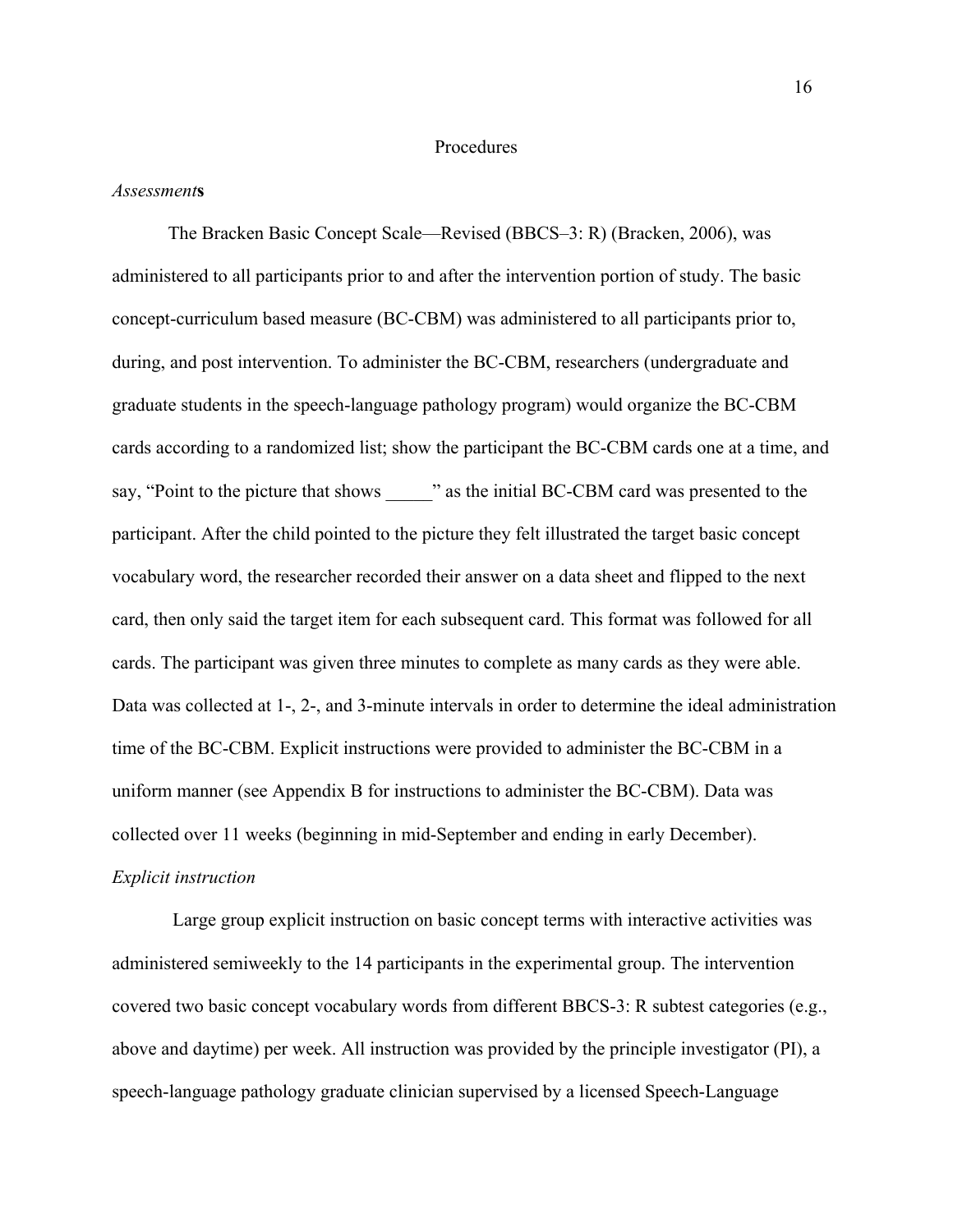Pathologist (SLP). One basic concept term was taught per session (see Appendix C for a sample lesson plan). The PI gave five to eight minutes of explicit instruction to the class in a large group setting. This instruction consisted of identifying the target basic concept word (e.g., above) and using the word and it's negative to illustrate the concept (e.g., "This is above. This is not above"). The PI would check the children's understanding of the basic concept by asking the group to identify which object demonstrated the basic concept. When the majority of the children could identify the basic concept correctly the direct instruction would end with a song or poem (involving movement) including the basic concept vocabulary word (e.g., Twinkle, Twinkle Little Star) (Campbell, Helf, & Cooke, 2008; Ellis, et al., 1995; Thorpe & Borden, 1985). *Interactive instruction*

After the song/poem, the participants would be dismissed to their seats to begin the interactive instruction portion of the intervention and were given a basic concept coloring page illustrating the target vocabulary word. The participants were given five minutes to color their coloring page. As they were coloring, the PI instructed the participants to circle the basic concept vocabulary word in the sentence. The coloring sheets were collected at the end of the instructional time and assembled into a basic concept vocabulary mini-book for each participant to take home following the intervention portion of the research. There were 19 basic concept vocabulary words taught during the intervention portion of this research. The intervention took place on Mondays and Wednesdays.

All children in both groups (experimental and control) completed the BC-CBM on Thursdays and Fridays. The intervention was conducted 19 times over 11 weeks. There were school closures due to teacher inservice days and holidays that extended the intervention phase.

17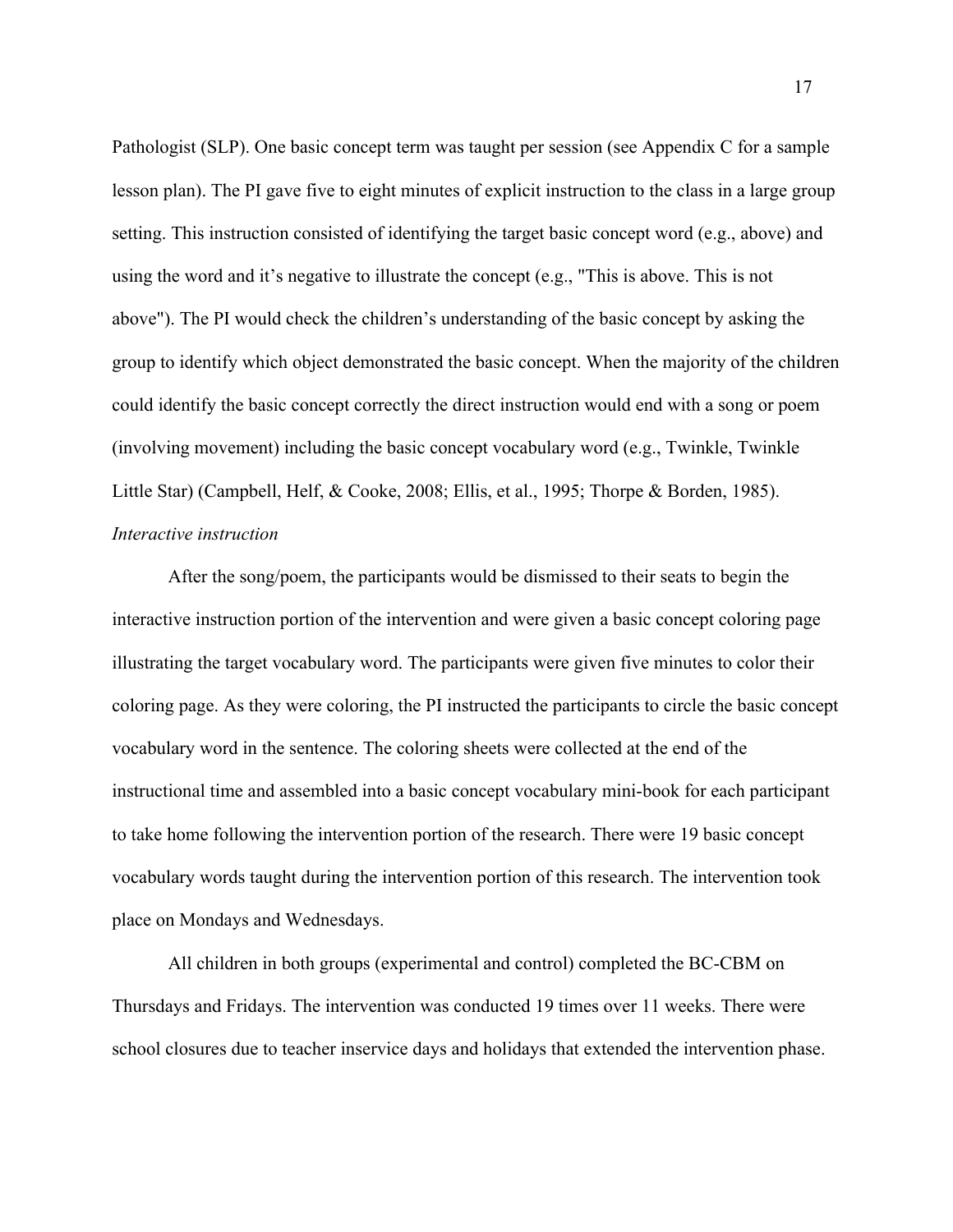After the intervention phase, the BBCS–3: R was administered to all participants in all four prekindergarten classrooms.

### Data Analysis

The one-, two-, and three-minute raw scores of the basic concept-curriculum based measure (BC-CBM) were compared to the raw score of the Bracken Basic Concept Scale— Revised (BBCS–3: R) pretest.

The concurrent validity of the BC-CBM was determined by comparing the raw scores from the one-, two-, and three-minute administration of the BC-CBM to the raw score of the BBCS–3: R. The ability of the BC-CBM to track changes over time was analyzed using a oneway repeated measures ANOVA. Out of a total of 240 possible BC-CBM data points, there were a total of 24 missing values (i.e., participant was sick, not available for testing that week, etc.) with a total of 10% of missing values. In educational research, it has been documented that statistical analyses are valid if 10% or less of the data points are missing (Dong & Peng, 2013). Averages from the weekly BC-CBM's before and after scores were computed for the missing values.

## Results

The pretest raw scores from basic concept-curriculum based measure (BC-CBM) one-, two-, and three-minute timed tests were compared to the pretest raw scores from the Bracken Basic Concept Scale, Third Edition (BBCS-3: R) using a two-tailed Pearson Bivariate Correlation for the participants  $(N=30)$ . There were significant correlations between the raw scores of all timed tests and the BBCS–3:R ( $p$ <.01,  $r$ =.502;  $p$ <.01  $r$  = .532;  $p$ <.05,  $r$ =.462, respectively). Means and standard deviations for pre-test BBCS–3: R raw score and BC-CBM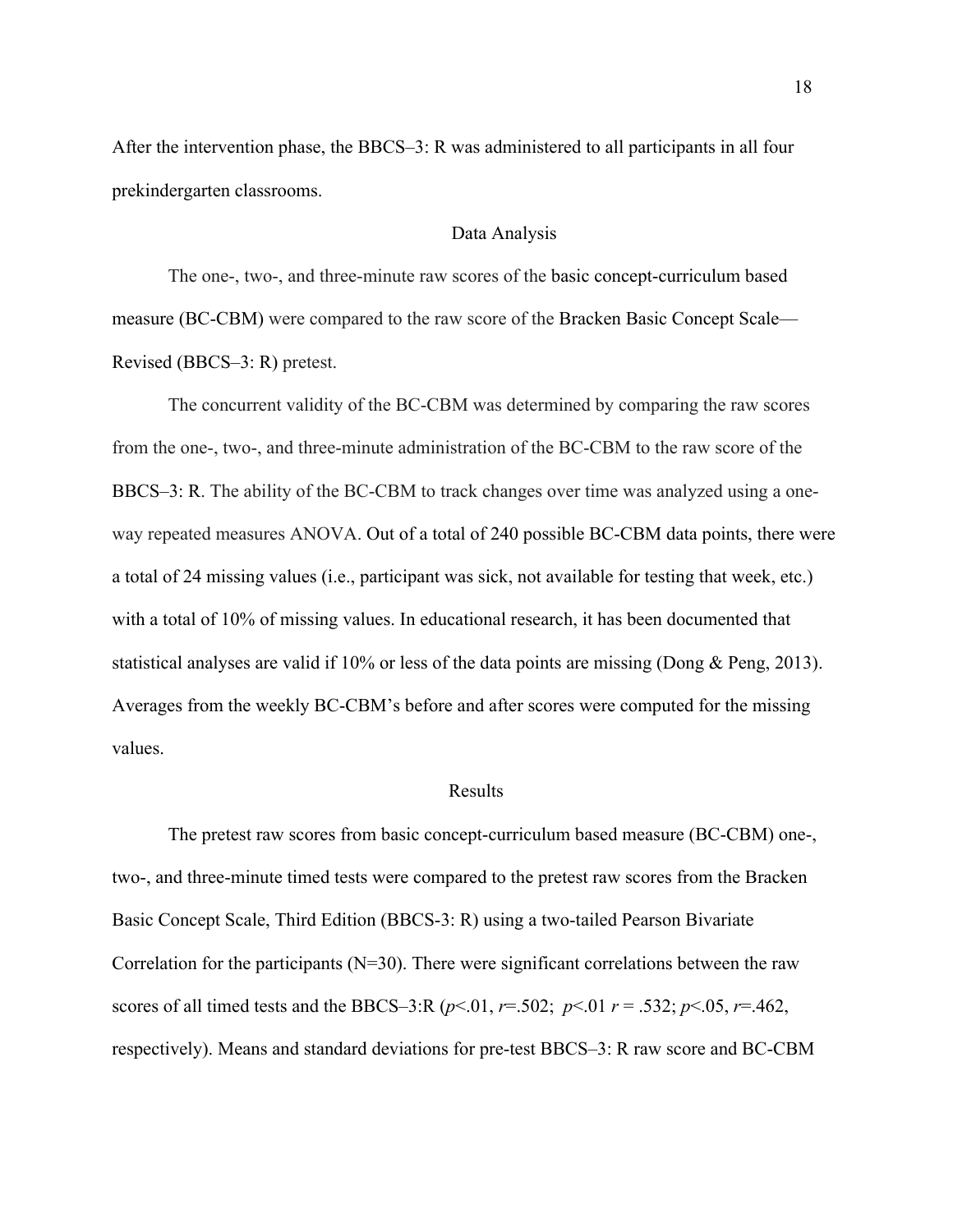assessments are reported in Table 1. The two-minute timed test demonstrated the highest correlation with the BBCS–3: R; therefore, it was used for all further analyses.

| $N = 30$ students      | Mean      | <b>Standard Deviation</b> |
|------------------------|-----------|---------------------------|
| <b>BC-CBM</b> 1 minute | $7.83**$  | 2.45                      |
| <b>BC-CBM 2-minute</b> | $13.67**$ | 4.16                      |
| <b>BC-CBM 3-minute</b> | $19.3*$   | 6.85                      |
| $BBCS-3$ R raw score   | 97 37     | 45.3                      |

*Table 1.* Mean raw score of the BC-CBM and the raw score of the BBCS–3:R.

\*Significantly correlated to the BBCS–3:R at  $p < .05$ 

\*\*Significantly correlated to the BBCS–3:R at *p* <.01

An independent *t*-test was used to analyze the mean scores of the experimental and control groups prior to intervention. There was a significant difference between groups for the BBCS-3: R raw scores (*t* [28] = 2.44,  $p < .05$ ), the BBCS–3: R standard scores (*t* [28] = 2.6,  $p < .05$ ) and the 2-minute timed BC-CBM ( $t$  [28] = 5.13,  $p < .01$ ). Means and standard deviations are reported in Table 2.

*Table 2.* Means and standard deviations for pretest assessments.

| Group ( $N = 30$ )     | Experimental | Control      |
|------------------------|--------------|--------------|
| BBCS-3: R raw score    | 117.29(42.1) | 79.94 (41.6) |
| BBCS-3: R SS           | 92.79 (12.3) | 80.0 (14.3)  |
| <b>BC-CBM 2-minute</b> | 16.71(3.2)   | 11.0(2.9)    |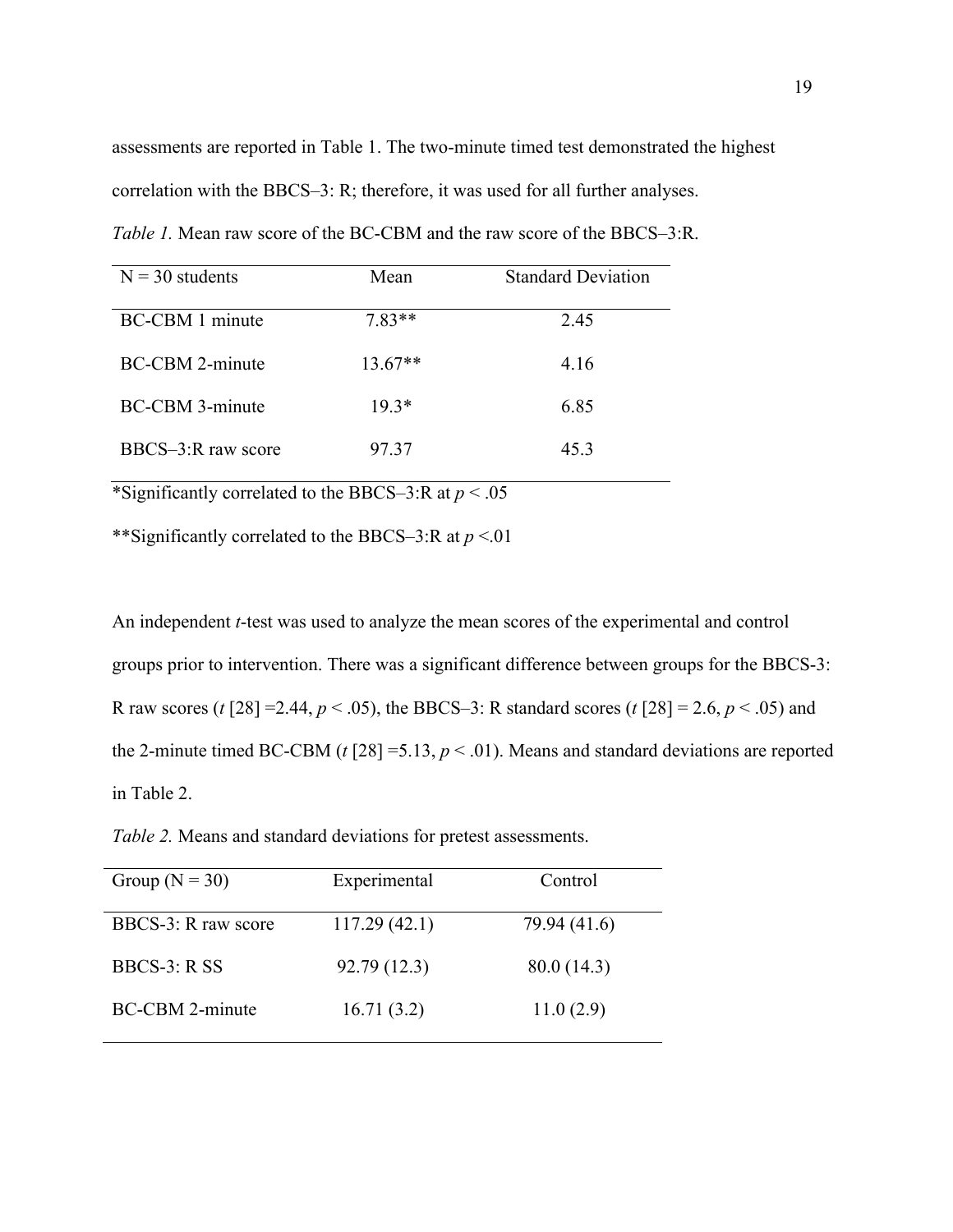The difference in basic concept knowledge from pre- to post-intervention by group was determined by an analysis of variance (ANOVA). For the BBCS-3: R raw score (i.e., how many basic concepts were answered correctly) there was a significant main effect ( $F = [1,28]$  4.804,  $p=$ .037) for change in basic concept knowledge from pre- to post-intervention, with no significant group by time interaction  $(F=(1,28) 1.879, p=.181)$ . Post-hoc analysis demonstrated that there was a significant difference from pre- to post-test raw scores for the experimental group  $(t = [13])$ 2.4,  $p < .05$ ) but not the control group ( $t = [15] .608$ ,  $p = .553$ ). For the BBCS-3: R standard scores, there was no significant main effect ( $F = (1, 28)$ ). 247, p = .623). For the BC-CBM, there was no significant main effect for change in pre- and post-test two-minute timed BC-CBM assessments  $(F = [1,28] 1.01 p = .322)$ . Means and standard deviations are listed in Table 3. *Table 3.* Mean and standard deviations of pre- and post-test BBCS-3: R scores by group.

| $N = 30$     | Pretest<br>raw | Post-test<br>raw | Pretest<br>SS | Post-test<br><b>SS</b> | Pretest<br>$2$ -min | Post-test<br>$2$ -min |
|--------------|----------------|------------------|---------------|------------------------|---------------------|-----------------------|
| All students | 97.37          | 112.40           | 85.97         | 84.60                  | 13.67               | 14.43                 |
| $(N=30)$     | (45.27)        | (48.29)          | (14.69)       | (13.56)                | (4.16)              | (5.75)                |
| Experimental | 117.29         | 142.79           | 92.79         | 92.00                  | 15.86               | 17.79                 |
| $(N=14)$     | (42.09)        | (39.98)          | (12.26)       | (12.16)                | (3.33)              | (5.19)                |
| Control      | 79.94          | 85.81            | 80.00         | 78.13                  | 11.00               | 11.50                 |
| $(N=16)$     | (41.62)        | (38.82)          | (14.35)       | (11.46)                | (2.88)              | (4.56)                |

Eight trials of the BC-CBM were taken over the 11-week intervention period from both the control and experimental groups. The average score went from 15.86 at trial one to 17.79 at trial eight in the experimental group and from 11.0 to 11.5 in the control group. Figure 3 shows the average basic concepts correct for the two-minute timed test for both groups for all eight trial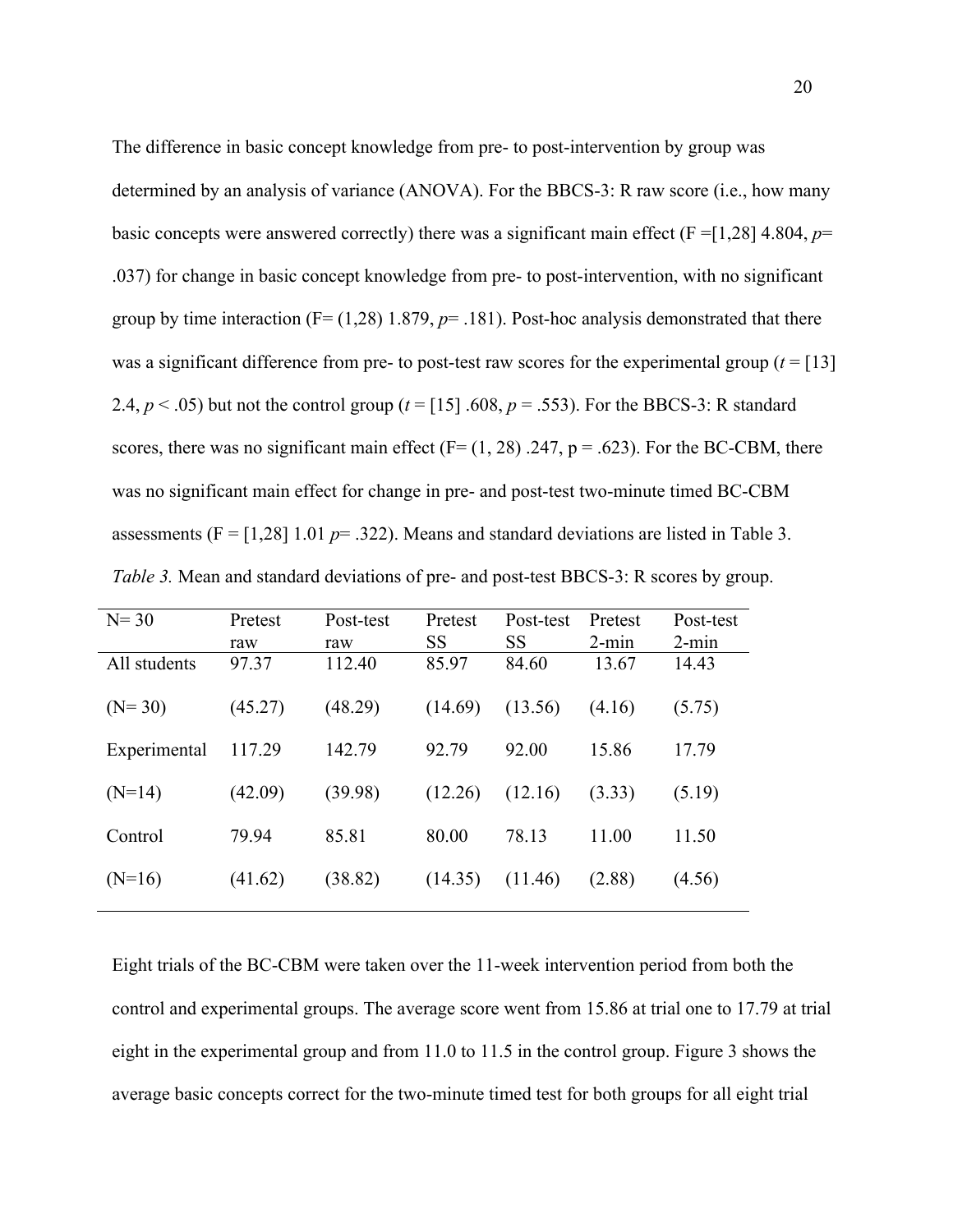periods. There was not a significant linear trend for the either group. Overall, the experimental group demonstrated an increase in 1.93 basic concepts for the 2-minute test (15.86 to 17.79), while the control group only demonstrated an increase of 0.5 basic concepts.



*Figure 3.* BC-CBM raw score by trial.

#### **Discussion**

A review of the literature clearly demonstrates that while vocabulary knowledge of preschool children is a key factor in predicting literacy success in elementary school, there is little data to demonstrate ways to assess and track change over time of basic concept vocabulary (Bowers & Schwarz, 2013; Hammer et al., 2010; Wilson, 2004). As such, this study was designed to further investigate the use of a Basic Concept Curriculum-Based Measure (BC-CBM) as a way to measure baseline basic concept knowledge, track basic concept knowledge over time, and demonstrate if the BC-CBM was sensitive to instruction. Baseline data were obtained using a standardized assessment, the BBCS-3: R, and an experimental BC-CBM. Participants in the experimental group received explicit basic concept instruction while students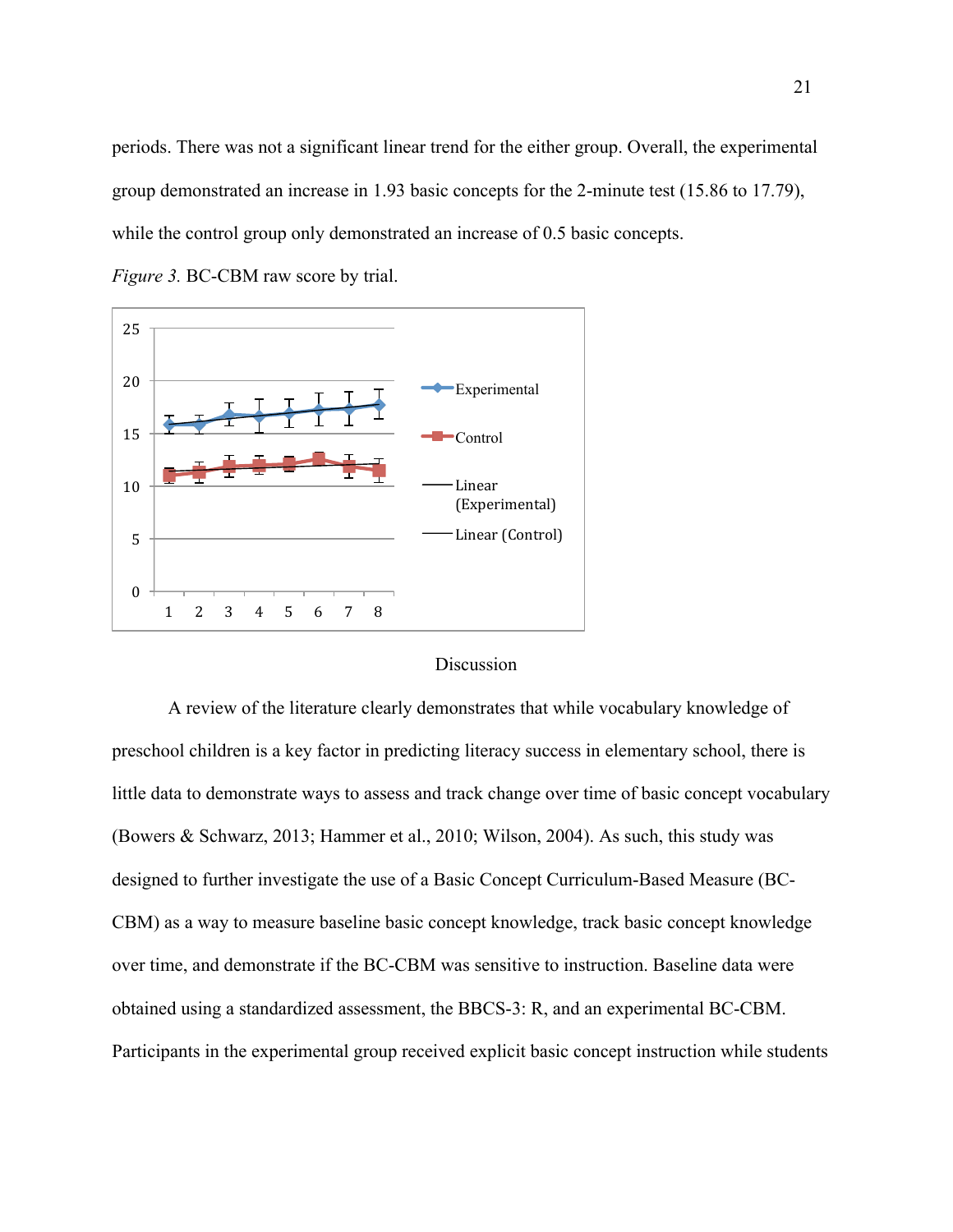in the control group received classroom instruction only. All children attended two local Head Start preschool programs. Findings from the study are discussed below.

Students from a total of four Head Start classrooms participated in this experiment with complete pre- and post-assessment data available for 30 of the original 53 participants. Results demonstrated that as the pretest raw score on the BC-CBM increased, the BBCS-3: R raw score also increased ( $p < .01$ ). This positive correlation suggests there is concurrent validity for the BC-CBM. The positive relationship between the BC-CBM and the BBCS-3: R signifies that the BC-CBM may be a valid and efficient tool to obtain baseline information regarding basic concept knowledge. This is an important finding since CBMs are designed to be efficient (i.e., a two-minute timed test) and can be administered by a trained individual such as a classroom teacher or paraprofessional as opposed to a standardized assessment that must be administered by someone with advanced training of normative data.

It was important to determine if the BC-CBM would provide valid information regarding a student's baseline basic concept knowledge and to assess the BC-CBM's ability to track change over time. To test this, students were divided into two groups using a quasi-experimental design, since students were already assigned to individual classrooms. Two classrooms participated in the experimental phase and two classrooms served as the control group. There was no significant difference in age between the two groups (control mean age = 53.75 months  $[SD=3.91]$  and experimental group age = 53.86  $[SD=2.71]$ ). However, there were significant differences in the raw and standard pretest scores for the BBCS-3: R, as well as the raw pretest scores for the BC-CBM, with the control group demonstrating lower scores overall on all three measures. This shows that the BC-CBM scores were able to demonstrate which group had superior baseline basic concept knowledge. Group difference interpretations are limited since the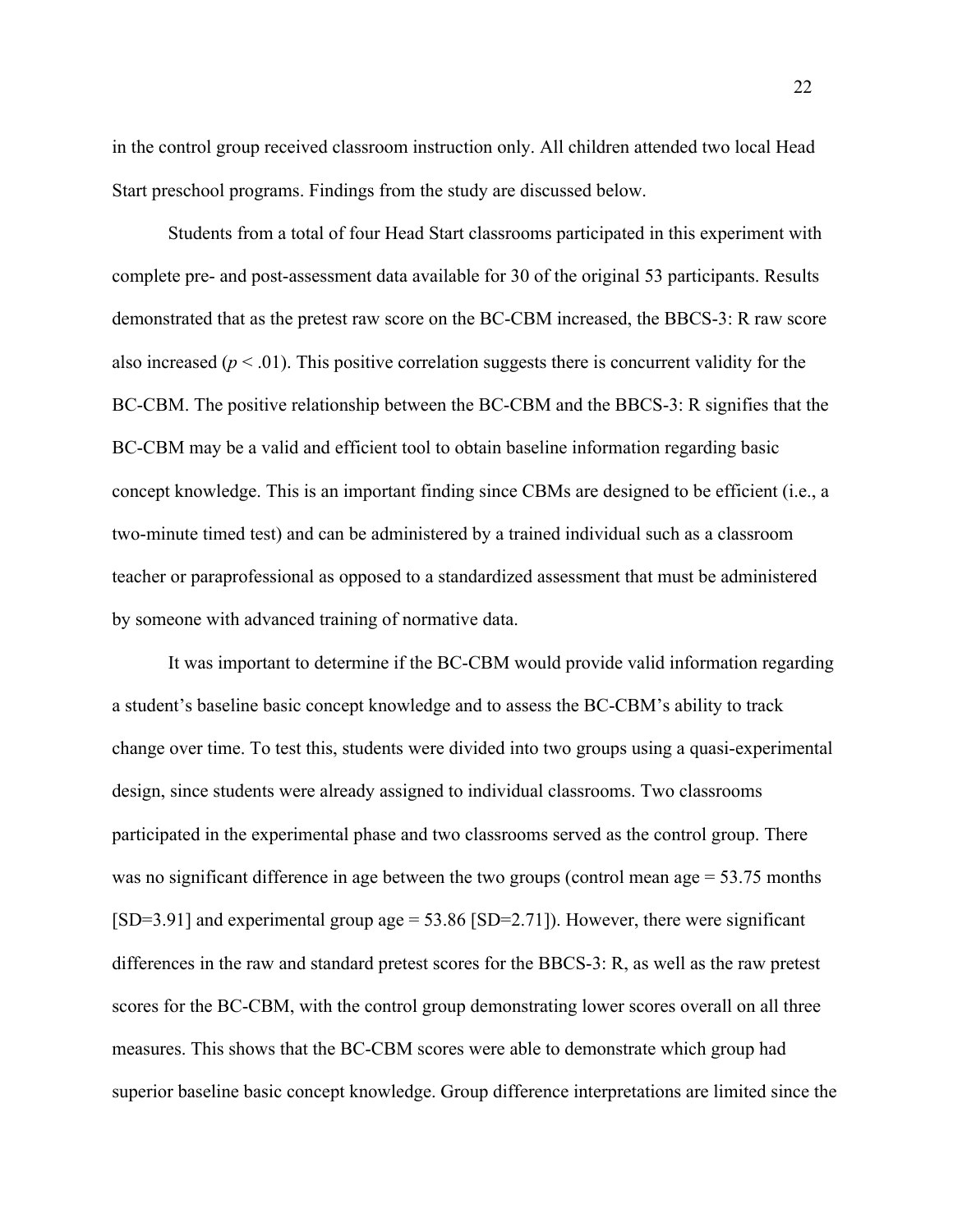groups were not matched for baseline basic concept knowledge, however the current research was developed to evaluate the ability of the BC-CBM to monitor progress over time. The correlation between the raw scores of both assessments indicates the BC-CBM was able to monitor progress over time.

After baseline data were obtained from all participants, students in the experimental group were provided large group explicit instruction with interactive activities of specific basic concept vocabulary words. To determine if changes in basic concept knowledge occurred in either the experimental or control group, the BBCS-3: R and BC-CBM were administered at the end of the intervention phase. There was a significant main effect  $(F = [1,28]$  4.804,  $p = .037$ ) determined by an ANOVA. There was a statistically significant change in basic concept knowledge from pre- to post-testing as measured by the BBCS-3: R raw score for the experimental group, but not for the control group. The experimental group increased their basic concept knowledge by 25 basic concepts on the BBCS-3: R raw score, while the control group only saw an increase in five concepts. The discrepancy in the baseline scores between both groups could have led to the Matthew effect influencing the vocabulary gains of the experimental group. The Matthew effect or "cumulative-advantage" says that individuals with higher baseline knowledge will gain additional knowledge exponentially compared to individuals with decreased baseline knowledge (Merton, 1968; Walberg & Tsai, 1983; Walberg, Strykowski, Rovai, & Hung, 1984). Considering the possible impact the Matthew effect could have had on the experimental group, it is noteworthy that the BC-CBM raw scores demonstrated the gains in basic concept vocabulary words from pre- to post-test. There was no significant group by time interaction ( $F = (1,28)$ ) 1.879,  $p = 0.181$ ), which could be because it was expected that both groups would increase in basic concept knowledge through maturation, participation in class, and the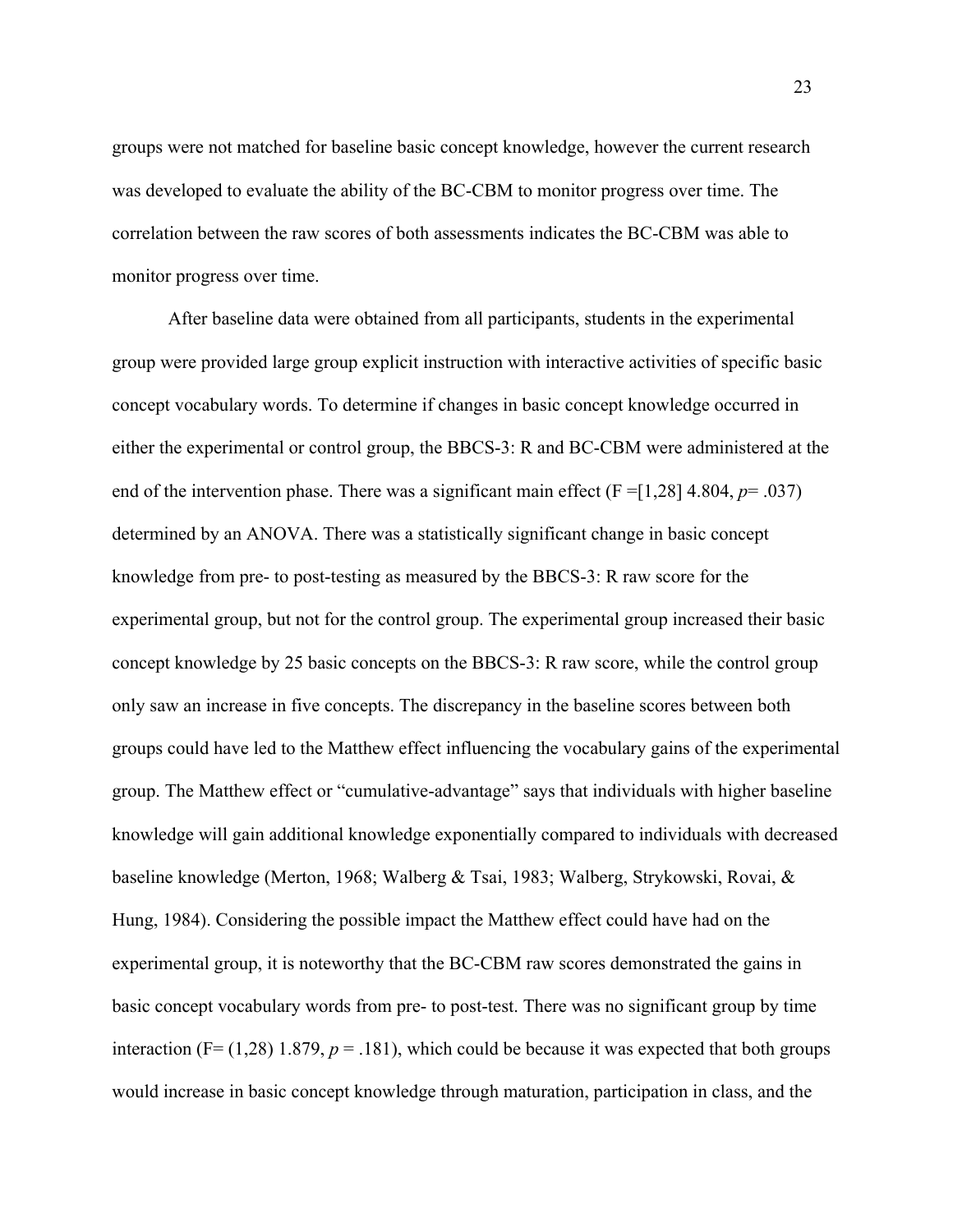difference in their pretest scores. Although we didn't see the treatment effect, we did have robust gains. Increasing the number of participants or the number of basic concept terms assessed on the BC-CBM may increase this effect.

However, there was no significant change in the standard scores of the BBCS-3: R for either group. This would be expected for a standardized assessment, as it's designed to be given as a onetime snapshot of a child's ability of a skill to compare to normative data. A standardized assessment is to be administered in 1-3 year intervals (not three months apart as in this experiment). These assessments are intended to give information on a person's innate abilities, yet they are limited in the information of the person's functional use of vocabulary in their daily life (Bogue et al., 2014). Thus, the BBCS-3: R standard score, is reliable for differentiating a student that is performing above, at, or below an expected level of performance, but isn't designed to monitor progress over shorter periods of time. When children are in lower grades it is essential that educators are able to evaluate their vocabulary skills in order to make changes to their instruction to facilitate vocabulary growth.

The BBCS-3: R standard scores did not show growth from pre- to post-intervention, yet the differences in the raw scores of the students' demonstrated significant growth. Nevertheless, it is not feasible to administer the BBCS-3: R in its entirety to a classroom of students. In addition to the amount of time required to administer the BBCS-3: R to an individual child, a trained individual is required to administer a norm-referenced assessment. The BBCS-3: R requires a person with a Master's degree in a related field and formal training in the administration, scoring, and interpretation of standardized assessments in order to administer it to an individual (Bracken, 2006). Schools do not have the resources to provide this amount of training and time to administer a standardized vocabulary assessment on a large scale, hence the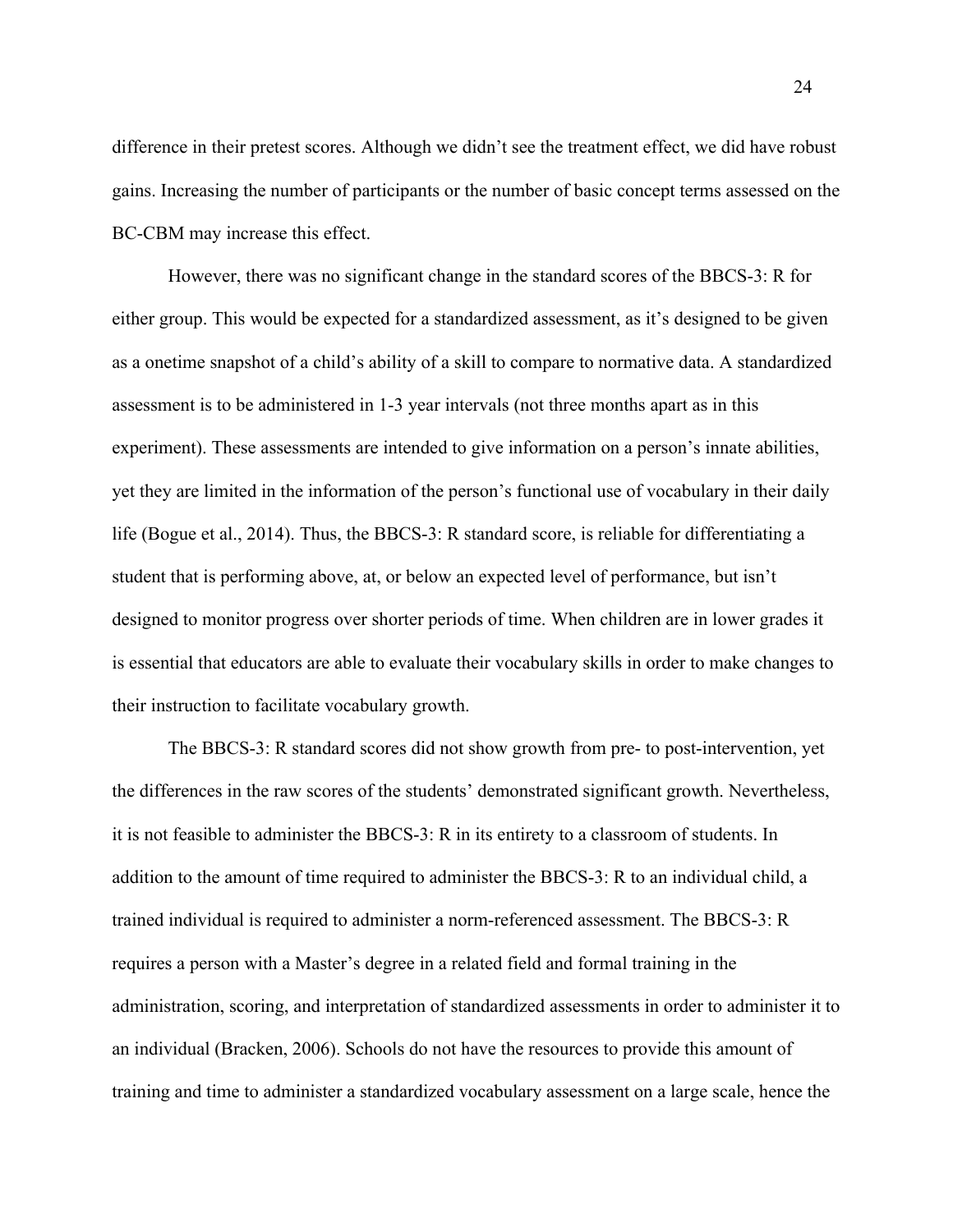need to evaluate a BC-CBM. Group difference interpretations are limited since the groups were not matched for basic concept knowledge, however the current research was developed to evaluate the ability of the BC-CBM to monitor progress over time. The correlation between the raw scores of both assessments indicates the BC-CBM was able to monitor progress over time.

The BC-CBM was created as a measure to use in the classroom to provide a dynamic assessment for educators to monitor a child's basic concept knowledge acquisition. While there was no statistically significant change over time from pre- to post-test for either group, the linear trends indicate that the participants' basic concept knowledge increased over time and the BC-CBM two-minute data was able to show that progress had been made. The current BC-CBM was modeled after the essential basic concept terms listed on the BBCS-3: R. In order to increase the ability of the BC-CBM to monitor a child's vocabulary gains due to classroom teaching, review of basic concept vocabulary words explicitly taught with the current school curriculum should to be completed and possibly added to the BC-CBM.

#### *Study Limitations*

The thirty participants for this study all attended local Head Start preschool programs in Northwest Arkansas. The significant difference in groups was not an expected finding. It was assumed that by controlling for SES status (i.e., eligible for Head Start program services) that there would be no difference in vocabulary knowledge. The specific reason for the difference in groups is unknown, but there are some plausible rationales. After the experiment, the Head Start Director noted that many of the students in the experimental group participated in the Head Start 3-year-old program, while very few of the control participants had previous school experiences. The additional year of structured preschool could have increased the participants' baseline vocabulary. The experimental classrooms were chosen based on location (i.e., close to the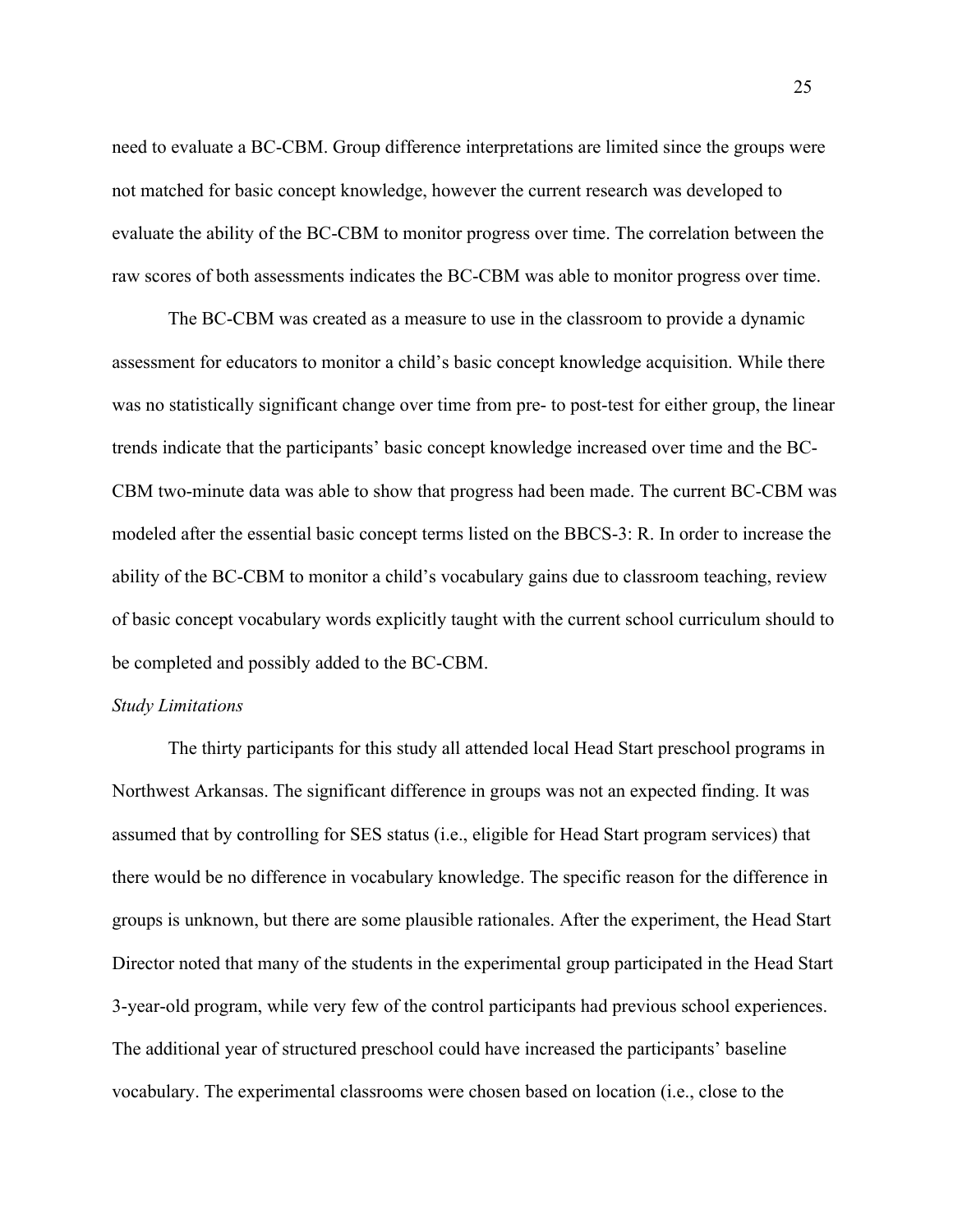researchers primary place of employment) in order to aid in the feasibility of the PI traveling to administer the large group explicit instruction to the experimental group. Also, the experimental site was in close proximity to a University; therefore, there may have been parental educational differences between groups that were not taken into consideration. While further research is warranted to explore these possibilities, it can be noted that group factors other than SES play a role in vocabulary knowledge. Future studies should complete all testing prior to assigning participants to groups and try to match students so there are no significant group differences and randomize the control and experimental groups.

The analysis of the results of current study did not significantly illustrate the ability of the BC-CBM to monitor progress over time. The data points were taken from eight weeks of administration of the BC-CBM. This may not have been adequate time for the BC-CBM to monitor progress. Increasing the occurrences of the BC-CBM administrations and time between the pre- and post-test could possibly give the BC-CBM an opportunity to significantly track progress of vocabulary knowledge. Another limitation of the current study was the number of basic concept words able to be assessed by the BC-CBM. Administering the BC-CBM for only two-minutes may have been too short of a time period. The BBCS-3: R can assess 308 basic concept terms and is not a timed assessment (Bracken 2006). The experimental BC-CBM contained only 56 basic concept terms, which is about 20% of the items on the BBCS-3: R. Limiting the BC-CBM to 2-minutes furthered reduced the percentage of words assessed. Further directions should include administering the entire battery of items on the BC-CBM to all participants. This may increase the administration time of the BC-CBM to six or eight minutes, which would be 20% of the time required to administer the BBCS-3: R. At six to eight minutes a

26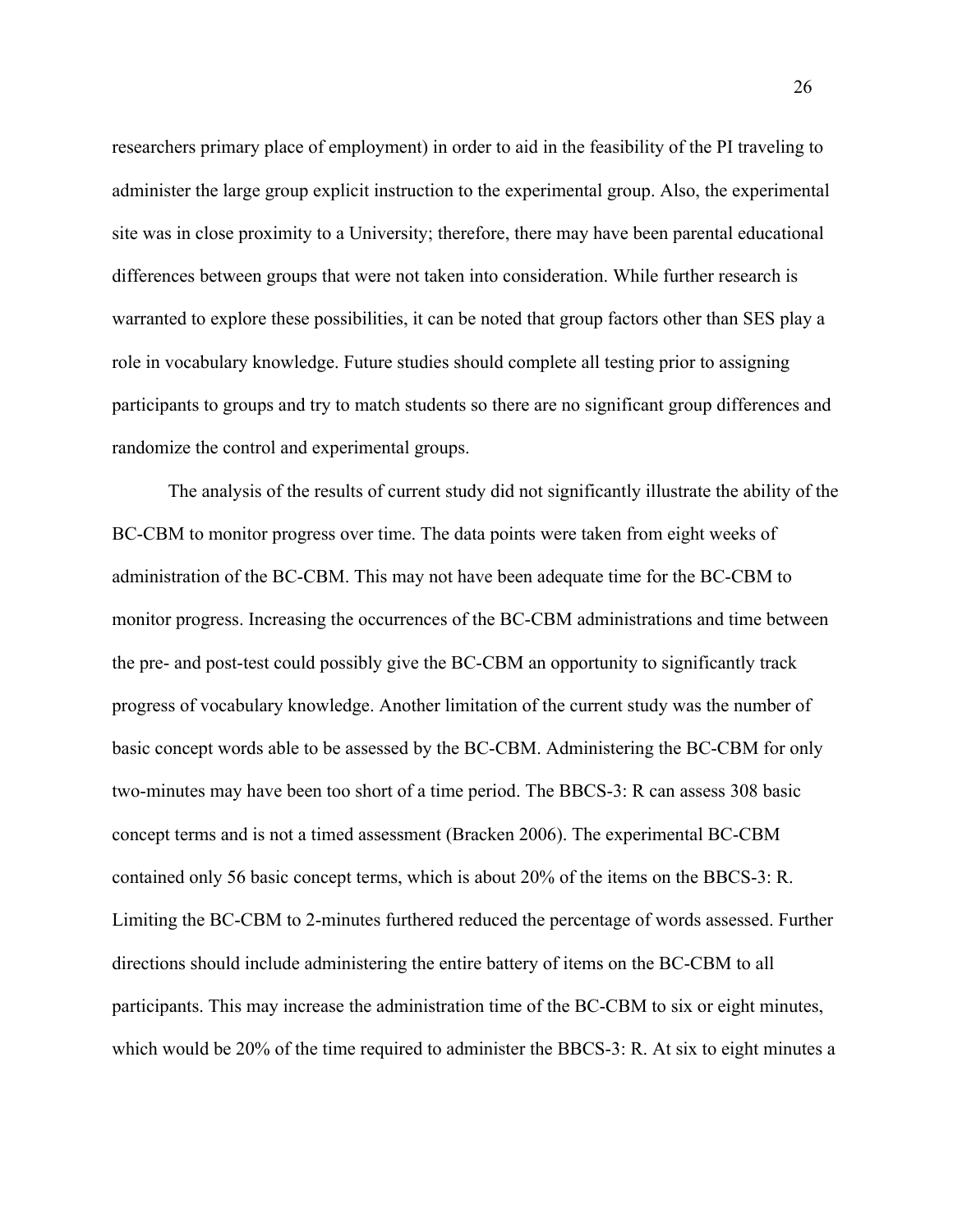teacher or paraprofessional would still be able to administer the BC-CBM to a classroom of children without interfering substantially with the classroom instruction.

The current study had a 43% attrition rate from pre- to post-intervention for the participants. This large amount of attrition limited the number and variety of participants to include in the data analysis. Future studies should increase the participant base in order to account for the amount of attrition possible for this population. Informing the parents of the commitment in attendance needed to actively participate in the study could also decrease the attrition rate. A larger amount of participants completing the entire study would lead to possible gains using robust parametric statistics.

## *Future Directions*

Overall, the results of this study support using the BC-CBM as a possible screener for basic concept knowledge and a way to monitor basic concept knowledge over time. Further directions should include replicating this research with larger groups demonstrating similar baseline basic concept ability and control for environmental factors that may influence the child's vocabulary knowledge. These factors could include: education level of the mother, household structure (single parent home vs. two parent home), number of children in the household, and previous school experience of child. More research is also needed in the acquisition of basic concept vocabulary words of children with specific language delays in order to evaluate the effectiveness of the BC-CBM on different populations. A longitudinal study, which administers the BC-CBM to a group of three-year old children and continues to monitor their progress into first or second grades, would be beneficial to evaluating the ability of the BC-CBM to monitor vocabulary growth over a range of ages and time. The BC-CBM could also be aligned with the current curriculum of a preschool and transitioned into a criterion-referenced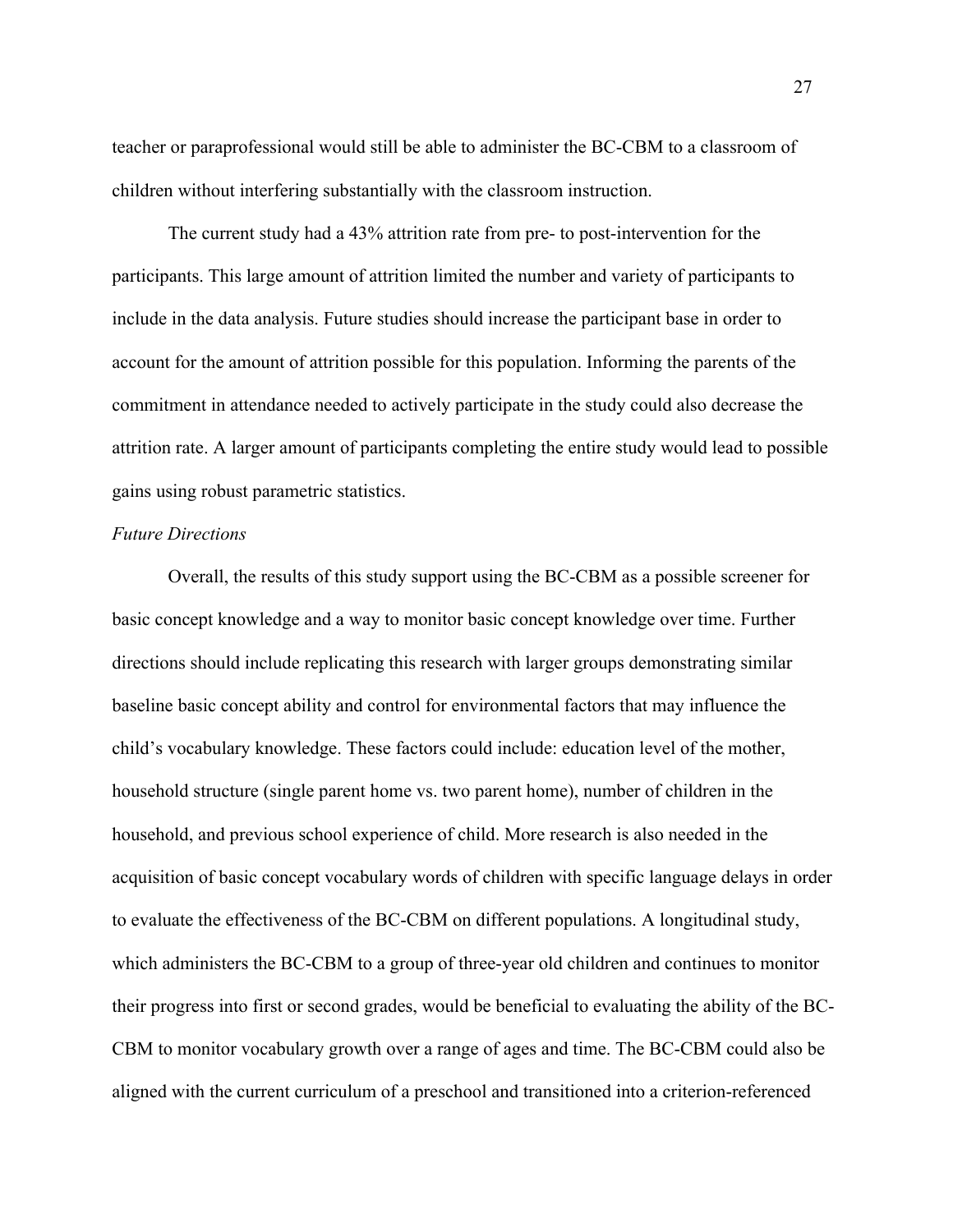assessment (CRA). A CRA differs from a CBM because a CRA is tied to specific skills being taught in the classroom. A CBM is tied to specific basic skills a young child must develop prior to gaining additional knowledge (Gansle, Gilbertson, & VanDerHeyden, 2006). If the BC-CBM were transitioned into a CRA, it would allow educators to monitor the effectiveness of their specific curriculum.

Deficits in basic concept vocabulary knowledge are prevalent in the children from low SES homes, which can impact their academic success into adulthood. This study shows promising direction that an efficient basic concept assessment can be developed in order to address the need to monitor vocabulary growth in preschool children. The experimental BC-CBM showed a significant effect when compared to the raw scores of the Bracken Basic Concept Scale-Revised (BBCS-3: R). Further research is needed to create a successful curriculum-based measure or criterion-referenced assessment to monitor the development of basic concept vocabulary in young children.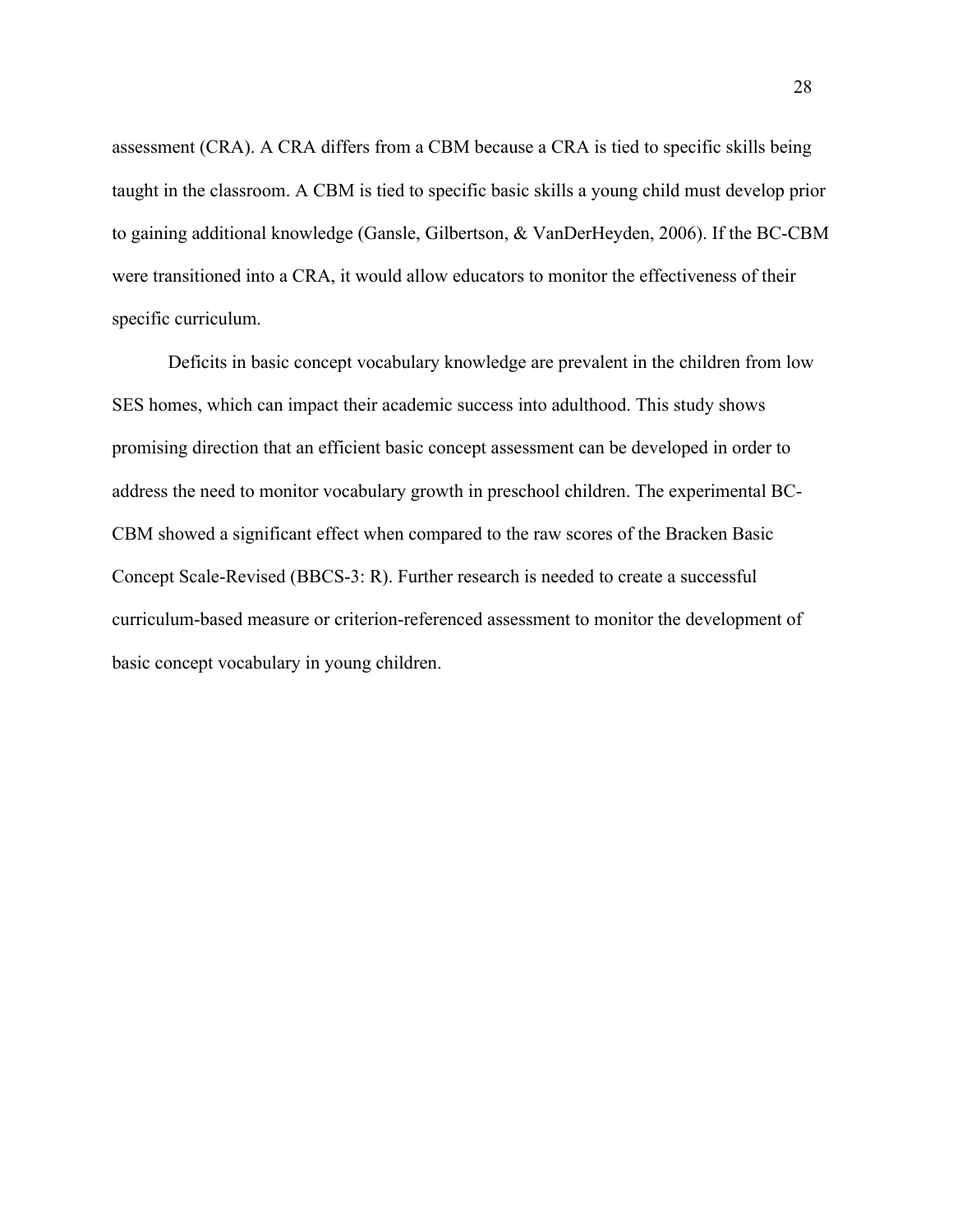#### **References**

- Attanasio, J. (1994). Inferential statistics and treatment efficacy studies in communication disorders. *Journal of Speech and Hearing Research, (37),* 755-759. doi: 10.1044/jshr.3704.755
- Beck, I., & McKeown, M. (2007). Increasing young low income children's oral vocabulary repertoires through rich and focused instruction. *The Elementary School Journal*, *107*(3), 251–271. doi: 10.1086/511706
- Beitchman, J., Jiang, H., Koyama, E., Johnson, C., Escobar, M., Atkinson, L., Brownlie, E., & Vida, R. (2008), Models and determinants of vocabulary growth from kindergarten to adulthood. *Journal of Child Psychology and Psychiatry, 49*, 626–634. doi: 10.1111/j.1469-7610.2008.01878.x
- Biemiller, A., & Slonim, N. (2001). Estimating root word vocabulary growth in normative and advantaged populations: Evidence for a common sequence of vocabulary acquisition. *Journal of Educational Psychology*, *93*(3), 498-520. doi: 10.1037/0022-0663.93.3.498
- Boehm, A. (2001). *Boehm Test of Basic Concepts-3: Preschool.* San Antonio, TX: The Psychological Corporation.
- Boehm, A. (1986). *Boehm Test of Basic Concepts-Preschool Version, Manual.* New York, NY: The Psychological Corporation.
- Boehm, A. (1971). *The Boehm Test of Basic Concepts Manual.* New York, NY: The Psychological Corporation.
- Bogue, E., DeThorne, L., & Schaefer, B. (2014). A psychometric analysis of childhood vocabulary tests. *Contemporary Issues in Communication Science and Disorders, 41*, 55- 69. Retrieved from http://www.asha.org/Publications/cicsd/Spring-2014/
- Bowers, L., & Schwarz, I. (2013). Assessing response to basic concept instruction: Preliminary evidence with children who are deaf. *Communication Disorders Quarterly*, *34*(4), 221- 231. doi: 10.1177/1525740112469662
- Brabham, E., & Lynch-Brown, C. (2002). Effects of teachers' reading-aloud styles on vocabulary acquisition and comprehension of students in the early elementary grades. *Journal of Educational Psychology, 94*(3), 465-473. doi:10.1037/0022-0663.94.3.465
- Bracken, B. (1986). *Bracken Concept Development Program*. San Antonio, TX: The Psychological Corporation.
- Bracken, B. (2006). *Bracken Basic Concept Scale-Receptive-Examiner's Manual* (third ed.). San Antonio, TX: Pearson.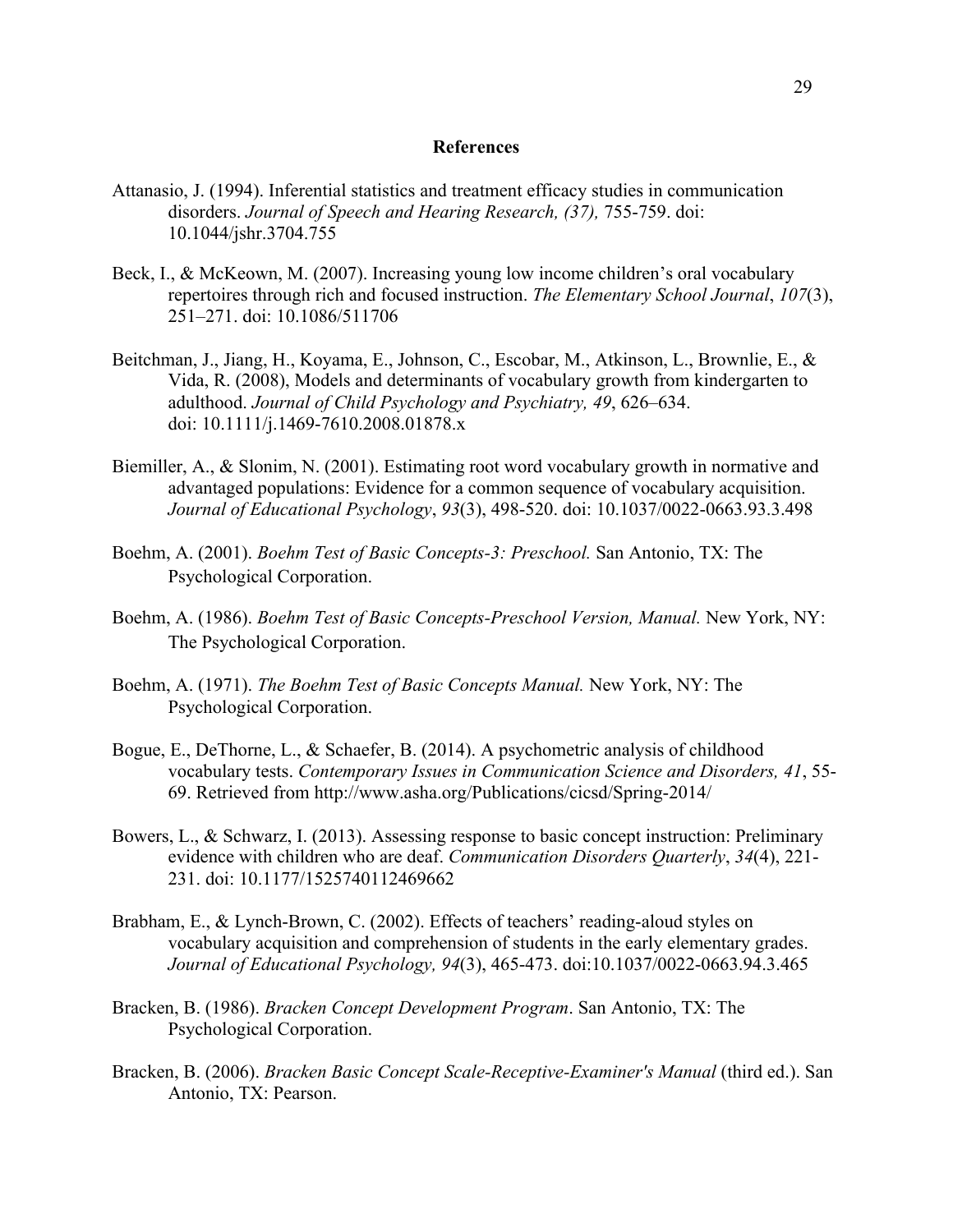- Campbell, M. L., Helf, S., & Cooke, N. L. (2008). Effects of adding multisensory components to a supplemental reading program on the decoding skills of treatment resisters. *Education and Treatment of Children 31*(3), 267-295. doi: 10.1353/etc.0.0003
- Coyne, M., McCoach, B., & Kapp, S. (2007). Vocabulary intervention for kindergarten students: Comparing extended instruction to embedded instruction and incidental exposure. *Learning Disability Quarterly*, *30*(2), 74-88. doi: 10.2307/30035543
- Cummings, J. A., & Nelson, B. R. (1980). Basic concepts in oral directions of group achievement tests. *The Journal of Educational Research, 50*, 159–261. doi: 10.1007/s10643-009-0363-7
- Dean, V., Burns, M., Grialou, T., & Varro, P. (2006). Comparison of ecological validity of learning disabilities diagnostic models. *Psychology in the Schools*, *43*, 157–168. doi: 10.1002/pits.20143
- Deno, S. L. (1985). Curriculum-based measurement: The emerging alternative. *Exceptional Children, 52*(3), 219-232.
- Dickinson, D, Cote, L., & Smith, M. (1993). Learning vocabulary in preschool: Social and discourse context affecting vocabulary growth. *New Directions for Child Development, 61,* 67–78. doi: 10.1002/cd.23219936106
- Dickinson, D., & McCabe, A. (2001). Bringing it all together: The multiple origins, skills, and environmental supports of early literacy. *Learning Disabilities Research & Practice*, *16*(4), 186-202. doi: 10.1111/0938-8982.00019
- Dollaghan, C., Campbell, T, Paradise, J., Feldman, H., Janosky, J., Pitcairn, D., & Kurs-Lasky, M. (1999). Maternal education and measures of early speech and language. *Journal of Speech Language and Hearing Research*, *42*(6), 1432-1443. doi: 10.1044/jslhr.4206.1432
- Dodici, B., Draper, D., & Peterson, C. (2003). Early parent child interactions and early literacy development. *Topics in Early Childhood Special Education, 23*, 124-136. doi: 10.1177/02711214030230030301
- Dong, Y., & Peng, C. J. (2013). Principled missing data methods for researchers. *Methodology, 2*, 222. doi: 10.1186/2193-1801-2-222
- Dunn, L., & Dunn, L. (1997). *PPVT-III: Peabody Picture Vocabulary Test – Third Edition*. Circle Pines, MN: American Guidance Service. doi: 10.1037/e313642005-017
- Elleman, A., Lindo, E., Morphy, P., & Compton, D. (2009). The impact of vocabulary instruction on passage-level comprehension of school-age children: A meta-analysis. *Journal of Educational Effectiveness,* 2, 1-44. doi: 10.1080/19345740802539200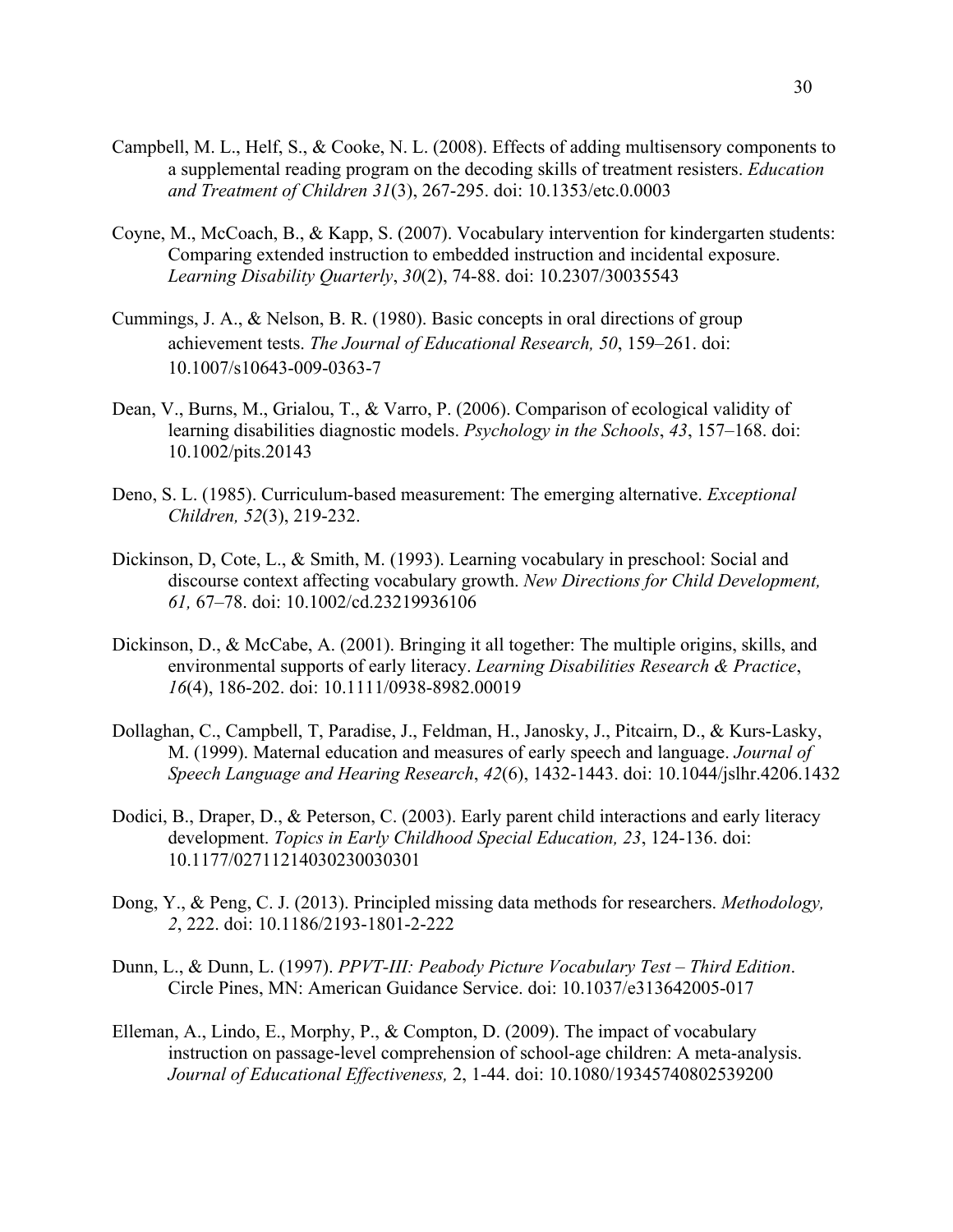- Elliott, J., Lee, S., & Tollefson, N. (2001). A reliability and validity study of the Dynamic Indicators of Basic Early Literacy Skills–Modified. *School Psychology Review, 30*(1), 33–49
- Ellis, L., Schaudecker, C., & Regimbal, C. (1995). Effectiveness of a collaborative consultation approach to basic concept instruction with kindergarten children. *Language, Speech and Hearing Services in Schools*, *26*, 69-74. doi: 10.1044/0161-1461.2601.69
- Estes, G., Harris, J., Moers, F., & Wodrich, D. (1976). Predictive validity of the Boehm test of basic concepts for achievement in first grade. *Educational and Psychological Measurement, 36*, 1031-1035. doi: 10.1177/001316447603600431
- Flanagan, D., Alfonso, V., Kaminer, T., & Rader, D. (1995). Incidence of basic concepts in the directions of new and recently revised American intelligence tests for preschool children. *School Psychology International*, *16*, 345–364. doi: 10.1177/0143034395164003
- Fuchs, D., & Fuchs, L. (1986). Test procedure bias: A meta-analysis of examiner familiarity effects. *Review of Educational Research, 56,* 243–262. doi: 10.3102/00346543056002243
- Gansle, K. A., Gilbertson, D. N., & VanDerHeyden, A. M. (2006). Elementary school teachers' perceptions of curriculum-based measures of written expression. *Practical Assessment, Research & Evaluation, 11*(5), 1-17. Retrieved from http://pareonline.net/getvn.asp?v=11&n=5
- Hall, P. K., & Tomblin, J.B. (1978). A follow-up study of children with articulation and language disorders. *Journal of Speech and Hearing Disorders, 43,* 227-241. doi: 10.1044/jshd.4302.227
- Hammer, C., Farkas, G., & Maczuga, S. (2010). The language and literacy development of Head Start children: A study using the family and child experiences survey database. *Language, Speech, and Hearing Services in Schools*, *41*, 70-83. doi: 10.1044/0161- 1461(2009/08-0050)
- Hart, B., & Risely, T. (2003). The early catastrophe: The 30 million word gap by age 3. *American Educator, 27*(1), 4-9. Retrieved from http://www.aft.org/ae/spring2003/hart\_risley
- Hartman, J., & Fuller, M. (1997). The development of curriculum-based measurement norms in literature-based classrooms. *Journal of School Psychology, 35*(4), 377-389. doi: 10.1016/s0022-4405(97)00013-7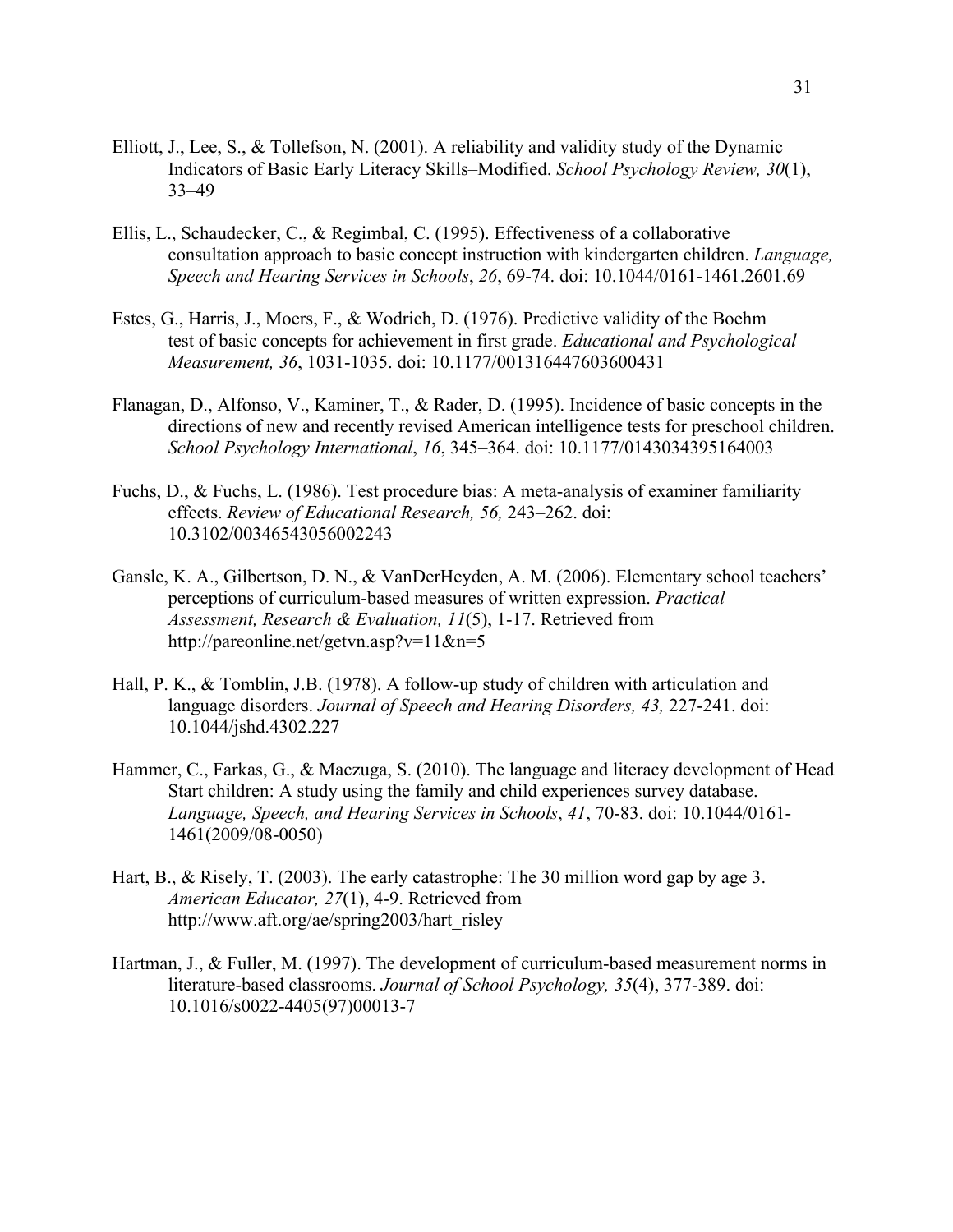- Hintze, J., Ryan, A., & Stoner, G. (2003). Concurrent validity and diagnostic accuracy of the Dynamic Indicators of Basic Early Literacy Skills and the Comprehensive Test of Phonological Processing. *School Psychology Review*, *32*, 541–556. Retrieved from http://www.nasponline.org/publications/spr/abstract.aspx?ID=1651
- Hoff, E. *(*2003*).* The specificity of environmental influence*: Socioeconomic status affects early vocabulary development via maternal speech. Child Development, 74,* 1368*–*1378*. doi:* 10.1111/1467-8624.00612
- Hoff, E., & Tian, C. (2005). Socioeconomic status and cultural influences on language. *Journal of Communication Disorders*, *38*(4), 271-278. doi:10.1016/j.jcomdis.2005.02.003
- Hoff, E. (2006). How social contexts support and shape language development. *Developmental Review*, *26*(1), 55-88. doi:10.1016/j.dr.2005.11.002
- Horton-Ikard, R., & Weismer, S. (2007). A Preliminary examination of vocabulary and word learning in African American toddlers from middle and low socioeconomic status homes. *American Journal of Speech Language Pathology, 16*(4), 381-392. doi: 10.1044/1058- 0360(2007/041)
- Huaqing Qi, C., Kaiser, A. P., Milan, S., & Hancock, T. (2006). Language performance of lowincome African American and European American preschool children on the PPVT-III. *Language, Speech & Hearing Services In Schools*, *37*(1), 5-16. doi:10.1044/0161- 1461(2006/002)
- Huttenlocher, J., Haight, W., Bryk, A., Seltzer, M., & Lyons, T. (1991). Early vocabulary growth: Relation to language input and gender. *Developmental Psychology*, *27*(2), 236- 248. doi:10.1037/0012-1649.27.2.236
- Juel, C. (1988). Learning to read and write: A longitudinal study of 54 children from first through fourth grades. *Journal of Educational Psychology, 80*(4), 437-447. doi: 10.1037/0022-0663.80.4.437
- Justice, L. M., McGinty, A. S., Cabell, S. Q., Kilday, C. R., Knighton, K., & Huffman, G. (2010). Language and literacy curriculum supplement for preschoolers who are academically at risk: A feasibility study. *Language, Speech, and Hearing Services in Schools,41*, 161-178. doi: 10.1044/0161-1461(2009/08-0058)
- Kaufman, A. S. (1978). The importance of basic concepts in the individual assessment of preschool children. *Journal of School Psychology, 16*, 208–211. doi: 10.1016/0022- 4405(78)90002-x
- Lane, H. & Allen, S. (2010). The vocabulary-rich classroom: Modeling sophisticated word use to promote word consciousness and vocabulary growth. *The Reading Teacher, 63*(5), 362- 370. doi: 10.1598/rt.63.5.2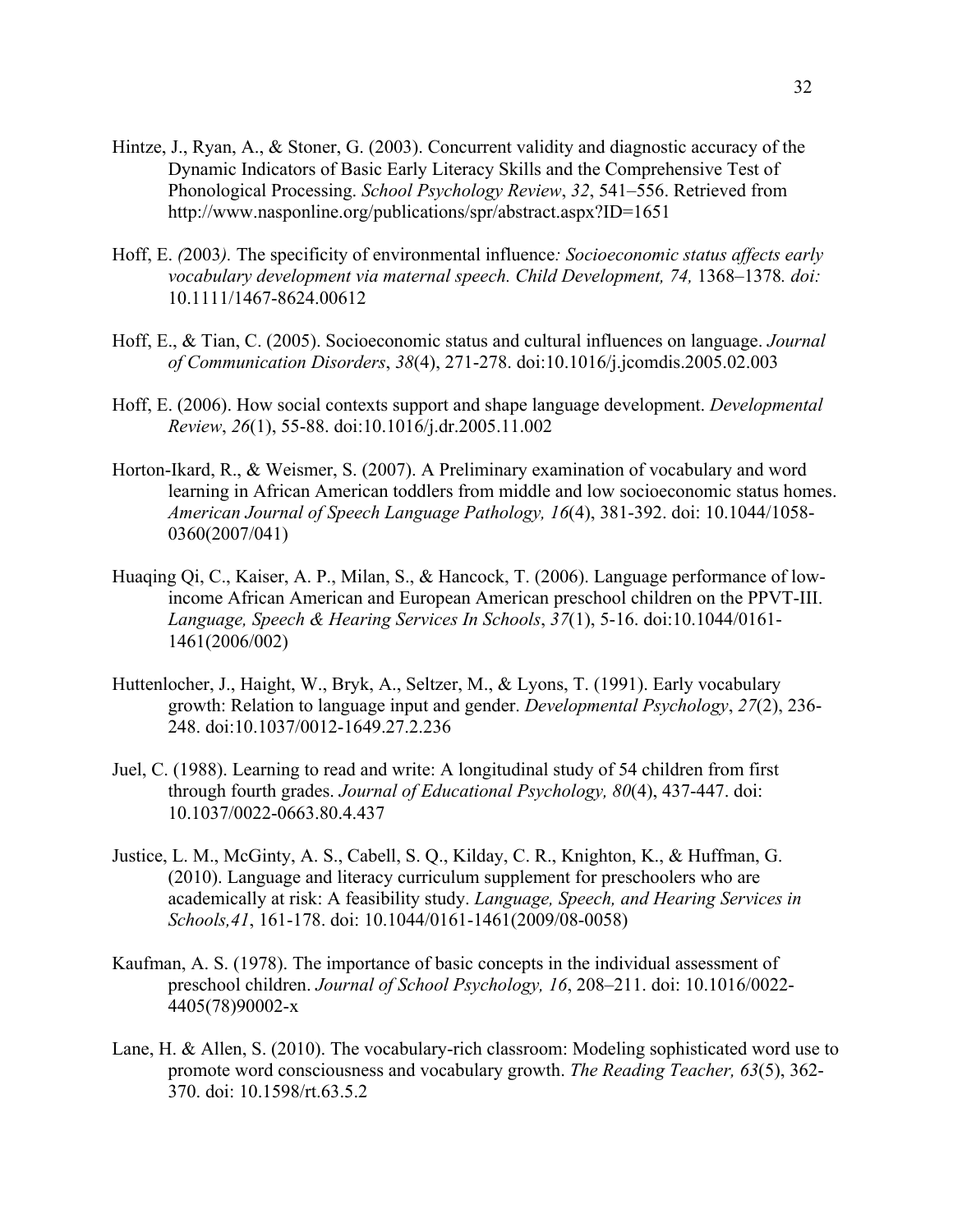- Lin, H., Lawrence, F. R., & Gorrell, J. (2003). Kindergarten teachers' views of children's readiness for school. *Early Childhood Research Quarterly, 18*, 225-237. doi: 10.1016/s0885-2006(03)00028-0
- Marulis, L., & Neuman, S. B. (2010). The effects of vocabulary intervention on young children's word learning: A meta-analysis. *Review of Educational Research, 80*(3), 300–335. doi: 10.3102/0034654310377087
- McCardle, P., Scarborough, H., & Catts, H. (2001). Predicting, explaining, and preventing children's reading difficulties. *Learning Disabilities Research & Practice*, *16*(4), 230- 239. doi: 10.1111/0938-8982.00023
- McFadden, T. (1996). Creating language impairments in typically achieving children: The pitfalls of "normal" normative sampling. *Language, Speech, and Hearing Services in Schools, 27*, 3-9. doi: 10.1044/0161-1461.2701.03
- Merton, R. K. (1968). The Matthew Effect in science: The reward and communication systems of science are considered. *Science (159)*3810, 56-63. doi: 10.1126/science.159.3810.56
- Mistry, R. S., Biesanz, J. C., Taylor, L. C., Burchinal, M., & Cox, M. J. (2004). Family income and its relation to preschool children's adjustment for families in the NICHD study of early child care. *Developmental Psychology*, *40*(5), 727-745. doi:10.1037/0012- 1649.40.5.727
- Mol, S., & de Jong, M. T. (2009). Interactive book reading in early education: A tool to stimulate print knowledge as well as oral language. *Review of Educational Research, 79*(2), 979- 1007. doi: 10.3102/0034654309332
- Neuman, S., & Kaefer, T. (2013). Enhancing the intensity of vocabulary instruction for preschoolers at risk: The effects of group size on word knowledge and conceptual development*. The Elementary School Journal, 113*(4), 589-608. doi: 10.1086/669937
- Ouellette, A., & Casteel, R. (1988). Prekindergarteners' performance on the Boehm Test of Basic Concepts. *National Student Speech-Language-Hearing Association*, *19*, 137-141. Retrieved from http://www.asha.org/publications/cicsd/NJ88V16/
- Piersel, W. & McAndrews, T. (1982). Concept acquisition and school progress: An examination of the Boehm Test of Basic Concepts. *Psychological Reports, 50,* 783-786. doi: 10.2466/pr0.1982.50.3.783
- Rosenkoetter, S., & Barton, L. R. (2002). Bridges to literacy: Early routines that promote later school success. *Zero to Three*, *22*(4), 33-38. Retrieved from http://www.zerotothree.org/child-development/early-language-literacy/vol\_22-4f.pdf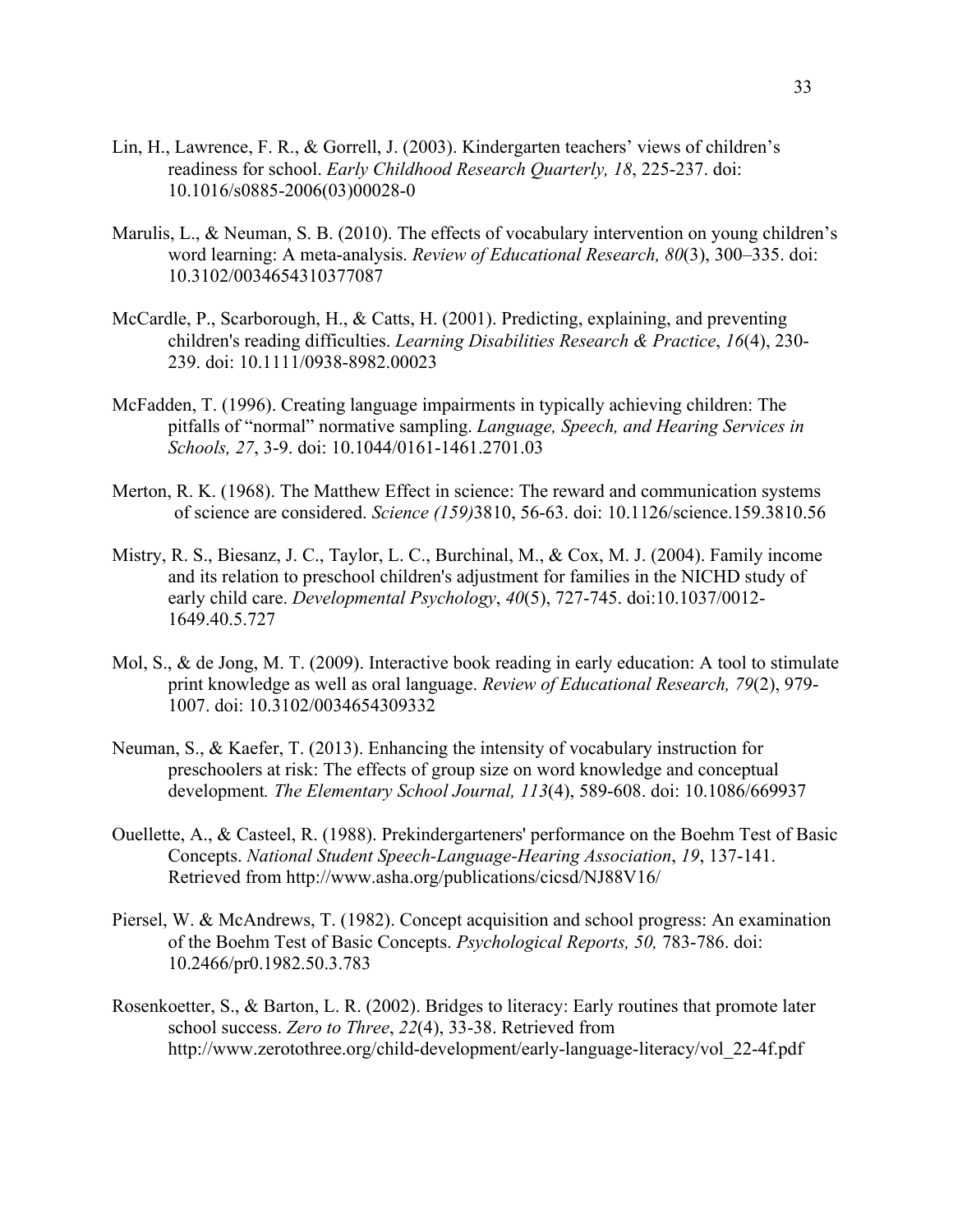- Roskos, K., Burstein, K., & Sullivan, S. (2013). A small-scale study of the effects of supplemental vocabulary instruction on preschoolers with vocabulary delays. *Creative Education, 4,* 15-22. doi: 10.4236/ce.2013.47A1003.
- Rowe, M. (2008). Child-directed speech: Relation to socioeconomic status, knowledge of child development and child vocabulary skill. *Journal of Child Language*, *35*, 185-205. doi: 10.1017/S0305000907008343.
- Seifert, H., & Schwartz, I. (1991). Treatment effectiveness of large group basic concept instruction with Head Start students. *Language, Speech, and Hearing Services in Schools*, *22*(2), 60-64. doi: 10.1044/0161-1461.2202.60
- Shapiro, E., Keller, M., Lutz, J., Santoro, L., & Hintze, J. (2006). Curriculum-based measures and performance on state assessment and standardized tests. *Journal of Psychoeducational Assessment, 24*(1), 19-35. doi: 10.1177/0734282905285237
- Shinn, M., Good, R., Knutson, N., Tilly, W., & Collins, V. (1992). Curriculum-based measurement reading fluency: A confirmatory analysis of its relationship to reading. *School Psychology Review,* 21, 459-479. Retrieved from http://www.nasponline.org/publications/spr/index.aspx?vol=21&issue=3
- Shinn, M. (Ed.). (1989). *Curriculum-based measurement: Assessing special children*. New York: Guilford. doi: 10.1002/1520-6807(199510)32:4<334::AID-PITS2310320419>3.0.CO;2- M
- Snow, C. E., Tabors, P. O., Nicholson, P. E., & Kurland, B. F. (1995). SHELL: Oral language and early literacy in kindergarten and first grade children. *Journal of Research in Childhood Education, 10,* 37–47. doi: 10.1080/02568549509594686
- Son, S., & Morrison, F. J. (2010). The nature and impact of changes in home learning environment on development of language and academic skills in preschool children. *Developmental Psychology*, *46*(5), 1103-1118. doi: 10.1037/a0020065
- Storch, S. A., & Whitehurst, G. J. (2002). Oral language and code-related precursors to reading: Evidence from a longitudinal structural model. *Developmental Psychology*, *38*(6), 934- 947. doi: 10.1037/0012-1649.38.6.934
- Thorpe, H., & Borden, K. (1985). The effect of multisensory instruction upon the on-task behaviors and word reading accuracy of learning disabled children. *Journal of Learning Disabilities, 18*, 279-286. doi: 10.1177/002221948501800507
- Tomblin, J. B., Freese, P. R., & Records, N. L. (1992). Diagnosing specific language impairment in adults for the purpose of pedigree analysis. *Journal of Speech Language and Hearing Research, 35*(4), 832-843. doi: 10.1044/jshr.3504.832.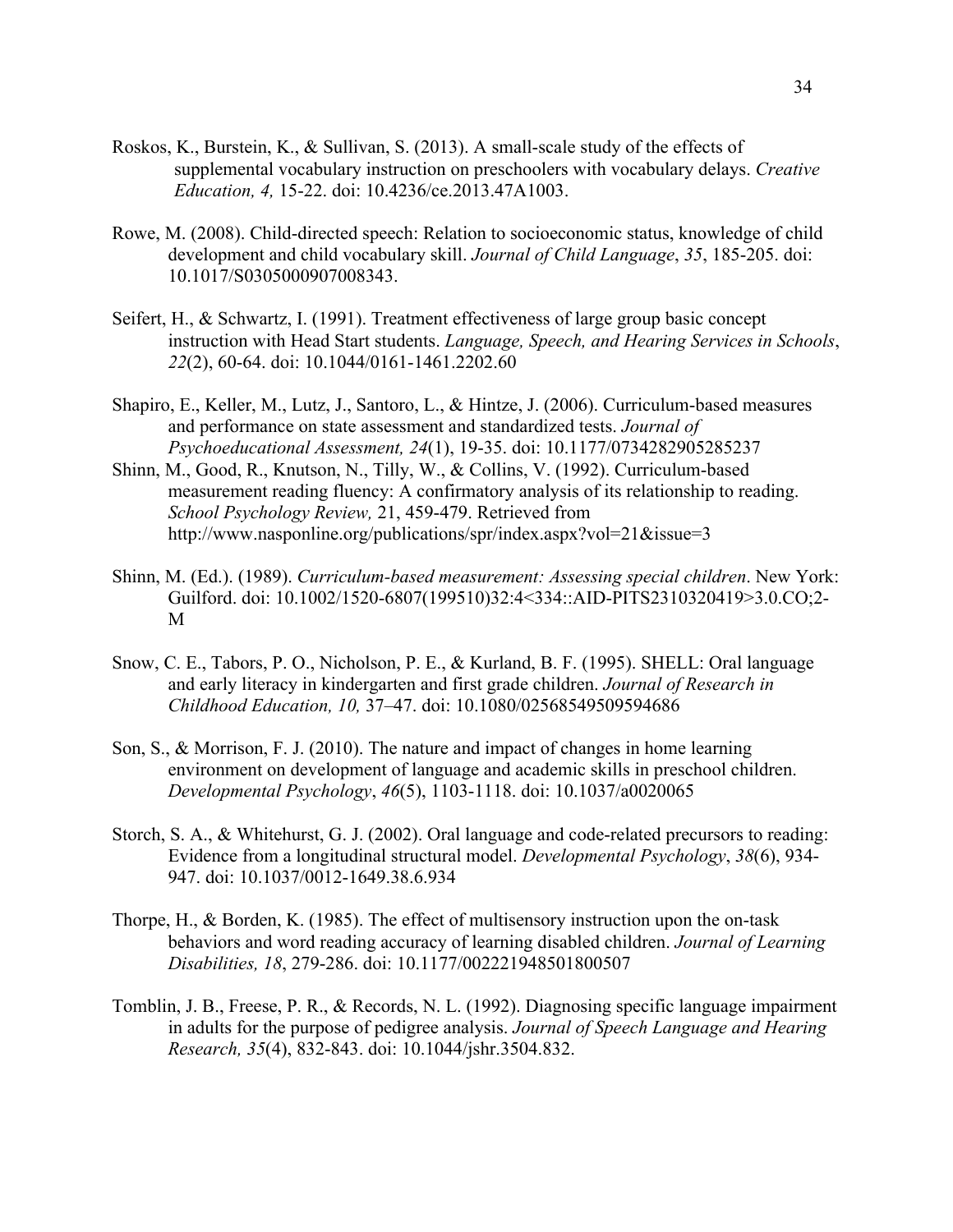- Urbaniak, G. C., & Plous, S. (2013). Research Randomizer (Version 4.0) [Computer software]. Retrieved from http://www.randomizer.org/
- Van Kleeck, A., Lange, A., & Schwarz, A. (2011). The effects of race and maternal education level on children's retells of the Renfrew Bus Story-North American Edition. *Journal of Speech, Language & Hearing Research*, *54*(6), 1546-1561. doi: 10.1044/1092- 4388(2011/10-0079)
- Walberg, H. J., & Tsai, S.-L. (1983). Matthew effects in education. *American Educational Research Journal, 20*(3), 359-373. doi: 10.3102/00028312020003359.
- Walberg, H. J., Strykowski, B. F., Rovai, E., & Hung, S. (1984). Exceptional performance. *Review of Educational Research, 54*(1), 87-112. doi: 10.3102/00346543054001087.
- Walker, D., Greenwood, C., Hart, B., & Carta, J. (1994). Prediction of school outcomes based on early language production and socioeconomic factors. *Child Development*, *65*(2), 606- 621. doi: 10.1111/1467-8624.ep9405315149
- Wilson, P. (2004). A preliminary investigation of an early intervention program: Examining the intervention effectiveness of the Bracken Concept Development Program and the Bracken Basic Concept Scale-Revised with Head Start students. *Psychology in the Schools, 41*(3), 301-311. doi: 10.1002/pits.10159
- Wiig, E. (2004). Wiig Assessment of Basic Concepts. Greenville, South Carolina: Super Duper Publications.
- Wiig, E., Semel, E., & Secord, W. (2004). *Clinical evaluation of Language Fundamentals-Preschool* (2nd ed.). San Antonio, TX: Pearson/PsychCorp. doi: 10.1037/e313642005- 013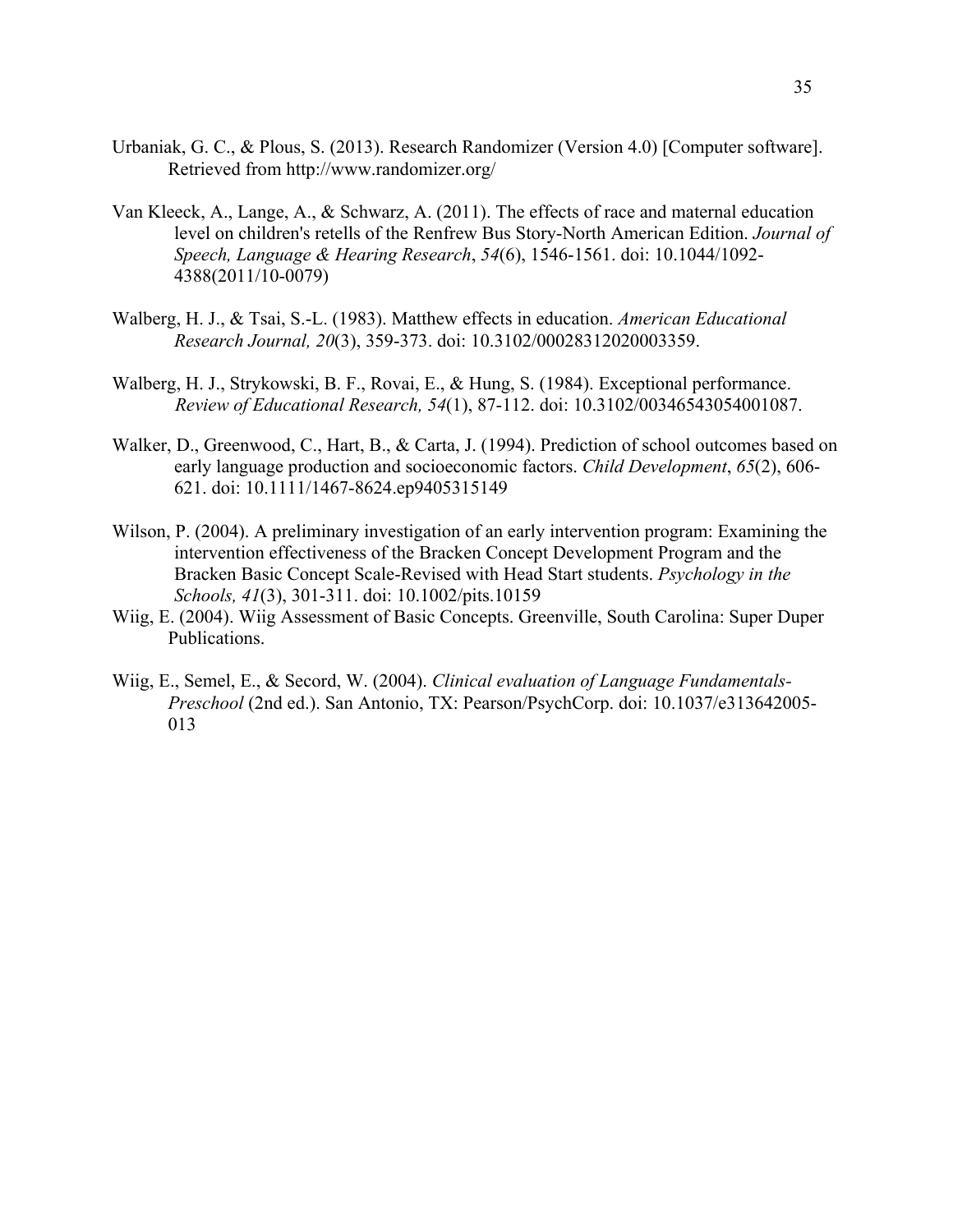Appendix A



*Office of Research Compliance Institutional Review Board*

September 17, 2014

#### MEMORANDUM

| TO:                      | Rebecca Smith<br>Lisa Bowers                           |
|--------------------------|--------------------------------------------------------|
| FROM:                    | Ro Windwalker<br><b>IRB Coordinator</b>                |
| RE:                      | New Protocol Approval                                  |
| IRB Protocol #:          | 14-08-077                                              |
| Protocol Title:          | <b>Basic Concept Development in Preschool Children</b> |
| Review Type:             | $\Box$ exempt $\oslash$ expedited $\Box$ full irb      |
| Approved Project Period: | Start Date: 09/17/2014 Expiration Date: 09/14/2015     |

Your protocol has been approved by the IRB. Protocols are approved for a maximum period of one year. If you wish to continue the project past the approved project period (see above), you must submit a request, using the form *Continuing Review for IRB Approved Projects*, prior to the expiration date. This form is available from the IRB Coordinator or on the Research Compliance website (http://vpred.uark.edu/210.php). As a courtesy, you will be sent a reminder two months in advance of that date. However, failure to receive a reminder does not negate your obligation to make the request in sufficient time for review and approval. Federal regulations prohibit retroactive approval of continuation. Failure to receive approval to continue the project prior to the expiration date will result in Termination of the protocol approval. The IRB Coordinator can give you guidance on submission times.

**This protocol has been approved for 50 participants.** If you wish to make *any* modifications in the approved protocol, including enrolling more than this number, you must seek approval *prior to* implementing those changes. All modifications should be requested in writing (email is acceptable) and must provide sufficient detail to assess the impact of the change.

If you have questions or need any assistance from the IRB, please contact me at 210 Administration Building, 5-2208, or irb@uark.edu.

> 210 Administration Building • 1 University of Arkansas • Fayetteville, AR 72701 Voice (479) 575-2208 • Fax (479) 575-3846 • Email irb@uark.edu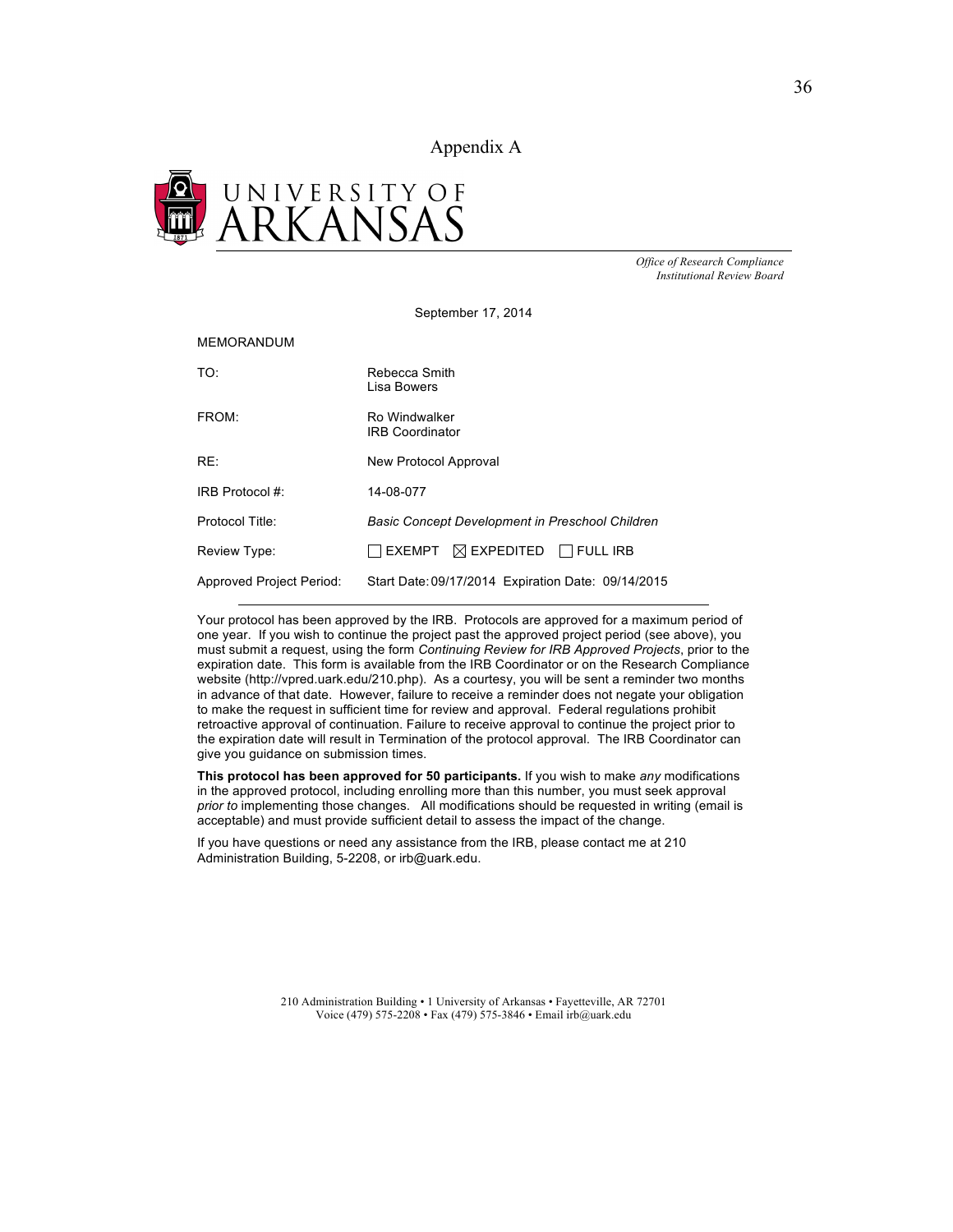#### Appendix B

#### 1. Instructions for administration of BC-CBM

The instructions for administration of the BC-CBM were:

- 1. Organize cards in the randomized order to match the weekly data sheet assigned.
- 2. Sit on the child's right side in an area free of distractions.
- 3. Place the stack of BC-CBM cards in front of the child face up.
- 4. Tell the child, "I will show you a card with three pictures on it, I will say a word and want you to point to the picture that matches the word. Let's practice."
- 5. Researcher says to child, "Point to your nose." (Child points to nose.) Say "Good, now point to the table." (Child points to table.) Say, "It looks like you are ready. Let's begin."
- 6. Researcher says, "I will show you a card with three pictures on it, I will say a word and want you to point to the picture that matches the word." (Start timer) Say the first target word, and record the response, turn the card over to reveal the subsequent card. Then say the next target word on the list (after card is flipped).
- 7. Mark a "1" for correct response and a "0" for incorrect response, in the corresponding weekly data sheet.
- 8. Write a 1, 2, or 3 with a circle around it in the corresponding row to indicate which picture/item the child is on at one, two, and three minutes. (Don't stop the timer during the assessment).
- 9. Stop the assessment at 3-minutes regardless of how many cards the child answered.
- 10. Give a high five to child and say "great job!"